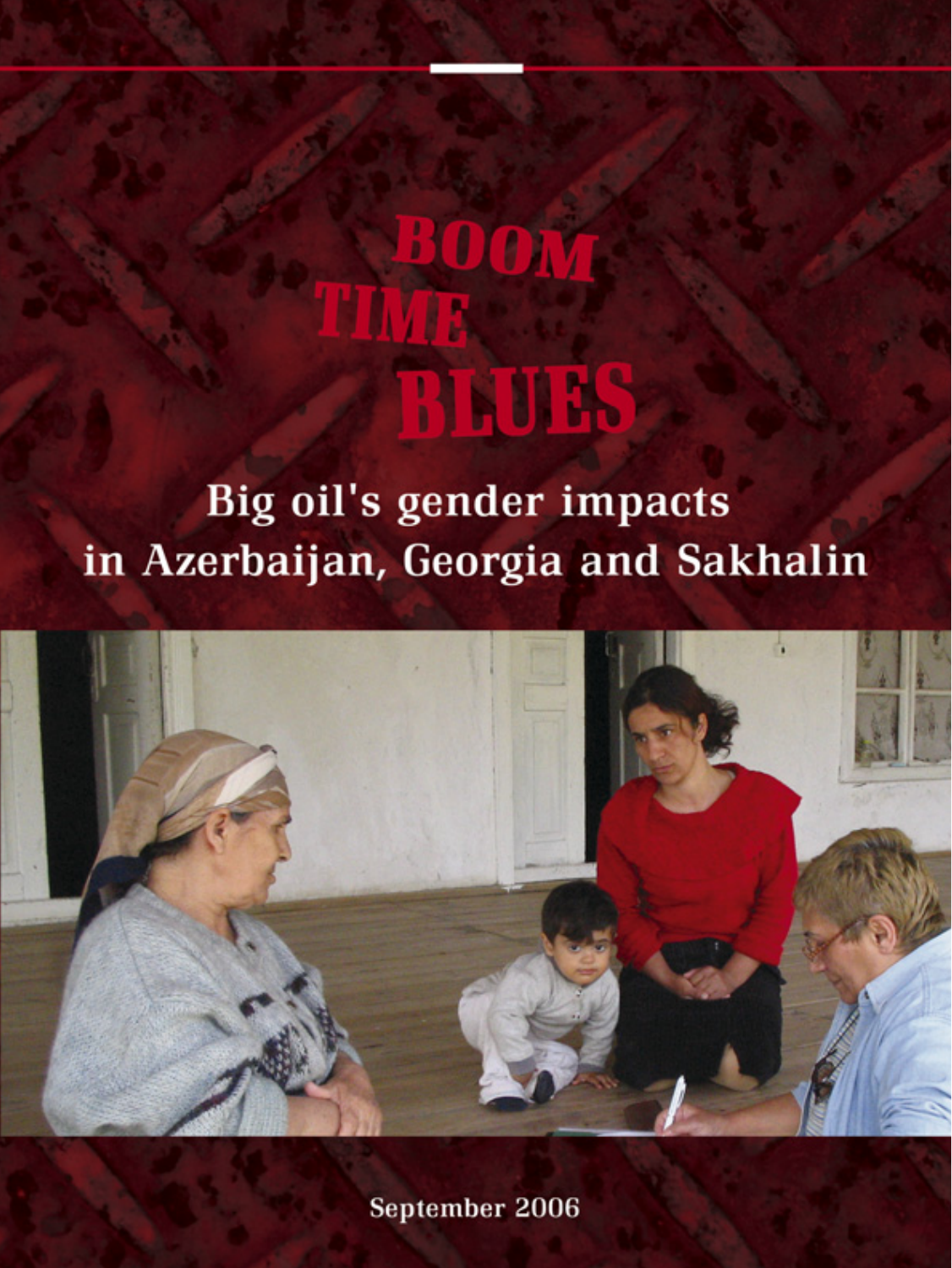



**Research conducted by:** 

**Fidanka Bacheva, CEE Bankwatch Network Manana Kochladze, CEE Bankwatch Network Suzanna Dennis, Gender Action**

The authors of this publication owe credit to Petr Hlobil (CEE Bankwatch Network) for envisioning this study and to Elaine Zuckerman (Gender Action) for her invaluable help in its conceptual formulation.

The authors would also like to thank Natalia Barannikova and Dmitry Lisitsyn (Sakhalin Environment Watch), Doug Norlen (Pacific Environment), Mirvary Gahramanly (Committee Protecting Oil Workers' Rights, Baku), Metanet Azizova and Azad Isazade (Women Crisis Center, Baku) for their help in the project documentation analysis and the field research, and for their commitment to environmental protection and social justice.

Special thanks also go to Pippa Gallop and Klara Schirova (CEE Bankwatch Network) for the much appreciated comments during the writing of the reports.

| Published by:                | Editing: Greig Aitken, CEE Bankwatch Network             |
|------------------------------|----------------------------------------------------------|
| <b>CEE Bankwatch Network</b> |                                                          |
| Jicinska 8, Praha 3, 130 00  | Design and layout:                                       |
| Czech Republic               | Krassimir Apostolov - Tamaso, Bulgaria                   |
| Tel: +32 2 542 01 88         | www.natavana.com                                         |
| Fax: +32 2 537 55 96         |                                                          |
| Email: main@bankwatch.org    | <b>Photos:</b> The archives of CEE Bankwatch Network and |
| www.bankwatch.org            | Sakhalin Environment Watch                               |
| <b>Gender Action</b>         | Cover image: Manana Kochladze.                           |
| 1875 Connecticut Street NW   |                                                          |
| Suite 1012                   | Printed by: BM Trade                                     |
| Washington DC                |                                                          |
| 20009 USA                    |                                                          |
| Tel (202) 587-5242           |                                                          |
| Fax 202-667-4201             |                                                          |
| www.genderaction.org         | © 2006 CEE Bankwatch Network, Gender Action              |

We gratefully acknowledge funding support from the European Commission, DG Environment for this publication.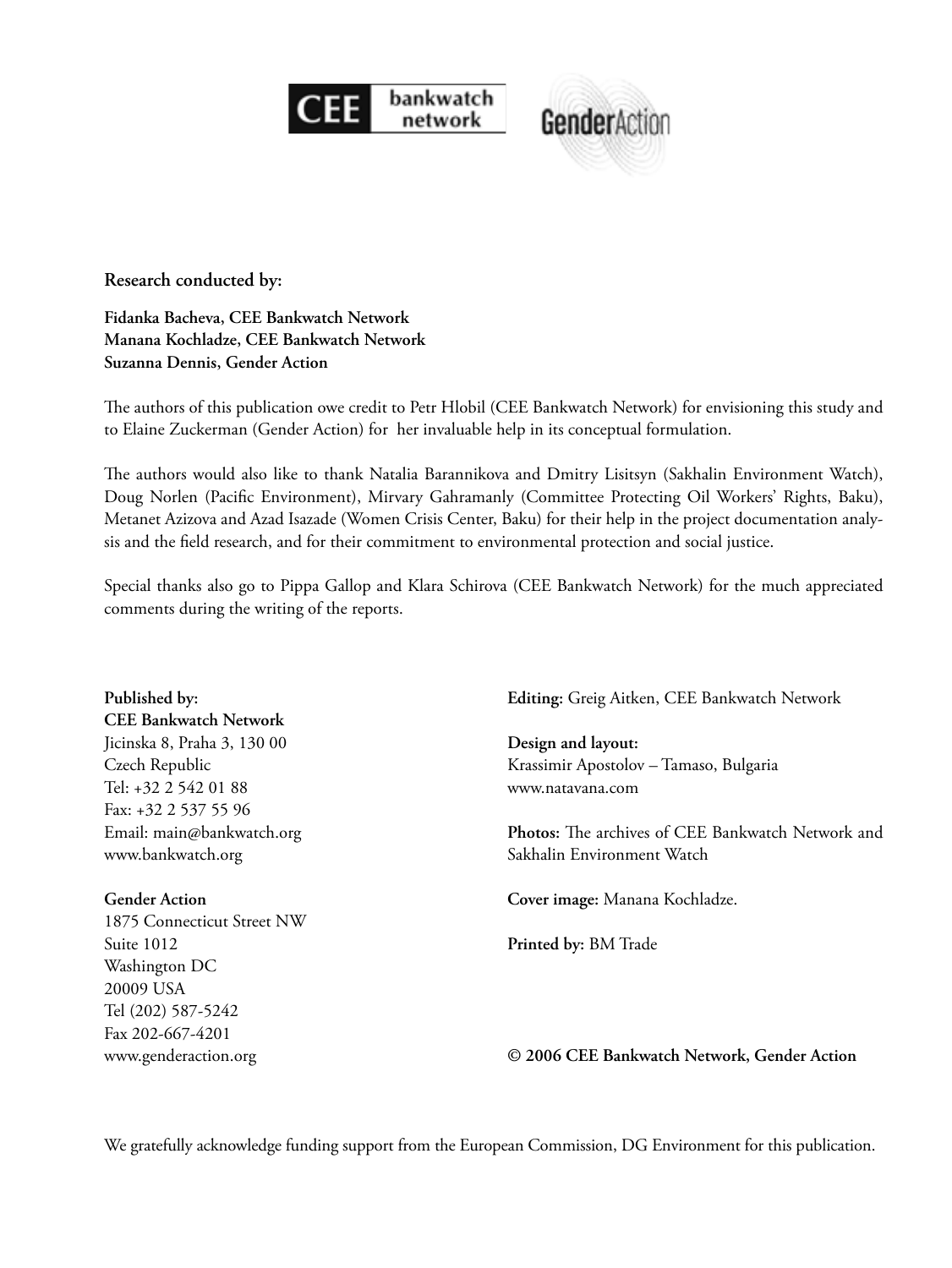## **BOOM TIME BLUES**

*"[Sakhalin's] biggest city, Yuzhno-Sakhalinsk, is a boom town, a bustling mix of men in checked shirts and cowboy boots from Shell and Exxon and*  bewildered locals wondering how to find a new niche in their fast-changing *domestic economy."*

*"Sakhalin boom attracts white goods fi rm", EBRD stories (from EBRD website), January 26, 2006*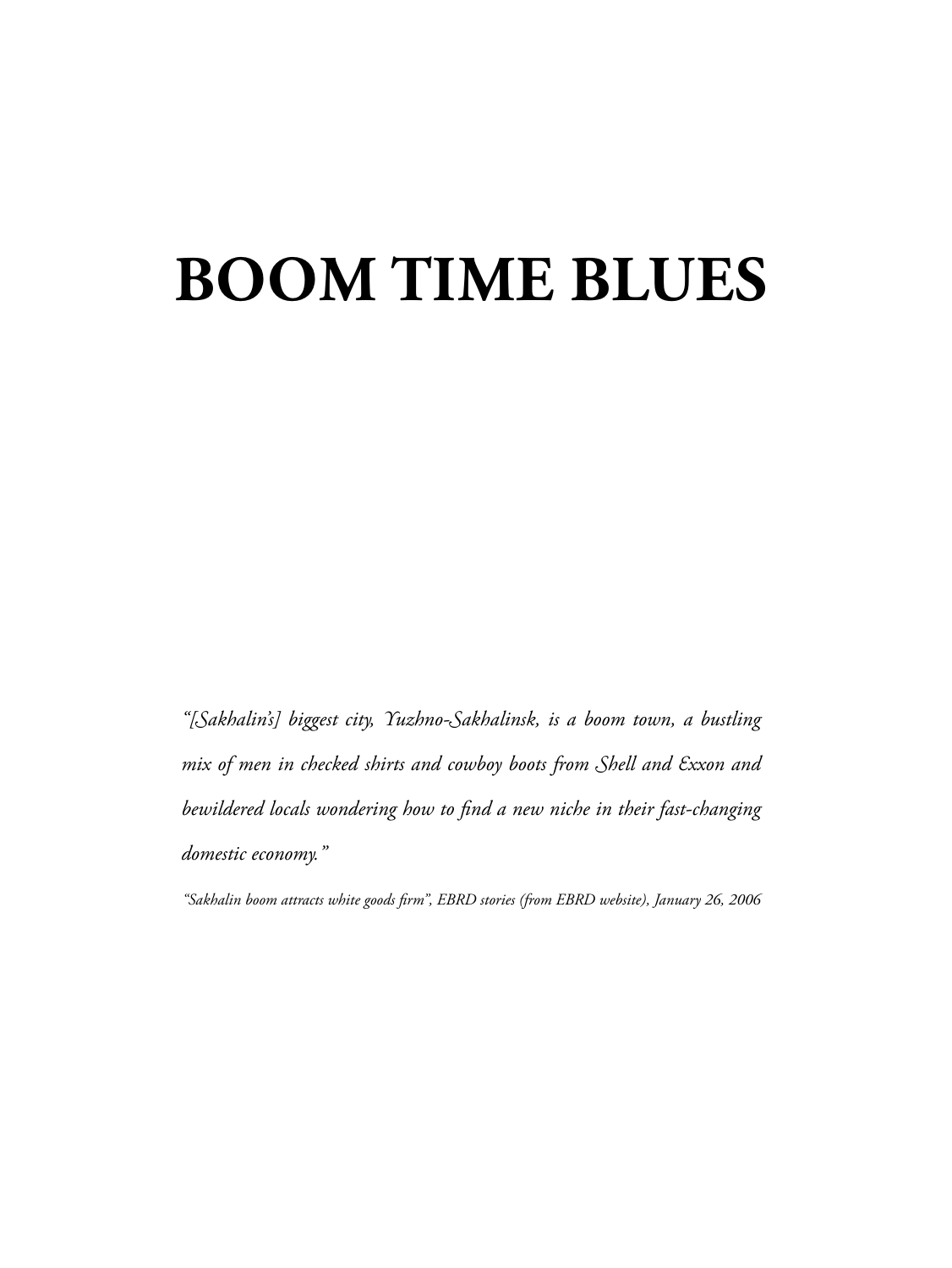| Annex 1. Methodology/ Terms of Reference CEE Bankwatch Fact Finding Mission  49 |
|---------------------------------------------------------------------------------|
|                                                                                 |
|                                                                                 |
|                                                                                 |
|                                                                                 |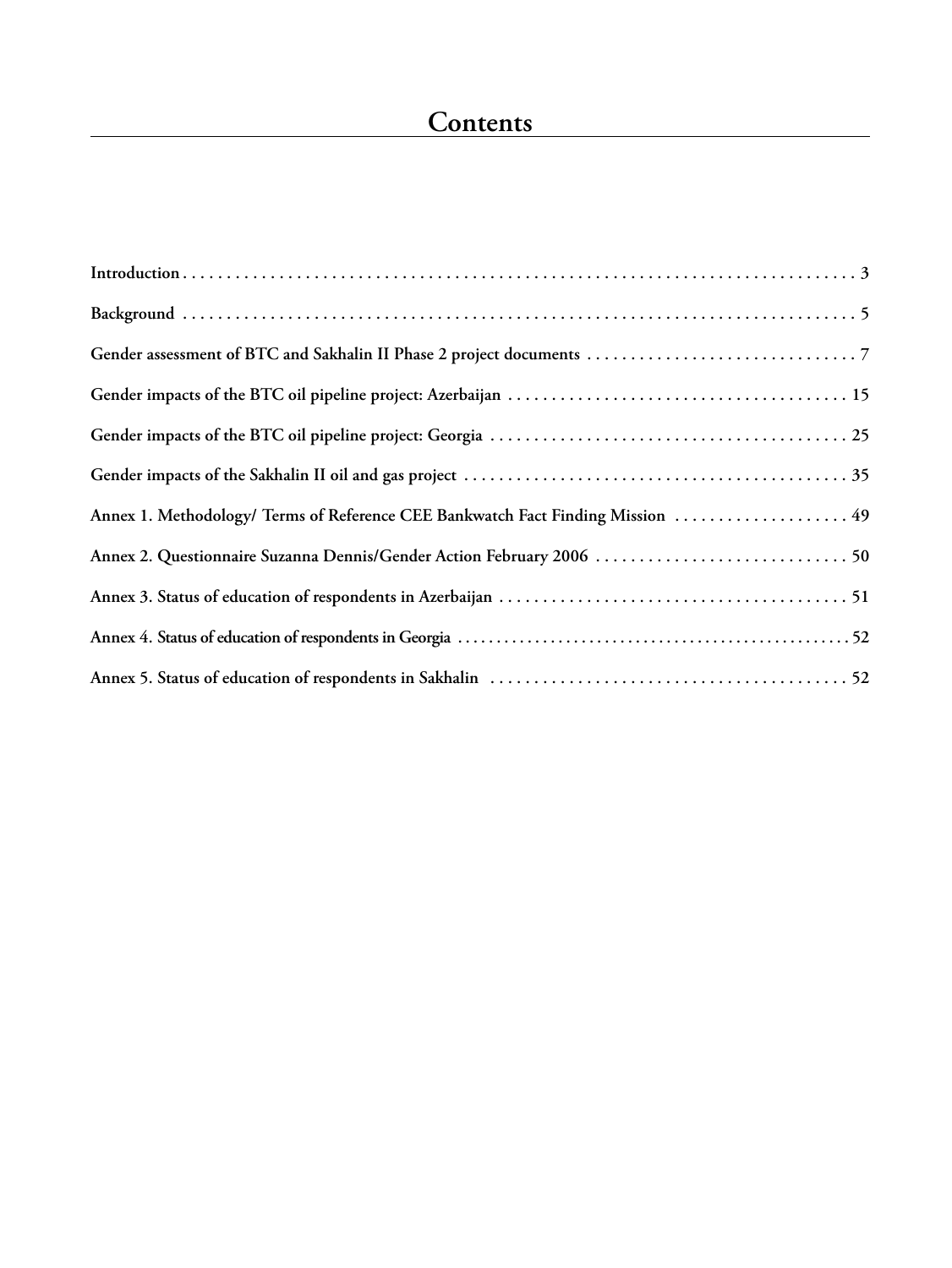#### **Introduction**

Extractive industries projects are renowned for their negative impacts on a number of different areas, including the environment and local communities. Large-scale extractive projects bring limited and short-term employment opportunities, often fail to provide promised support for local communities and fail to alleviate poverty. The economic 'booms' that can accompany such investments are often unsustainable, and their negative side effects disproportionately harm weaker social groups such as women and indigenous people.

At the same time, investors in the extractive industries sector rarely assess adequately the negative gender impacts and the possibilities of compensating and empowering local women through local development programmes. Indeed the associated knock-on effects witnessed repeatedly – increased migration of predominantly male workers, damaged access to subsistence sources and the temporary increase of cash incomes in the investment area, combined often with social inequalities – almost as a rule increase both the burden for local women and gender inequality.

The gender impacts which accrue from extractive industries projects are project-specific. They range from increased poverty and dependence on men, driven or forced prostitution, to the acceleration of sexually transmitted diseases and sexual harassment. Although these harmful trends commonly accompany large extractive industries projects, very often negative gender impacts are concealed within the thousands of pages of documentation produced by project sponsors. This can be due in part to the fact that women in many cases try not to highlight their own troubles on religious or gender stereotype grounds, or due to the simple fact that independent justice still does not exist in very many cases.

The present study takes a closer look at the gender impacts of the BTC pipeline project in Azerbaijan and Georgia, and the Sakhalin II oil and gas project on Sakhalin Island. Such a document was felt to be highly necessary, as in the past the gender impacts involved in

these projects have been overshadowed by other equally grave concerns about their economic and environmental influence.

The findings are based on:

- CEE Bankwatch Network's Fact Finding Missions to Azerbaijan, Georgia and Sakhalin, carried out in the spring of 2006
- an analysis of existing accounts from local NGOs and initiative groups
- Gender Action's survey questionaire and gender assessment of both projects' extensive documentation.

The findings in the study show that the BTC pipeline and the Sakhalin II oil and gas projects have inflicted considerable social and gender problems on local communities.

One of the major problems connected with both projects is that neither the World Bank nor the EBRD (both lenders to the BTC pipeline project, and the EBRD a potential lender to phase 2 of the Sakhalin II project) have safeguard policies and operational approaches which recognise the rights of women by ensuring that social management, community development, and consultations reach out to women and protect them from gender-based human rights violations.

In its current environmental policy, up for review in the near future, the EBRD has declared that: "*The EBRD believes that progress towards sustainable development can best be achieved by working within a sound regulatory and policy framework that uses market mechanisms to promote environmental protection and provides suitable social safety nets for vulnerable members of the community*."

This vague declaration is essentially an abdication of responsibility. It does not ensure any mechanisms or tangible procedures that would promote mainstreaming and ensure that EBRD financing does not harm women and their status in society. As the present study illustrates, the ramifications on the ground are acute.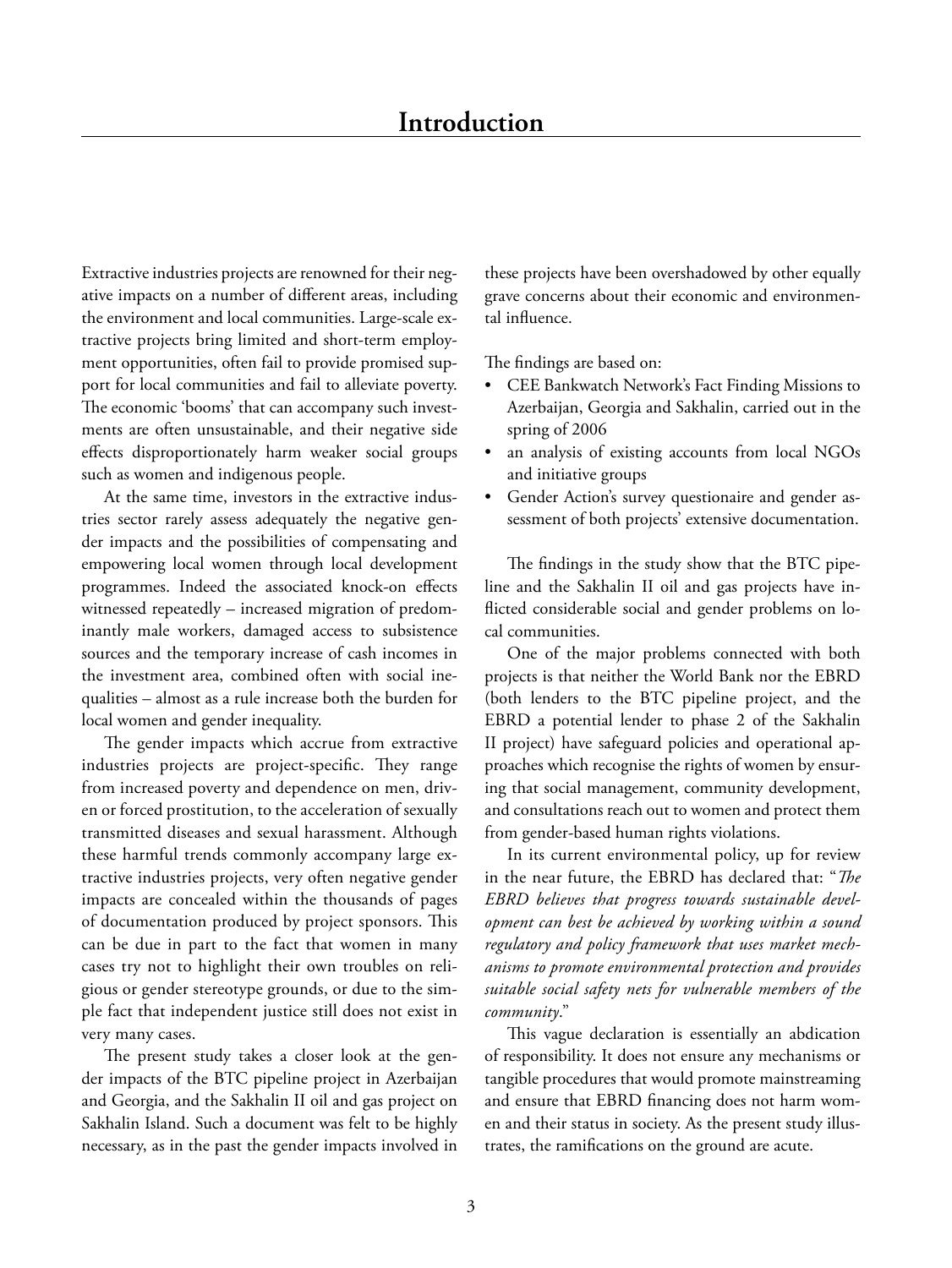On March 8 2003, on the occasion of International Women's Day, five men - James Wolfensohn, president of the World Bank, Jean Lemierre of the European Bank for Reconstruction and Development, Omar Kabbaj of the African Development Bank, Tadao Chino of the Asian Development Bank, Host Kohler of the International Monetary Fund and Enrique Iglesias of the Inter-American Development Bank - declared:

"*We, the Heads of the Multilateral Development*  Banks/International Monetary Fund, affirm the im*portance of promoting gender equality and empowering women for achieving the Millennium Development Goals. Gender equality is not only a goal in its own right, but is important for reducing poverty and hunger, ensuring education for all, reducing child mortality, promoting maternal health, combating HIV/AIDS,* 

*malaria and other diseases, and ensuring environmen*tal sustainability. [...] In light of this, we affirm our con*tinued commitment to promoting gender equality in our organizations and in the work of our organizations to assist member countries.*"

On the contrary, the present study reveals accounts by local people stating that the BTC pipeline and Sakhalin II projects have brought increased poverty, hindered access to subsistence resources, increased occurrence of still births, prostitution, HIV/AIDS and other diseases in local communities.

There has never been a greater need for positive commitment, through robust policy safeguards in their policies, from the EBRD and the World Bank to promote gender equality through their investment portfolios.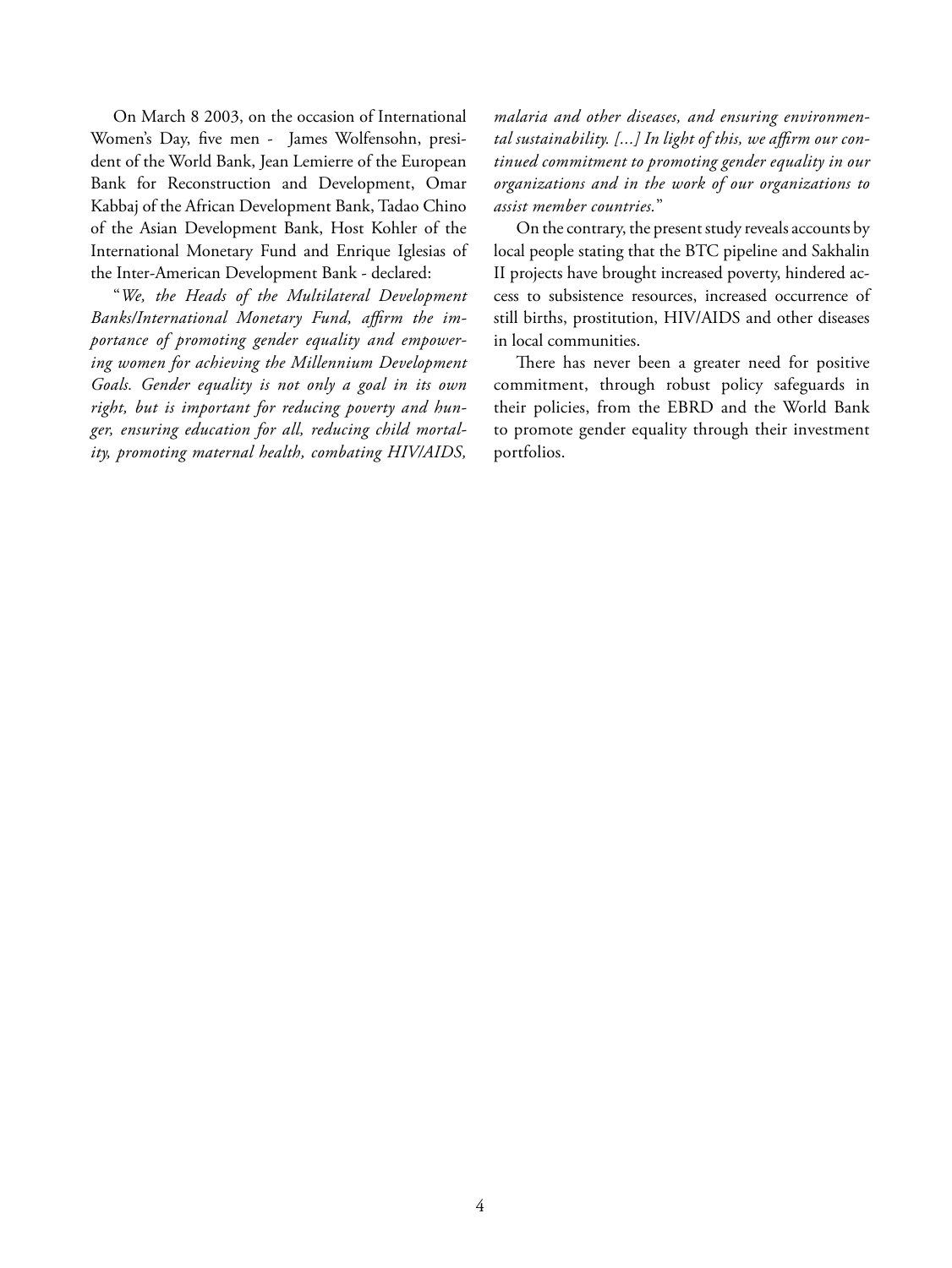The Baku-Tbilisi-Ceyhan Export Oil Pipeline (BTC) is a US\$3 billion project to transport crude oil from the Caspian Sea to the Mediterranean.<sup>1</sup> BTC Corporation—a consortium of private companies led by British Petroleum—is constructing the pipeline across Azerbaijan and Georgia. BTC Co. has partnered with Botaş, the Turkish national oil company, for operations in Turkey.

The Baku-Tbilisi-Ceyhan oil pipeline is being financially backed by the European Bank for Reconstruction and Development, the International Finance Corporation, the US Export-Import Bank, the UK's Export Credit Guarantee Department, and a host of other export credit agencies.

Sakhalin II Phase 2 will transport oil and liquefied natural gas pumped offshore in the Northeast of Sakhalin Island to the Southern tip.<sup>2</sup> Investment in Sakhalin totals US\$20 billion, and Shell Sakhalin, together with Mitsui and Mitsubishi, established Sakhalin Energy Investment Company LTD at Bermuda Island.

The first phase of the Sakhalin II project received financial support coming from the European Bank for Reconstruction and Development (EBRD) and the Japanese and US Export Credit Agencies. Now the company is expanding its operation by constructing: two new oil and gas platforms in the north of Sakhalin; two 800 km oil and gas pipelines running through the whole island; a Liquid Natural Gas production plant together with an oil and LNG terminal in Aniva Bay. The company is now negotiating with the EBRD, US Ex-Im Bank and the Japanese Bank for International Cooperation (JBIC) to secure the loan for the second phase.

<sup>&</sup>lt;sup>1</sup> BTC Co. Website: http://www.caspiandevelopmentandexport.com/ASP/Home.asp

² Sakhalin Energy Investment Company: http://www.sakhalinenergy.com/project/prj\_overview.asp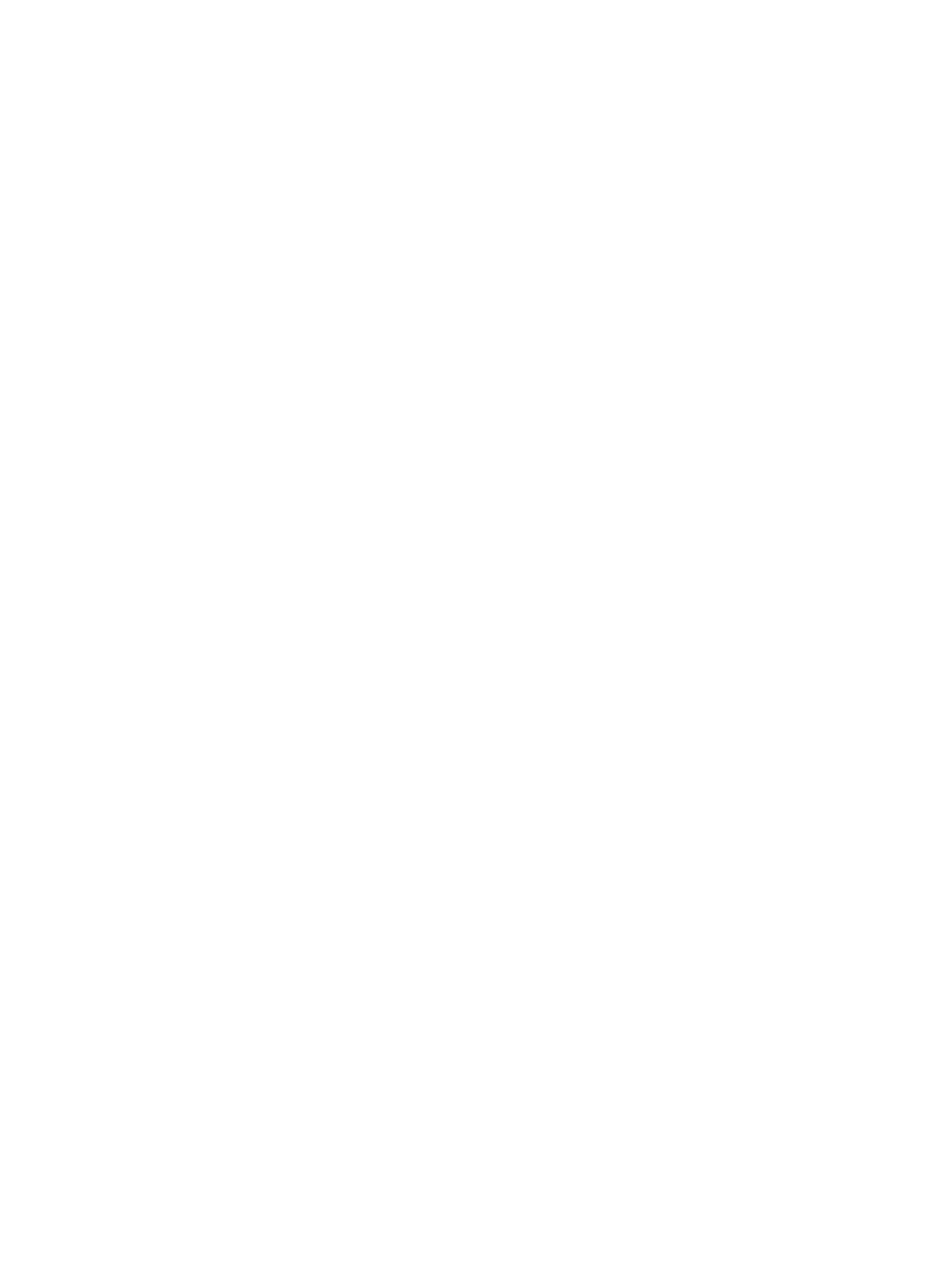## **Gender assessment of BTC and Sakhalin II Phase 2 project documents**

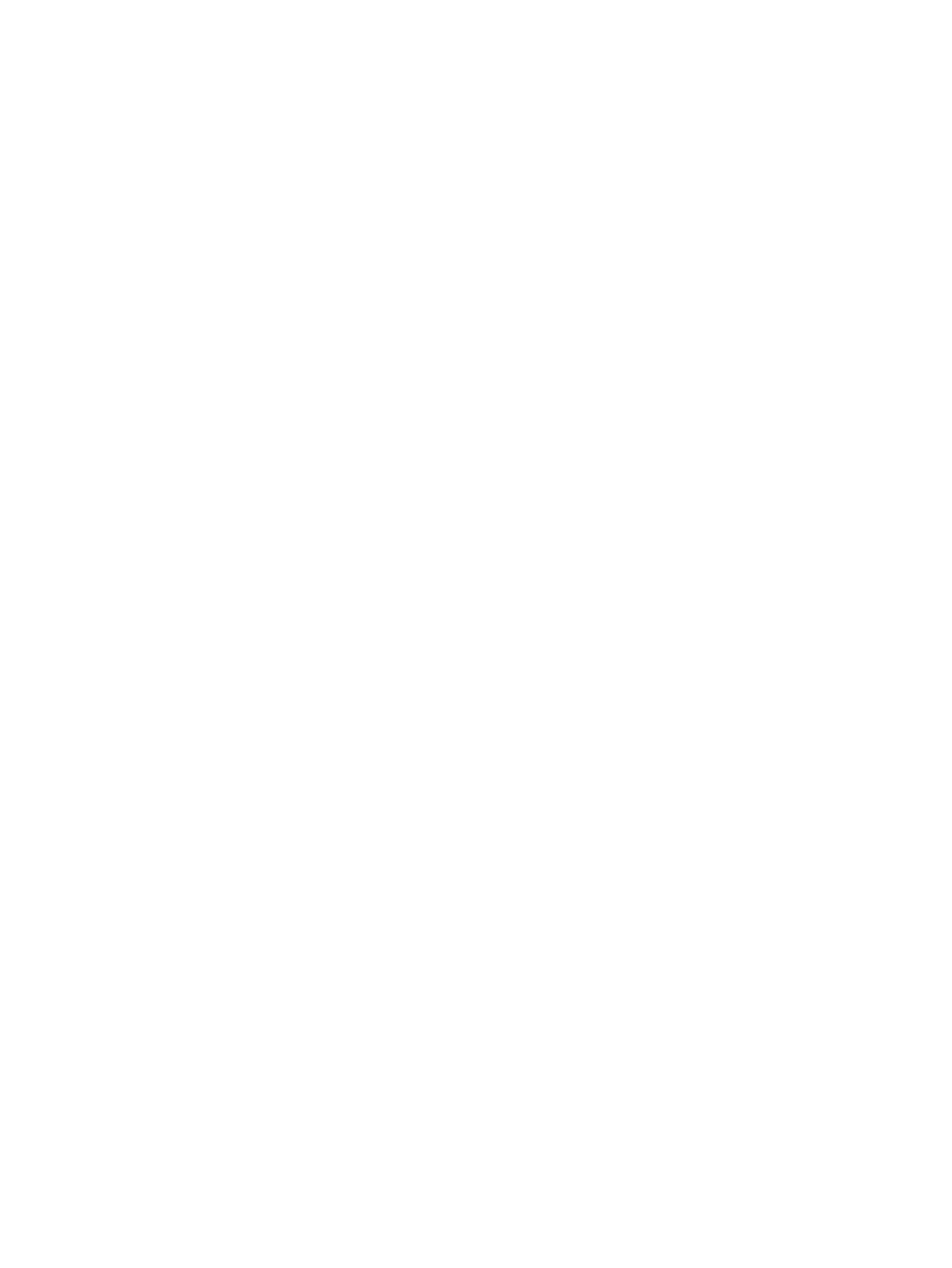This section evaluates documents produced by the EBRD, IFC, BTC Corporation (BTC Co.), BTC/Botaş and Sakhalin Energy Investment Company Ltd. (SEIC) to assess the extent to which they address the different impacts of the BTC pipeline and the Sakhalin II Phase II projects on women and men. The documents reviewed include Environmental and Social Impact Assessments (ESIAs), Public Consultation and Disclosure Plans (PCDPs), Social Action Plans and Resettlement Action Plans (RAP) for both projects. Our analysis reveals a failure by the EBRD, the IFC and the oil consortiums to acknowledge and address the gender implications of Sakhalin II and BTC.

#### **Consultations**

Since men and women experience different socio-economic impacts from natural resource extraction, it is essential that both women and men participate equally in project consultations and that their inputs be equally valued.

#### **Sakhalin II**

SEIC's project documents fail to take advantage of the high level of participation of women during Phase II consultations. Although SEIC notes that women were the majority of participants in community consultations (SEIC, 2003B:5-13), the PCDP never mentions the genders of consulted individuals (2005B). SEIC made little effort to distinguish between the different contributions and needs of men and women, but questions regarding women's employment opportunities with the project are common in community consultation meeting notes (e.g. SEIC, 2003D). The EBRD review of the Sakhalin II ESIA process makes no mention of the lack of gender analysis of impacts on men and women (EBRD, 2005). This is not surprising as the EBRD has no gender policy.

#### **BTC**

BTC Co. and BTC/Botaş make some effort to demonstrate gender aware consultations. In 2002 they held consultations in Azerbaijan, Georgia and Turkey to assess the concerns of project-affected communities. Our review of BTC Co. and BTC/Botaş PCDPs and ESIAs for each country indicates that they did not adequately consult with women in affected communities and in some cases may not have consulted with women at all. The EBRD and IFC also held joint consultations in each country to determine whether they would fund the project. Women were poorly represented in the six IFC/ EBRD multi-stakeholder forums, although local women's organisations did participate.

In Azerbaijan, BTC Co.'s ESIA states that the sample of respondents consulted was gender balanced and "included an appropriate mix of men and women," but does not define the ratio (BTC Co., 2002B: 23). The PCDP indicates that respondents were selected by approaching the representative of the household who was usually a senior male, except in the case of female headed households (FHH) (BTC Co., 2003A: 27). Without data on the gender composition of the respondents, it is uncertain how many sample households were female headed and how many women were consulted. Of the 81 participating stakeholders listed in the ESIA, only four are women's organisations.

In Georgia, the ESIA does not explicitly mention any female participation. It notes that interviewers were "suitably balanced in terms of gender" (BTC Co., 2002A: F-I-23), although the gender ratio is undefined. The ESIA also reports that interviewers consulted the head of household—again, usually a senior male (ibid). The ESIA provides no data on the gender breakdown of respondents, although the sample questionnaire requests the respondent's gender (ibid F-I-51).

The BTC/Botaş consultation in Turkey was designed to target women, but the implementation was disappointing. In each village at least four of the ten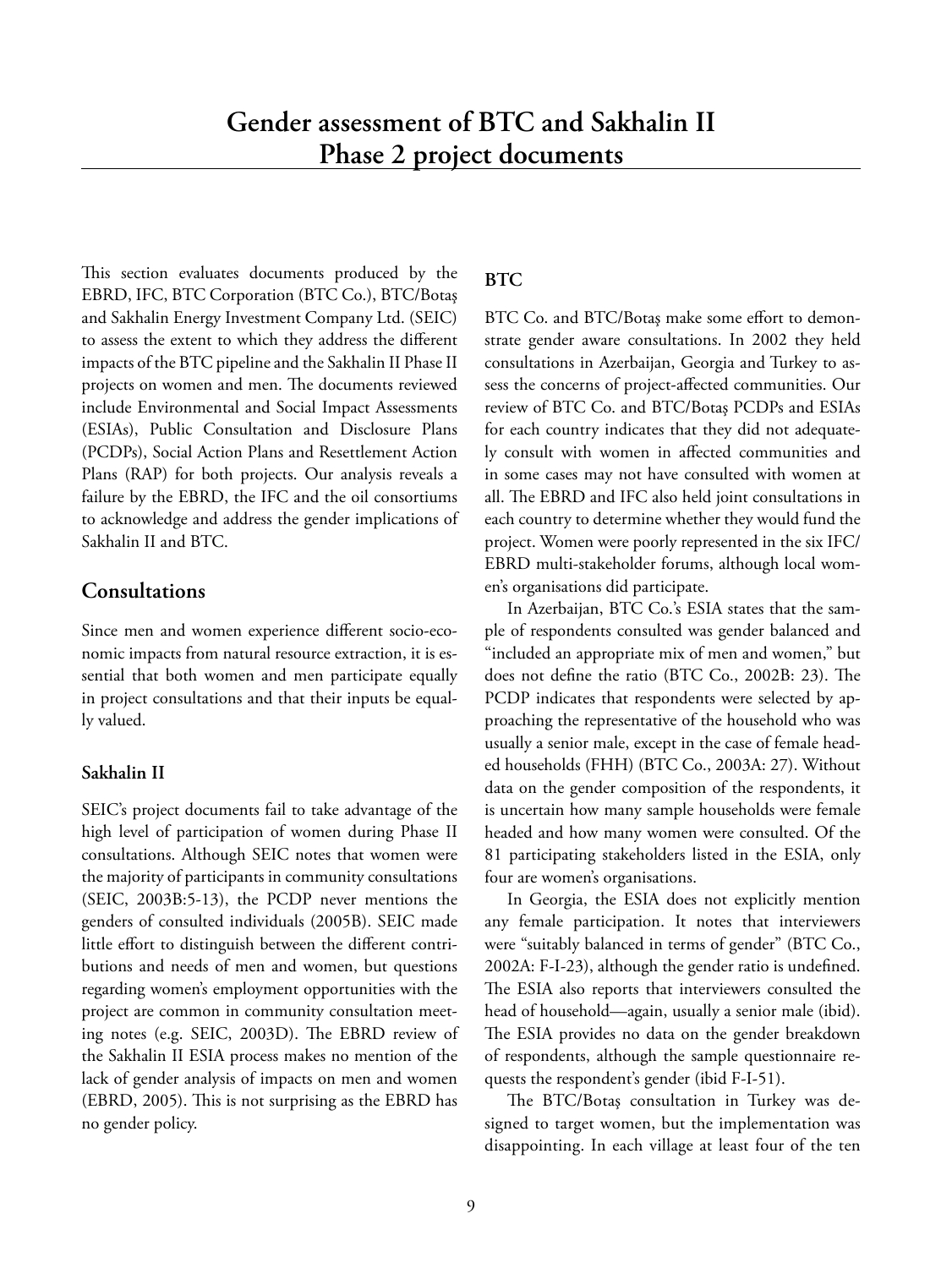sets of questions that targeted individuals (separately from other household members) were supposed to be answered by women (BTC/Botaş, 2002A:A4- 3). The ESIA even features pictures of consultations with groups of women to emphasise their participation (ibid:3-12), but does not provide any numbers of women participants. An NGO Fact Finding Mission (FFM) in Turkey finds that women were not adequately consulted, and in some communities they were not consulted at all (Baku-Ceyhan Campaign, 2003: 57). The FFM reveals that the consultation process discriminated against Kurdish women who only speak Kurdish in particular, since the forums were held in Turkish with no translators (ibid). It also notes that female political participation in Northeast Turkey is very low, and therefore local representatives cannot adequately reflect women's interests (ibid: 58).

The IFC and EBRD jointly held six forums - two in each country – to assess whether or not to fund the BTC project. Women's participation in the IFC and EBRD consultations was also very limited. The combined report by the IFC and EBRD states that they tried to assemble a "balanced group of participants" (CDR, 2003:9), but never discloses the gender make-up of the participants or discusses women's participation. Representatives from women's organisations only participated in half of the six consultations (Baku, Borjomi and Tbilisi), none of which were in Azerbaijan (CDR, 2003:73-93).

#### **Socio-economic impacts and mitigation**

SEIC's Social and Health Impact Assessments (SIA and HIA, respectively)<sup>1</sup>, and BTC Co. and BTC/Botaş's three country-based ESIAs assess the potential impacts of each project on men and women and the plans to address them. SEIC also outlines commitments to mitigate the negative impacts in its Health, Safety, Environment and Social Action Plan (HSESAP). Likewise, BTC's region-wide Environmental and Social Action Plan (ESAP) is their strategy to enhance the project's positive socio-economic impacts and mitigate the negative impacts.

As the following analysis demonstrates, SEIC, BTC Co. and BTC/Botaş have missed opportunities to identify and mitigate gender-specific impacts. Likewise, the EBRD's and the IFC's (in the case of BTC) continued financing of these projects sanctions the neglect of gender impacts in extractive industry projects. The documents analysed poorly identify gender socio-economic impacts, and mitigating actions fail to properly address gender issues. It is likely that any benefits women experience from the projects will be minimal, and the negative consequences will disproportionately fall on them. The remainder of this section examines how the project documents mentioned above identify and address gender concerns in employment generation, land ownership and land use, infrastructure and resources, and construction worker and community relations.

#### **Employment generation**

Job creation is the greatest potential benefit of the projects for local communities. Sakhalin II is expected to create 5,000 to 6,000 jobs primarily for residents of Sakhalin and mainland Russia (McVeigh, 2003). Each ESIA for the BTC project estimates construction will generate around 100 jobs in each country (BTC Co., 2002B:1-16; BTC Co., 2002A:1-27; BTC/Botaş, 2002A:34).

Given that the demographic of construction workers is young men, they will be the primary beneficiaries of increasing employment opportunities. SEIC estimates that 90 to 95 percent of the construction workforce will be men  $(SIA, 2003:11-5)$ . They indicate that any women hired will be predominantly local (ibid), and will work as maintenance staff (SEIC, 2003C). Neither the SEIC's HSESAP and BTC/Botaş ESAP require contractors to hire women. Local activists in Sakhalin report that the majority of the workers – approximately 5,000 men under age 35 – are not from Sakhalin (Norlen, personal communication), so even the employment benefits for local men are few. The FFM in Azerbaijan found that BTC project staff fired four Azeri women for being pregnant, which is clearly employment discrimination against women.<sup>2</sup>

<sup>&</sup>lt;sup>1</sup> SEIC's Health, Social, and Environmental Impact Assessment (HSIA) is divided into three lengthy volumes. We reviewed the HIA and the SIA.

<sup>&</sup>lt;sup>2</sup> Two of the women were reinstated later.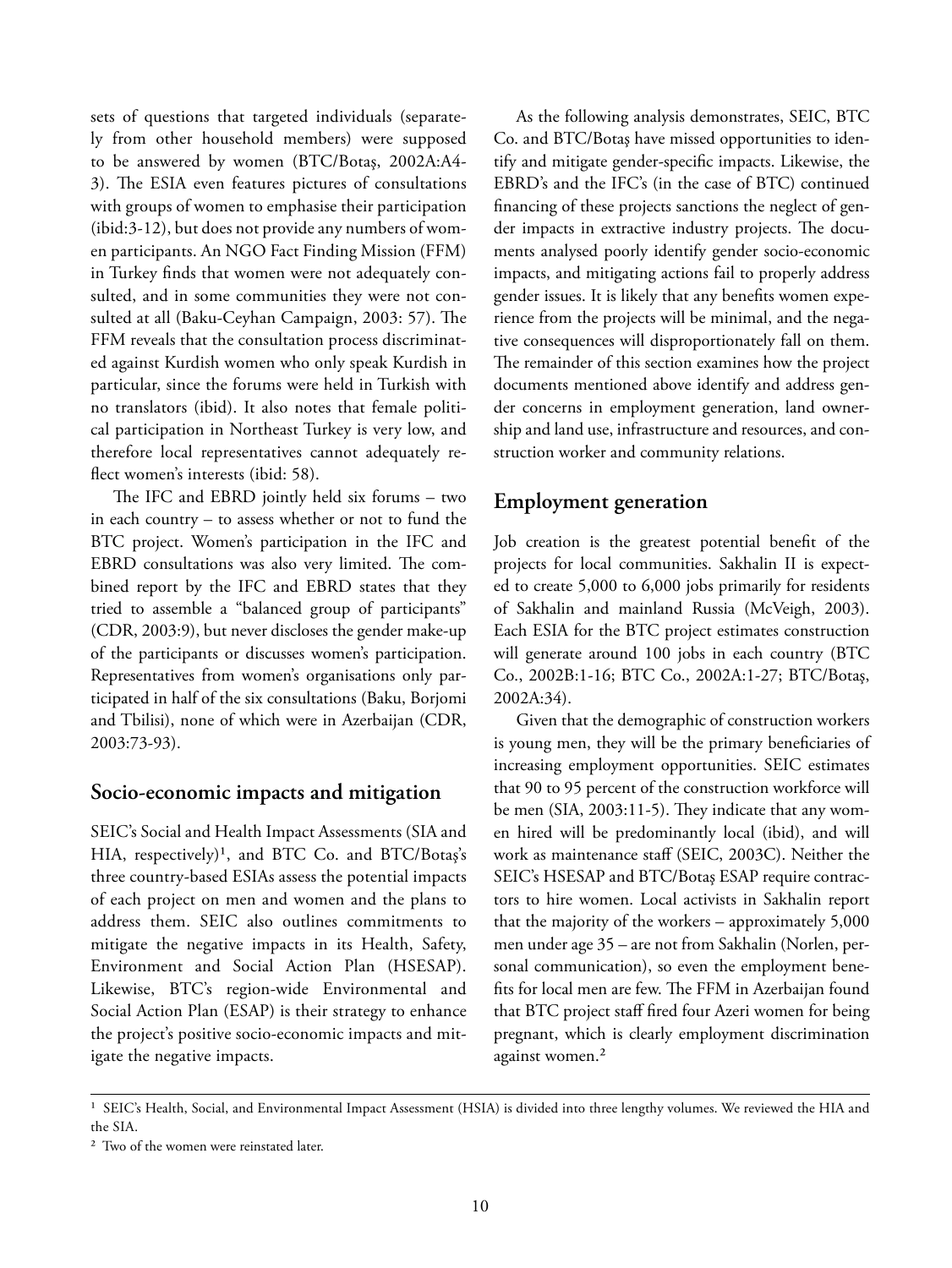#### **Resettlement**

#### **Sakhalin**

Sakhalin II will require the physical resettlement of 56 individual land users and six to fourteen households (SEIC, 2003B: 8-2). SEIC's very weak RAP strategy – a small chapter in the ESIA –does not acknowledge the existence of vulnerable groups such as FHH who may be disproportionately disadvantaged by resettlement.

#### **BTC**

The BTC project will result in the temporary or permanent resettlement of approximately 17,716 households (BTC Co., 2003C: 6), and many more will lose land use rights and suffer temporary and permanent damage to crops (BTC Co., 2002B:1-16; BTC Co., 2002A:1- 27;BTC/Botaş, 2002B:36). Although BTC Co. identifies women, the elderly and ethnic minorities as vulnerable groups (BTC Co., 2003C:28), it fails to provide adequate measures to protect them.

In Azerbaijan, the RAP specifically states, "There are households that are less well positioned to take advantage of cash compensation (for land) and may well be disadvantaged by it. These include, in particular, households with elderly owners, and in particular women" (BTC Co. 2002D:6-20). The only special protection offered to women helps FHH gain title to their land "as appropriate" (ibid:6-32).

Similarly, the RAP in Georgia identifies women and the elderly as groups requiring special attention (BTC Co., 2002C:6-9) and the protections are highly inadequate. The RAP notes that most women along the pipeline are subsistence agricultural producers (ibid:6-12), and the majority of women who own land are elderly, and may have a particularly difficult time benefiting from the compensation scheme (ibid: 6-11). The RAP also discusses the high concentration of women in certain minority communities such as ethnic Greeks, but does not address ways to mitigate the project's negative impact on their well-being. To mitigate the negative impacts of resettlement on women, the RAP suggests directing funds to enhance women's existing "coping or survival strategies" through temporary employment (ibid: 6-12). Not only is this measure inadequate for women of working age, it is completely inappropriate for displaced elderly women no longer seeking employment. Such vulnerable people deserve adequate monetary compensation.

The RAP in Turkey notes that female land owners may not have equal power compared to project officials in land valuation and compensation negotiations, but makes no remedy (BTC/Botaş, 2002B:6-8). The RAP suggests targeting funds to women's development efforts in order to alleviate the disproportionate gender impact (ibid). The RAP also claims that project officials recognise women's customary ownership in land compensation, which will help formalise land tenure (ibid:6-9). It is doubtful that these incredibly weak measures will even restore resettled female land owners and land users to their baseline standard of living.

#### **Infrastructure and resources**

In communities affected by Sakhalin II and BTC, loss of infrastructure and resources due to pipeline construction, damage to personal and communal property and environmental degradation place a tremendous burden on women and men. In Sakhalin, for example, pollution from oil extraction has already decreased fish harvesting (Barannikova & Lisitsyn, 2001).

As elsewhere, women bear the brunt of household strategies to cope with declining living standards. In reaction to economic hardship women often increase their labour hours and/or decrease their level of personal consumption. Female headed households are particularly vulnerable since they only have one source of income. In households with men and women, economic hardship can lead men to abuse alcohol and increase violence against their partners. Notably, none of the ESIAs address any of these gender-specific aspects of project-related hardships on local communities.

In Sakhalin and in communities affected by the BTC pipeline, the influx of equipment and workers has placed considerable stress on local infrastructure while increasing demand for public resources. For instance, the influx of workers overwhelmed the water, sewage, housing, medical, police and other services in the city of Korsakov on Sakhalin Island (Norlen, E-mail dated 23 February 2006), thereby reducing the ability of local women and men to utilise local resources. While the SIA discusses the negative impact of the project on indigenous Sakhalin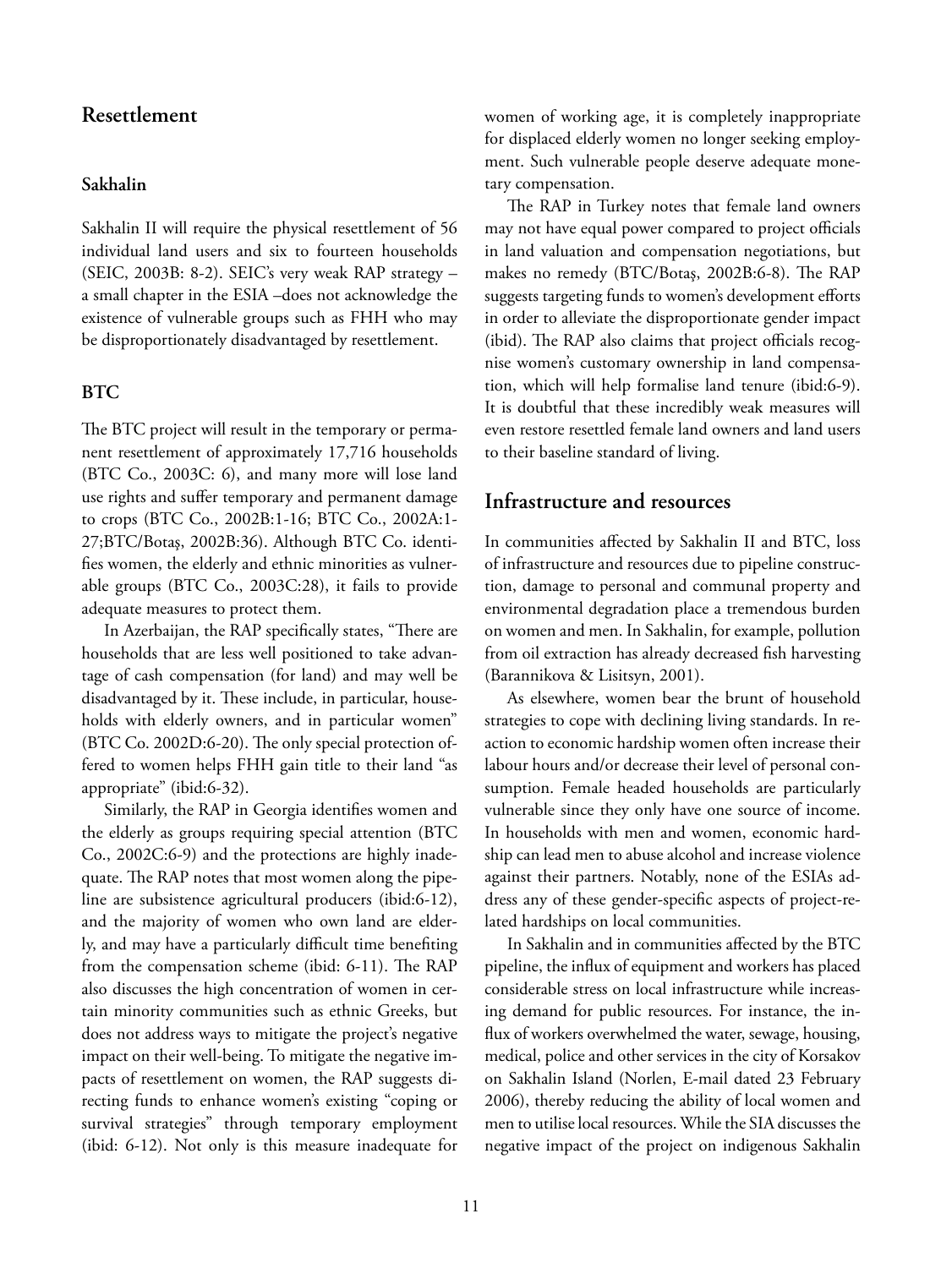women's berry picking, mushroom gathering and reindeer herding, the impacts are considered minor (SEIC, 2002A:12-11), and therefore not addressed.

The construction of oil pipelines near communities presents safety hazards for small children, a primary concern for many mothers. Both projects claim to minimise safety hazards yet fail to recognize or compensate women for the increased hardship an unsafe environment places on women, who must increase the time they spend caring for small children.

#### **Construction workers and community relations**

#### **Sakhalin**

The SIA recognises that "major adverse impacts might occur" as a result of the huge influx of workers (SEIC, 2003A: 12-13), but fails to recognise the disproportionate impacts felt by women. The SIA designates a Community Liaison Officer (CLO) to enhance relations between workers and the community, but there is no mention of gender awareness training or the gender of the CLO.

The health and security implications of the project on Sakhalin women are grave. The HIA recognises the increase in prostitution and sexually transmitted diseases including HIV/AIDS as a result of "contact of workforce with resident populations" – in other words: sexual intercourse between male workers and local women – and provides a plan to increase sex education in Sakhalin (SEIC, 2003C:72). Women's increased vulnerability to human traffickers and sexual exploitation is similarly ignored.

Increasing rates of violence against women (VAW) are not addressed in the SIA or the HIA. Unconfirmed statements indicate that the influx of workers and increased stress on men and women in Sakhalin has resulted in an increase in VAW (Norlen, 2006). While the HIA recognises high rates of alcohol abuse among men (2003C: 35), it does not link alcohol abuse and the large presence of foreign men to VAW.

#### **BTC**

BTC Co. and BTC/Botaş recognise that pipeline construction and related facilities will disrupt local commu-

nities. The SIAs anticipate that work camps will bring increased crime, drug and alcohol use to local communities (BTC Co., 2002A:1-28; BTC Co., 2002B:1-17; BTC/Botaş, 2002A: 37). In each country, the consortium plans to mitigate these offences with codes of conduct, camp rules and disciplinary procedures (ibid), but fails to acknowledge the damaging impact of drug use and crime on women's security should these mitigating efforts fail.

BTC Co. and BTC/Botaş also provides for a Community Liaison team to manage community relations during the construction phase (BTC Co., 2002A:1- 28; BTC Co., 2002B:1-17; BTC/Botaş, 2002A: 131). However, the ESIAs do not mention the gender composition of the liaison team, or whether the team will undergo any gender-sensitivity training.

The ESIAs recognise that cultural differences between workers and local communities may cause disturbances and recommends cultural sensitivity training for workers in all three countries (BTC Co., 2002A:1-28;BTC Co., 2002B:1-17; BTC/Botaş, 2002A:37).

In Georgia and Azerbaijan, the ESIAs acknowledge the potential spread of HIV and other communicable diseases to local communities as a result of the influx of workers (BTC Co., 2002A: 1-28; BTC Co., 2002B: 11- 55), although they do not discuss prostitution. BTC/ Botaş in Turkey fails to acknowledge any of these issues, although the same gender impacts are likely.

BTC/Botaş recognises that the presence of outsiders in communities with traditional attitudes towards women in Turkey may "damage family honor," but take no mitigating steps (BTC/Botaş, 2002A:17). In Georgia and Azerbaijan, the ESIAs fail to recognize the impacts of the increase presence of foreign men, for example, in limiting women's movement.

#### **Conclusion**

SEIC, BTC Co. and BTC/Botaş project documents neglect to identify the negative gender impacts, fail to protect women from disproportionately bearing the negative impacts, and do not ensure that women and men benefit equally from the limited benefits of the respective projects. Through their support, the IFC and EBRD sanction the failures of SEIC and BTC/Botaş to address gender issues.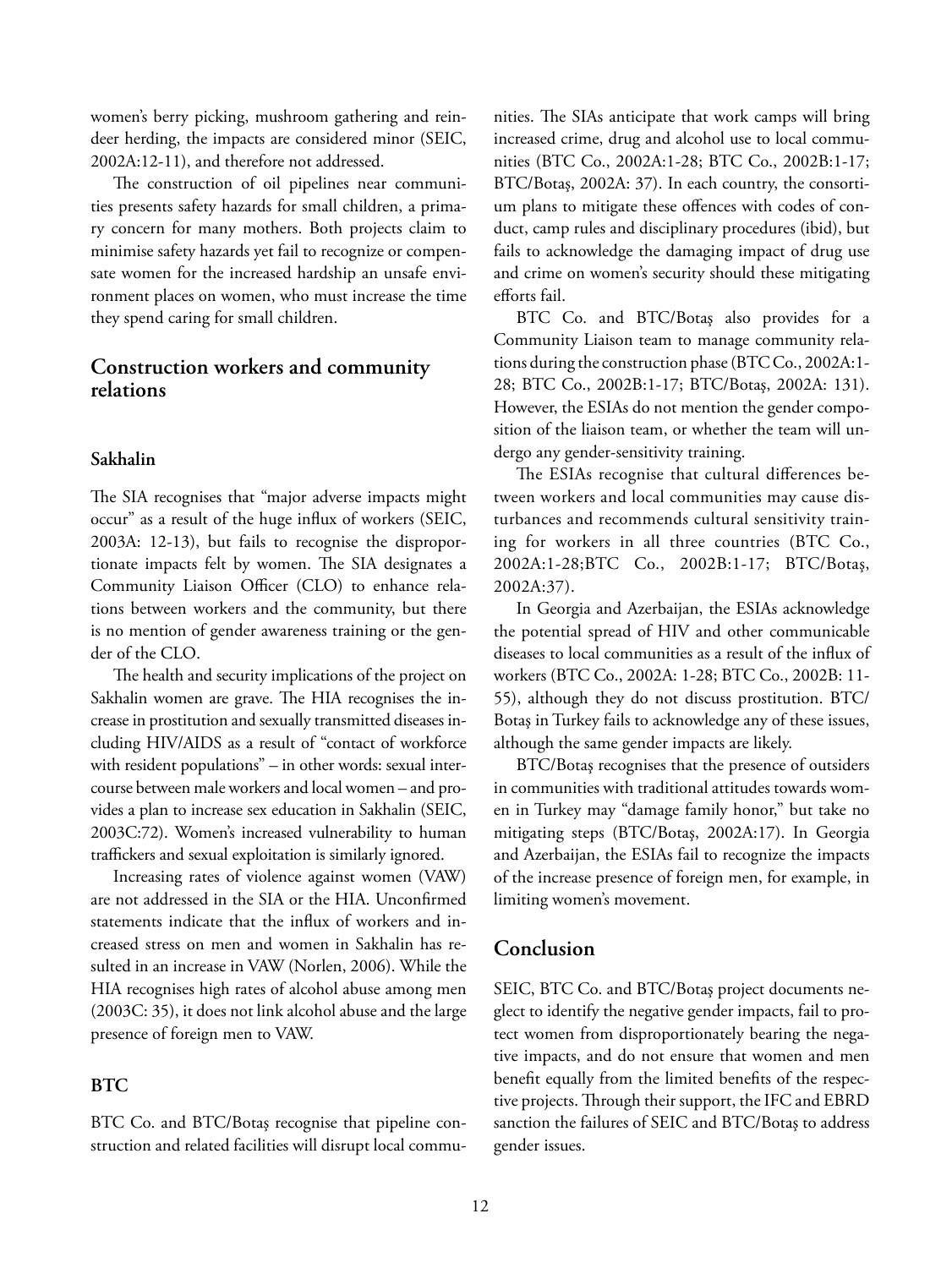#### **References:**

Baku-Ceyhan Campaign. June 2003. International Fact-Finding Mission

Baku-Tbilisi-Ceyhan Pipeline – Turkey section. http://www. bakuceyhan.org.uk/publications/Tu\_FFM.pdf. Accessed 22 February 2006.

- ---. September 2002. International Fact Finding Mission
- Preliminary Report: Azerbaijan, Georgia, Turkey Pipelines project: Azerbaijan Section
- http://www.bakuceyhan.org.uk/publications/pipelinesfactfinding-azerbaijan.pdf. Accessed 24 February 2006.
- Barannikova, Natalia and Dmitri Lisitsyn. 15 July 2001. Oil and Water Don't Mix for Sakhalin Fish. http://www. pacificenvironment.org/article.php?id=198. Accessed 24 February 2006.
- BTC/Botaş. 2002A (September). BTC Project EIA: Turkey: Final EIA. http://www.caspiandevelopmentandexport.com/ ASP/dd\_BTC\_Detail.asp?PID=10589&LegendOR=True& NotesOR=True. Accessed 22 February 2006.
- ---. 2002B (December). BTC Project Resettlement Action Plan. Turkey: Final Report. http://www. caspiandevelopmentandexport.com/ASP/dd\_BTC\_Detail. asp?PID=11007&LegendOR=True&NotesOR=True. Accessed 23 February 2006.
- BTC Corporation. Date Unknown. Between Two Seas. http://www.caspiandevelopmentandexport.com/ASP/BTC. asp. Accessed 24 February 2006.
- ---. 2002A (November). BTC Project ESIA: Georgia: Final ESIA. Public Consultation and Disclosure Plan—BTC and SCP Pipeline Projects, Georgia. http://www. caspiandevelopmentandexport.com/Files/BTC/English/ ESIAs/Georgia/Content/BTC%20ESIA%20Appendix %20F%20PCDP%20(En).pdf. Accessed 22 February 2006.
- ---. 2002B (December). BTC Pipeline ESIA: Azerbaijan: Final ESIA. BTC and SCP Pipeline Projects, Azerbaijan. http://www. caspiandevelopmentandexport.com/Files/BTC/English/ ESIAs/Azerbaijan/Content/Technical%20Appendix/BTC %20ESIA%20Tech%20App%20Section%2008%20Publ ic%20Consultation%20and%20Disclosure%20Plan.pdf. Accessed 22 February 2006.
- ---. 2002C (December). Resettlement Action Plan: Georgia. http://www.caspiandevelopmentandexport.com/Files/BTC/ English/RAPs/RAP%20Part%20C%20(Georgia)/Content/ Georgia%20RAP%20Chapter%2006%20Mitigation%20. pdf. Accessed 23 February 2006.
- ---. 2002D (November). BTC Project Resettlement Action Plan: Azerbaijan. http://www.caspiandevelopmentandexport. com/ASP/dd\_BTC\_Detail.asp?PID=10955&LegendOR=T rue&NotesOR=True. Accessed 23 February 2006.
- ---. 2003A (April). Public Consultation and Disclosure Plan. Azerbaijan.
- http://www.caspiandevelopmentandexport.com/Files/BTC/ English/PCDPs/Azerbaijan/Content/Az%20PCDP%20F inal%20April%202003%20no%20photos.pdf. Accessed 24 February 2006.
- ---. 2003C (18 May). Resettlement Action Plan: Final. Part A: Overview. http://www.caspiandevelopmentandexport. com/ASP/dd\_BTC\_Detail.asp?PID=10953&LegendOR= True&NotesOR=True. Accessed 23 February 2006.
- CDR Associates. August and September 2003. Report of IFC and EBRD Multi-Stakeholder Forum (MSF) Meetings on the Baku-Tbilisi-Ceyhan Oil Pipeline, ACG Phase 1, Shah Deniz and South Caucasus Pipeline Projects. Azerbaijan, Georgia and Turkey. http://www.ebrd.com/projects/eias/ regional/18806msf.pdf. Accessed 22 February 2006.
- EBRD. Date unknown. Project Summary Document (BTC). http://www.ebrd.org/projects/psd/psd2003/18806.htm. Accessed 27 February 2006.
- ---. November 2005. Executive Summary of the Phase 2 Environmental and Social Impact Assessment Process: Sakhalin II Phase 2 Project. http://www.ebrd.com/projects/ eias/russia/5897.pdf. Accessed 24 February 2006.
- IFC. Date unknown. BTC Project. http://www.ifc.org/btc. Accessed 27 February 2006.
- Norlen, Doug. E-mail to the author. 23 February 2006.
- SEIC. 2003A. Environmental, Social and Health Impact Assessment: Social Impact Assessment. http://www. sakhalinenergy.com/about/abt\_eshia\_sia.asp. Accessed 24 February 2006.
- ---. 2003B. Overview of Environmental, Social and Health Impact Assessments. http://www.sakhalinenergy.com/ documents/doc\_38\_executive.pdf. Accessed 24 February 2006.
- ---. 2003C. Environmental, Social and Health Impact Assessment: Health Impact Assessment. http://www. sakhalinenergy.com/about/abt\_eshia\_hia.asp. Accessed 24 February 2006.
- ---. 2003D. ESHIA Public Meeting Minutes: Smirnykh. http://www.sakhalinenergy.com/documents/doc\_031\_ 031215\_smirnykh.pdf. Accessed 24 February 2006.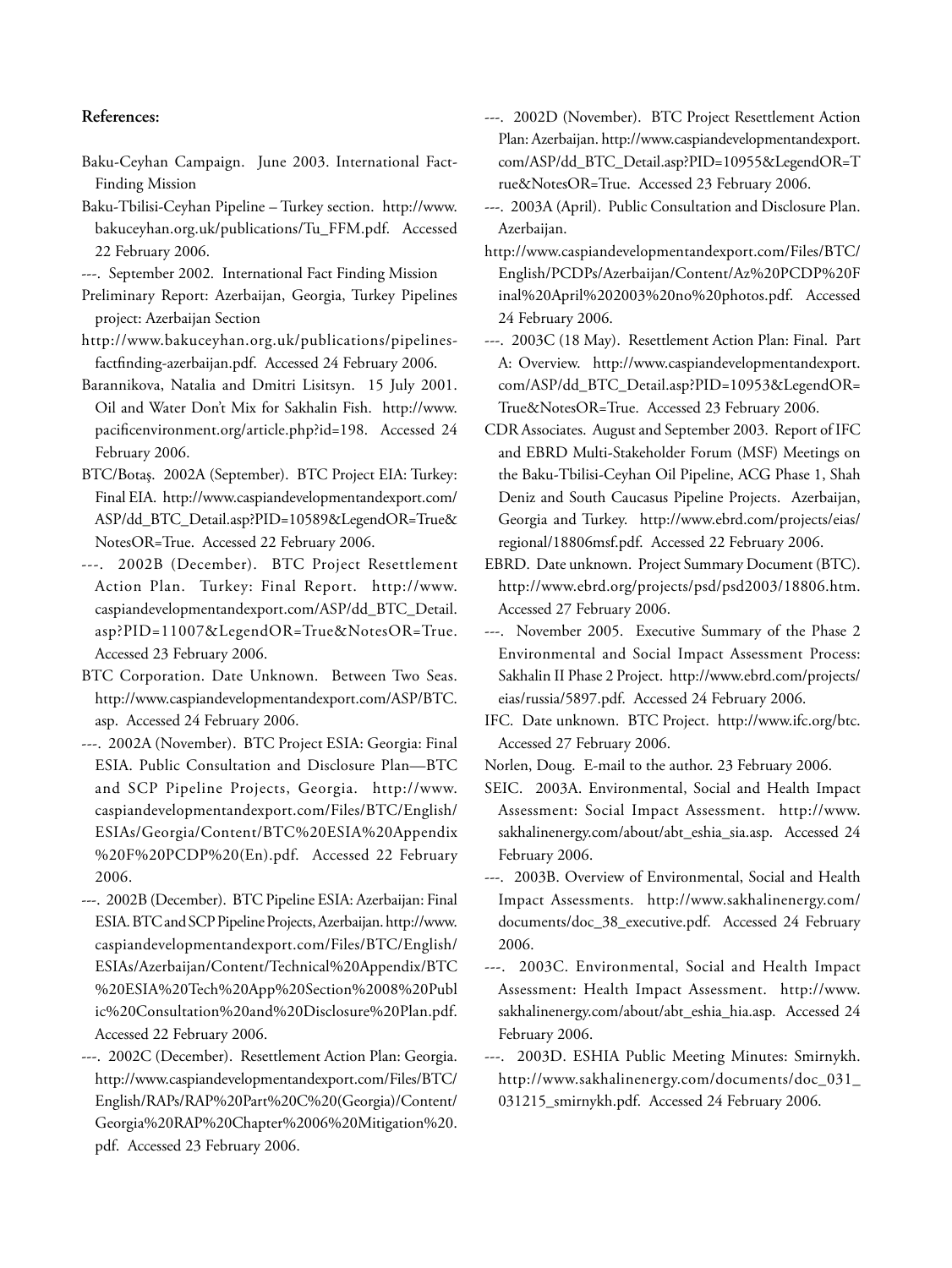- ---. 2005A. Health, Safety, Environment and Social Action Plan. http://www.sakhalinenergy.com/documents/doc\_hse\_ lender\_docs.asp. Accessed 24 February 2006.
- ---. 2005B (August). Public Consultation and Disclosure Plan. Version 03. http://www.sakhalinenergy.com/documents/ doc\_16\_PCDP.pdf. Accessed 24 February 2006.
- ---. Date unknown A. Homepage. http://www.sakhalinenergy. com/. Accessed 24 February 2006.
- ---. Date unknown B. Project Overview. http://www. sakhalinenergy.com/project/prj\_overview.asp. Accessed 24 February 2006.
- McVeigh, Steve. 18 November 2003. "Creating a New Energy Configuration in the Asian Pacific Region" Sakhalin Oil & Gas Conference, London. http://www.sakhalinenergy. com/news/nws\_releases\_20031202.asp. Accessed 24 February 2006.
- Winrock International. Date unknown. Conference Summery: Helsinki Trafficking Prevention Conference "Best Practices in Combating Trafficking in Minors in the Baltic Sea Region." http://tpp.winrock.ru/news/news-e.htm. Accessed 23 February 2006.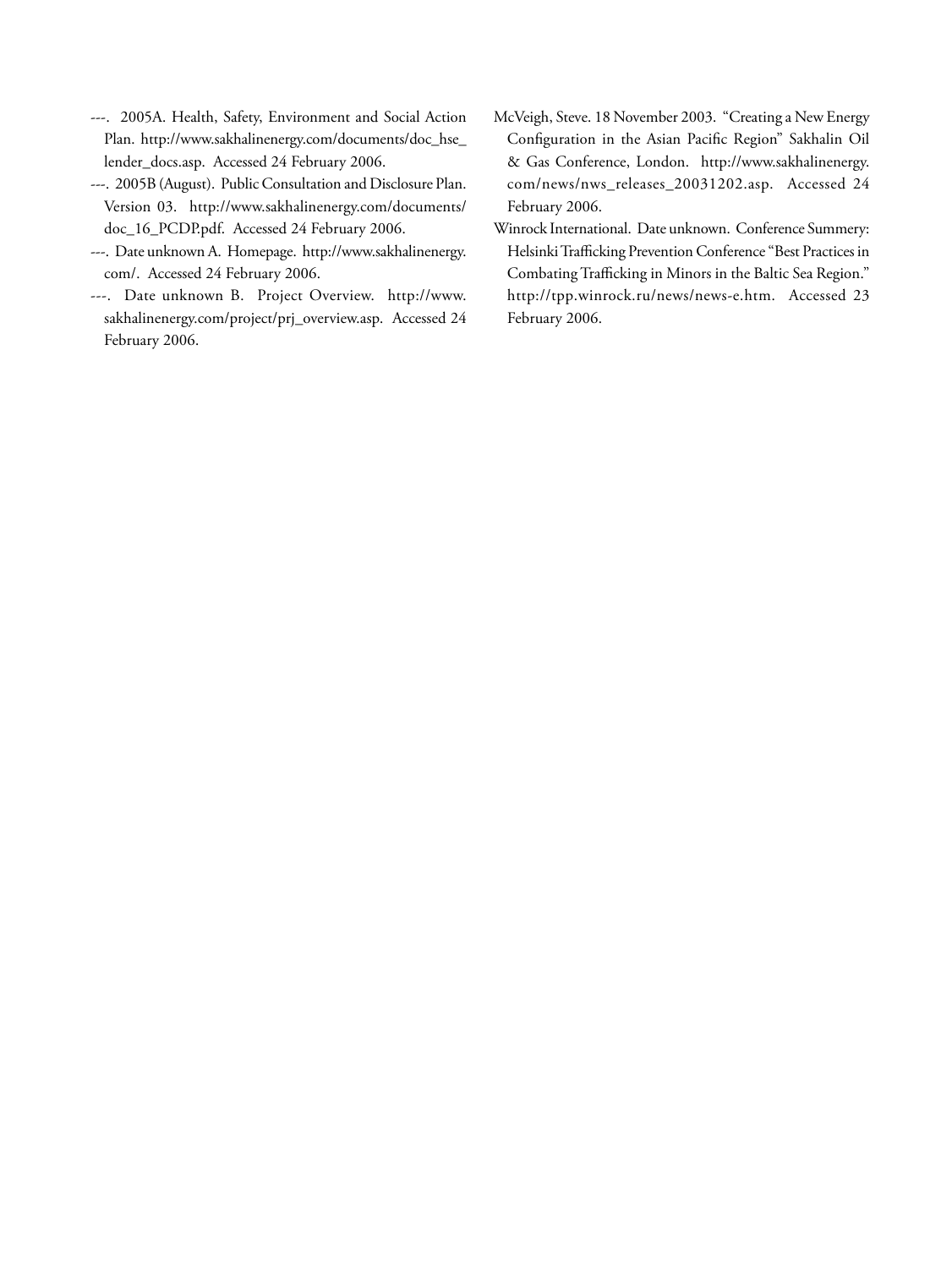## **Gender impacts of the BTC oil pipeline project: Azerbaijan**

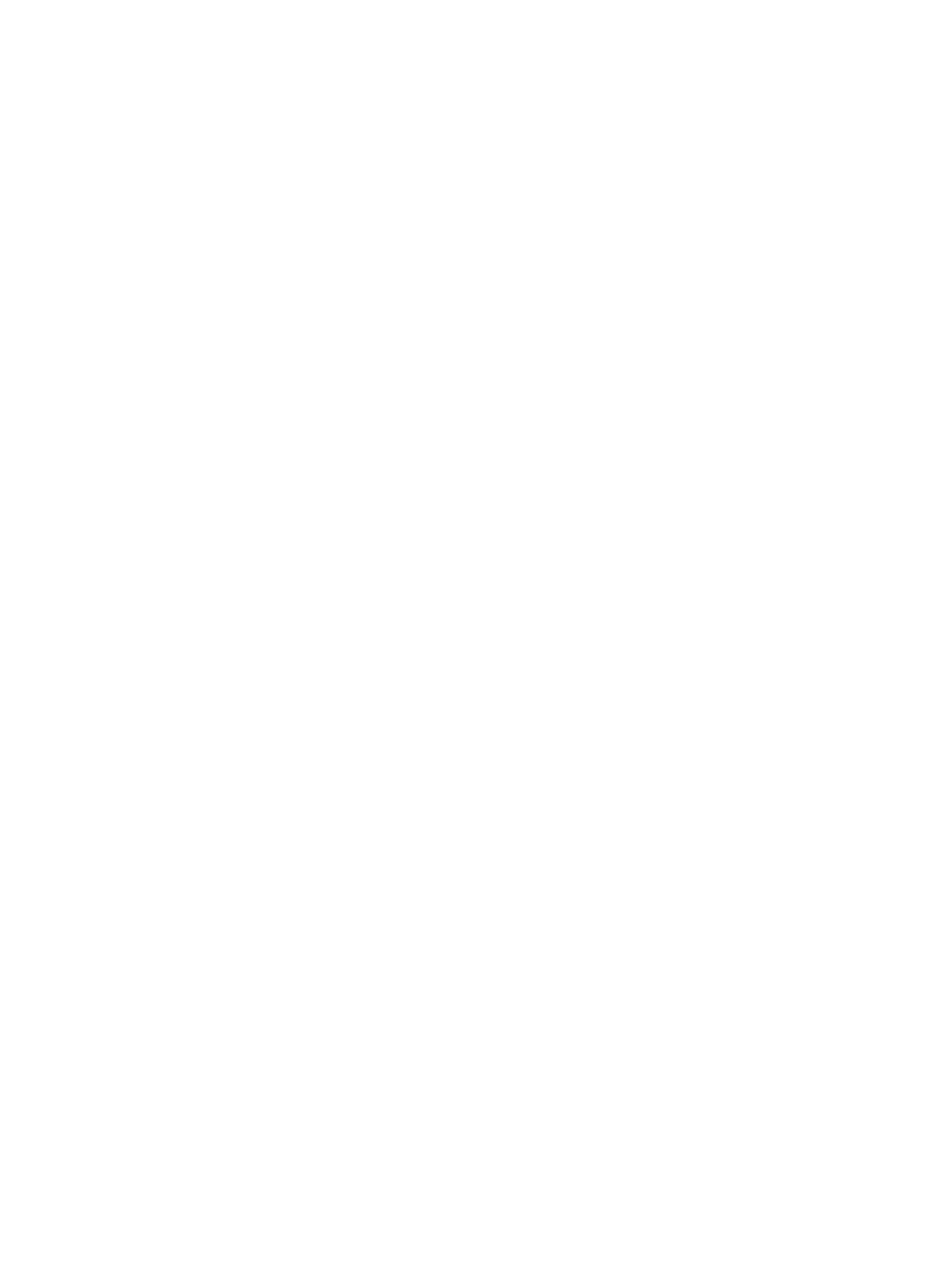#### **Methodology**

The FFM trip in Azerbaijan was undertaken on 10-12 April, 2006 and the FFM group consisted of female representatives of CEE Bankwatch Network and the Committee for the Protection of Oil Workers' Rights, which was accompanied by a male translator.

Five sites along the BTC pipeline route were visited:

- Umid, a camp for Internally Displaced Peoples (IDPs) built a number of years ago just outside the Sangachal terminal
- The village of Randjbar in the Hajigabul region, where the pipeline goes through villagers' land
- The town of Kyurdomir and the village of Xırpaçay, located on the M4 highway that connects Azerbaijan and Georgia, 160 kilometres from Baku. BTC Co. constructed a BTC Pumping Station on the site, and a workers' camp for the AGT project was located there
- The village of Teze Shilian in the Ujar region, where the pipeline crosses very close to the village and some villagers' land has been used for pipeline construction.

In each place the FFM arranged around ten semistructured interviews (for balance: five interviews with females, five interviews with males) based on a questionnaire proposed by Gender Action (USA) . In addition, informal discussions were held with different groups of people (mainly male).

One of the challenges that the FFM had in rural areas arose from the fact that it was very difficult to get separate interviews with women without the attendance and involvement of a man. In a number of cases, we also needed to receive permission from the husband or the head of the local village, in order to carry out an interview with a woman.

#### **General background to the gender situation**

In Azerbaijan, as in many former Soviet countries, transition has been defined by job losses, protracted periods of unemployment, and contracting employment opportunities in both the public and private sector, failing to address gender inequality. Widespread poverty, with 60 percent of the population living below the poverty line, aggravates the situation for women.

Today the situation for Azeri women is quite difficult, with decreased opportunities for employment, limited access to credits and technical support for the development of small and medium-sized enterprises (SMEs), with growing rates of trafficking and disempowerment. It is noticeable that there is growing disempowerment for women at home and in the community, with (re)emerging pervasive gender stereotypes and patriarchal attitudes, "reinforcing the perception of women as mothers and family caretakers, rather than as individuals and independent actors in the public sphere. Such views are at the heart of the significant discrepancies between de jure and de facto equality in Azerbaijan."<sup>1</sup>

The situation is especially notable in rural regions of Azerbaijan, where women are directly pushed back into homemakers' roles, mainly taking care of children and the elderly, as well as being involved in subsistence farming. This enormous and absolutely unpaid job, together with the tangible disempowerment of women within society, represents a significant challenge for contemporary Azerbaijan. This is added to the fact that a significant number of Azerbaijani men are migrating for employment to Russia and Ukraine. In such situations women are forced to lead their family, support it and also take on the men's functions, meaning an increased workload for women's shoulders but still a secondary social status.

Country Gender Assessment - Azerbaijan, Asian Development Bank, 2005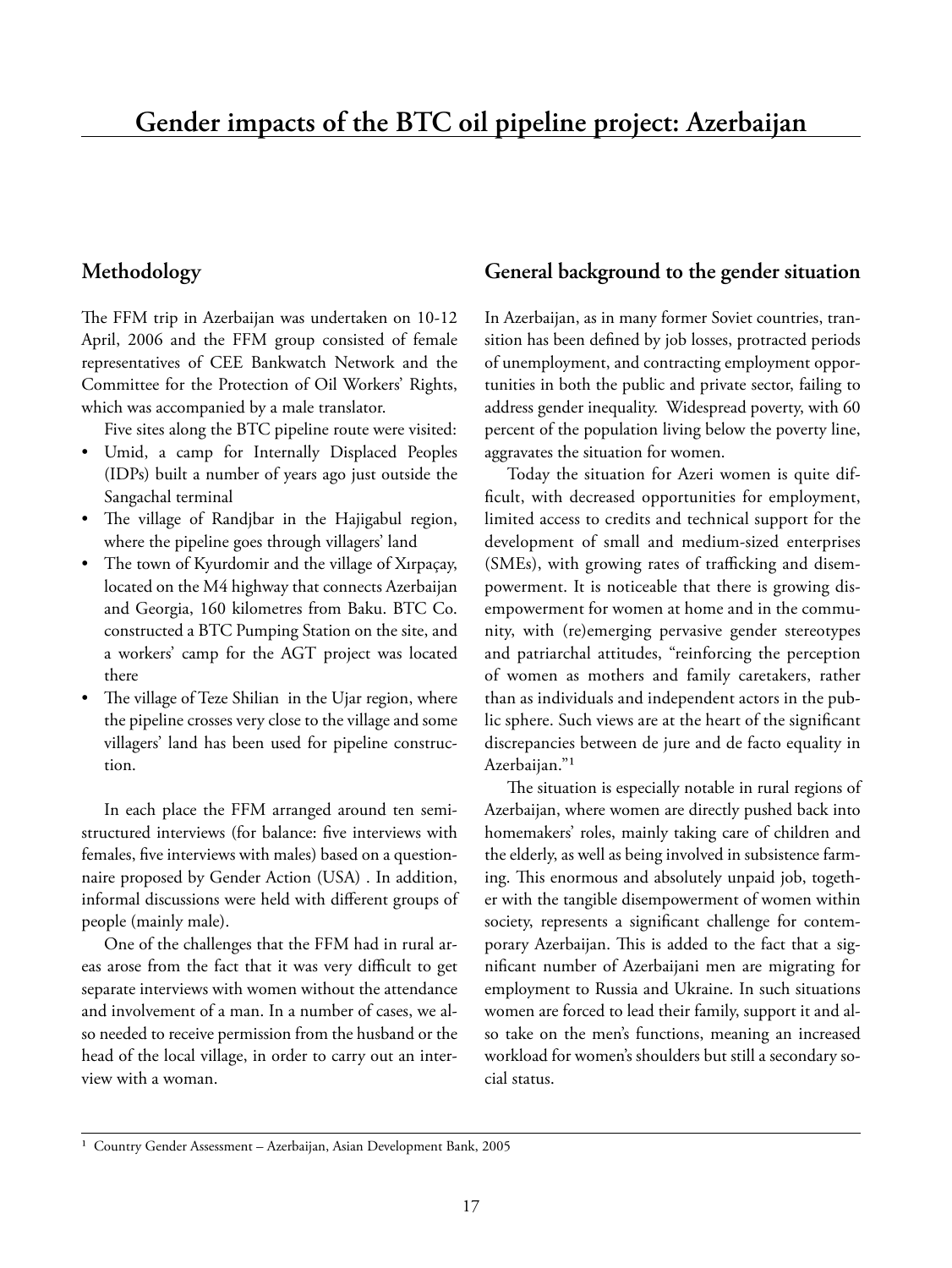#### **Overall attitude towards the BTC project**

The BTC pipeline was promoted by the project sponsors and the international financial institutions (IFIs) as a model of development and poverty alleviation. BTC was promoted as an aid to the protection of human rights in the region and as a support towards increasing transparency and overall democratisation through the project's extensive public participation process.

However, in Azerbaijan, the FFM noticed that people are still afraid to speak freely about their own estimation of perceptions about the pipeline, especially with foreigners. This is not surprising given the overall political situation within the country under the present Aliev dynastic administration.

For extremely poor communities along the route, overall attitudes towards the BTC project have been shaped by a number of factors:

- possibilities for obtaining employment
- possibilities for receiving proper compensation for leased land
- possibilities for the development of local infrastructure.

People's initial positive attitude towards the project was based on these three components during project planning. The fact that employment opportunities for locals have been scarce and at the same time short-term, the reality of improper compensation and the failure to support real development of local infrastructure, have already partially changed people's attitude towards the project. Some of the people who were surveyed admitted that the project has been positive only for those who received jobs and land.

#### **Gender impacts of the BTC project**

The FFM visit to Azerbaijan has clarified that the BTC pipeline's impact vis-a-vis gender can be assessed as a negative one. The project has supported increased prostitution and trafficking along the pipeline, has brought a number of health problems to particular areas, such as the Umid settlement, and has worsened socio-economic conditions. Despite the pledges of the project sponsors and lenders, it has failed to increase women's access to natural resources and improved infrastructure, has not provided employment and permanent income, nor has it empowered women to participate in decision-making.

#### **Employment opportunities**

The FFM has confirmed that there are very scarce opportunities for women in rural regions of Azerbaijan to support themselves and their families. While the employment opportunities on the BTC pipeline were scarcer for women than for men, the insecurity of jobs for women and men has been equally high.

The women employed on the BTC pipeline have short-term contracts, despite the fact that this contravenes national legislation. The recruiting and hiring process have been also non-transparent and firing occurs without clear explanation of the reasons. The few women employed by the project who were met during the FFM stated that they work in the workers' camps as cooks or cleaners, with employment contracts from one to three months. As with men, these women work for 12-14 hours per day, often without any holidays. One of the women underlined that while the job was very difficult, she was very eager to keep it, as she was supporting her family in the absence of a man.

All interviewees underlined that it was very difficult to find jobs for women, except some low paid jobs in schools and continuing subsistence farming. It was also highlighted that the BTC pipeline did not bring the expected number of employment opportunities for either men or women.

The exception is the village of Umid, an IDP settlement, where the majority of the male population and even some women work at the Sangachal terminal. Still there are a lot of people in the village (both women and men) who are not employed by the project and they are struggling with daily subsistence as in other Azeri villages.

#### **Sexual harassment**

Extreme poverty has also pushed the women of Azerbaijan to tolerate sexual harassment during their employment on BTC construction. The FFM was told the story of one woman who wounded one of the senior people in the Working Camp in Evlakh after attempted sexual harassment. According to the Women's Crisis Center group, the incident was closed without investigation. Unfortunately, according to the group, usually women start to complain about sexual harassment only when they have been fired and it is impossible to prove any-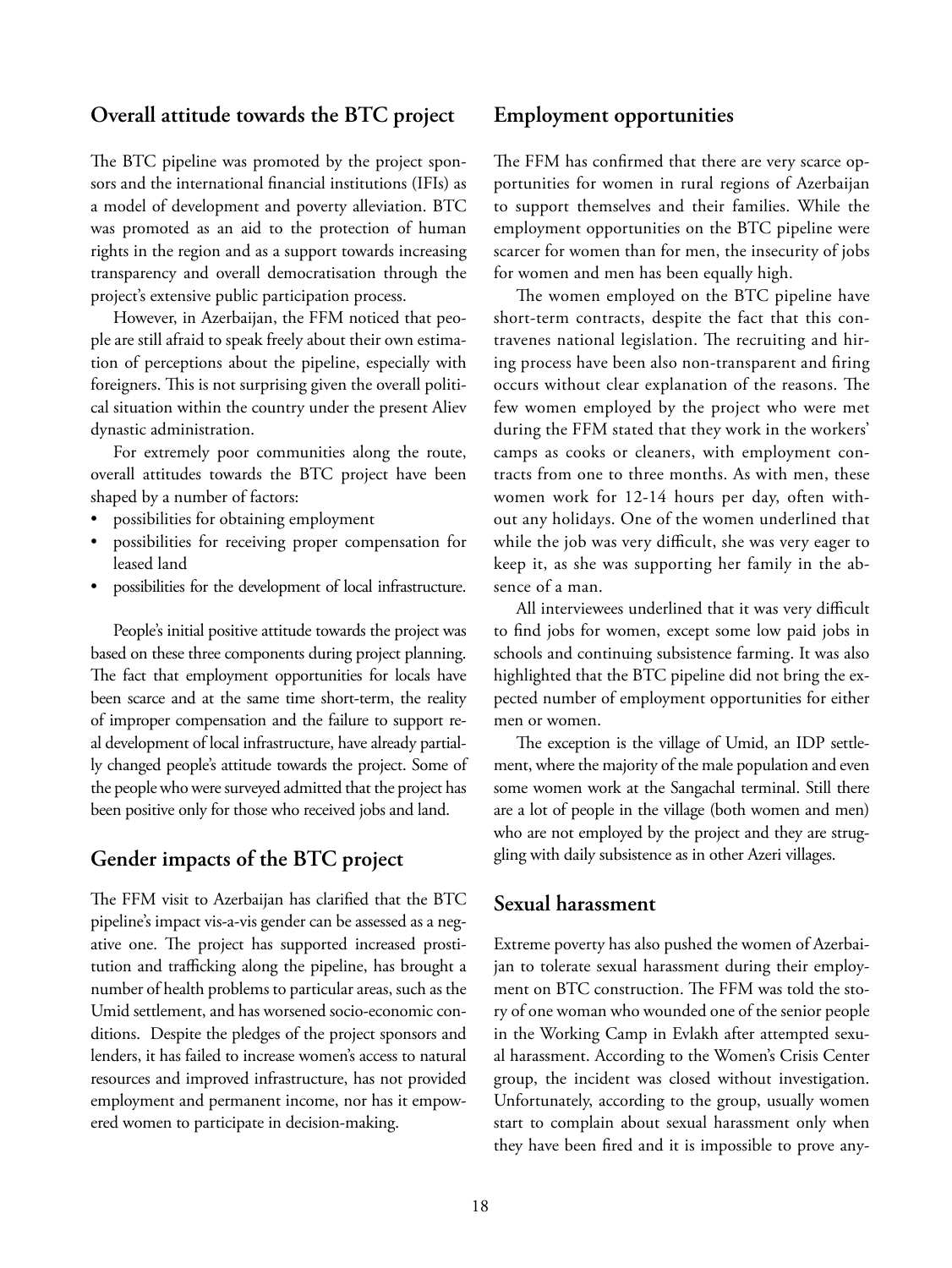thing. The Women's Crisis Center explains this as being due to the desperate need for women to keep jobs as long as possible.

#### Prostitution and trafficking of women

Another important issue revealed by the FFM is the increased prostitution rate in rural areas along the BTC pipeline and Silk Road project (the rehabilitation of the highway from Baku to the Azerbaijani-Georgian border), which run parallel to each other.

During interviews with the FFM, almost all respondents denied the fact that the rate of prostitution has increased due to the BTC pipeline's construction in Azeri regions. This is not unexpected given the existing traditions in Azerbaijan, where prostitution within a village has been identified as not only the woman's but also the whole community's shame, and speaking about this with foreigners is regarded as peculiar<sup>1</sup>.

However, talks with the Women's Crisis Center, media investigations<sup>2</sup> and assessments clarified that the prostitution situation is alarming.

In 2004 the Women's Crisis Center implemented a project financed by the OECD and BP to activate NGOs along the BTC pipeline route. The findings clarify that women's rights, trafficking and the spread of AIDS have been major issues of concerns for the local groups in regions alongside the BTC pipeline.

The Center's staff conducted research regarding the situation in the Kazak, Shamkir and Kurdomir regions affected by the pipeline. They met with prostitutes, pimps and police workers. According to the head of the police of one of the regions, the increased narcotics trade and AIDS spread is directly connected with increased prostitution due to the pipeline's construction. According to the groups, people feel that BTC's construction also undermines local traditions through increased prostitution and sexual harassment.

The Center obtained high results for trafficking and prostitution in 2003 when it carried out research in the Shamkir and Kyurdomir regions for the John Hopkins Institute, to identify the victims of trafficking.

This situation should not be surprising taking into account that during the construction of the pipeline there were an increased number of foreigners as well as workers from other regions. This was supplemented with the development of related business - restaurants and hotels. As a result, the amount of narcotics, prostitution and alcohol consumption increased.

According to the Center, the fact that the gender factor was not taken into consideration during the construction of the pipeline and related infrastructure development has had quite a negative impact on the prostitution rate. Firstly it was a matter of concern from the beginning that the majority of local people are still unemployed. Due to the increased working emigration of men, most of the families are left to be supported by women. This has not only increased the incidence of women turning to prostitution to support their families, but also the cases of inside trafficking.

According to a journalist's investigations: "Inside Azerbaijan, trafficking is blossoming in places of intensive economic activities. So-called Mama Rozas hire 15- 20 girls and take them to various places where intensive construction work or trade is going on. The Centre has cases when girls were taken to cities where the Baku-Tbilisi-Ceyhan pipeline is being laid. ... This is a wellorganized criminal business which is well-aware of the situation in the country and in places where their services are in demand."³

According to a press statement from the Western Resource Center on NGOs and Human Rights<sup>4</sup>, "some people started their own "business" in the west of the country in the Shamkir, Tovuz and Aghstafa regions. It

<sup>&</sup>lt;sup>1</sup> The International Organization for Migration also underlines the problems and difficulties in the identification of the victims of trafficking and gaining access to them. "The interviewers were prevented from meeting with victims by their relatives. This happened more often in rural areas, as the victims' relatives felt stigmatized and could not bear the idea of sharing their daughters' or sisters' shame with outsiders. In other cases, efforts to conduct interviews yielded no results for two main reasons: either the respondents were so strictly controlled that no interviews were possible, or the researchers were denied access to the locations where potential respondents were known to be located" Shattered Dreams, Report On Trafficking In Persons In Azerbaijan, IOM, www.iom.int

<sup>&</sup>lt;sup>2</sup> "Those who are sinless", By Gulnaz Gulieva, Caucasus Media Investigations Center, http://cmic.aznet.org

<sup>&</sup>lt;sup>3</sup> "Those who are sinless", by Gulnaz Guliev, http://cmic.aznet.org/cmic/humantraffic\_gul.htm

<sup>&</sup>lt;sup>4</sup> Press release, February 2005, Western Resource Center on NGOs and Human Rights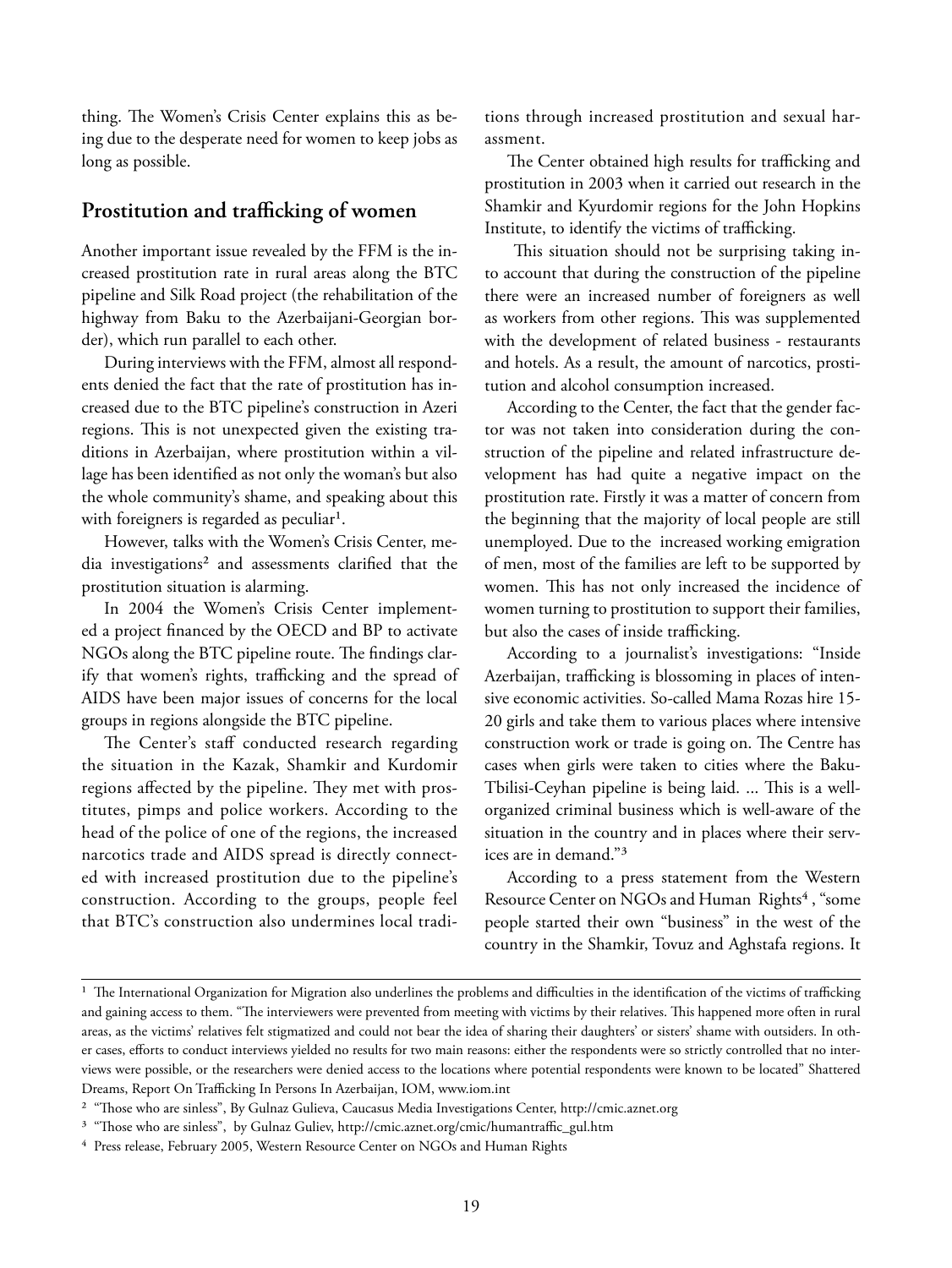is possible to order women at the restaurants, motels and saunas situated close to the main road. Moreover, in the villages where the pipeline passes through, for example in the Girag Kasaman and Poylu villages of the Aghstafa region, this business is developing, several houses are operating in the villages for the "foreign men, offering them local women". The third party, that is the owners of the houses, find women for the foreign men, and give to these women only some part of money." According to the group, the main cause of increased prostitution and related diseases is high-level poverty and social insecurity in the Azeri regions where the BTC pipeline and Silk Road projects are being implemented.

The Women Crisis Center has presented the find**ings of their research and related materials to the BTC Co. However, no steps have been taken to improve the situation.**

#### **Health problems**

The general situation with regards to health care in Azerbaijan is alarming. Significant decreases in government health expenditures over the last 10 years have led to serious declines in both access to and quality of services. According to UNICEF, UNFPA and WHO the estimated maternal mortality rate is 94 per 100 000 births<sup>5</sup>. There are high rates of anaemia among children and women, continued widespread use of abortion as a contraceptive method, disturbingly high levels of malnutrition among children and adults, and a high under-5 child mortality rate. Health data for men shows high and growing rates of alcoholism and drug dependency and a significant increase in TB infections (77.2) percent of total active TB cases were in men). HIV cases were 596 for January 2004 (Azeri Statistics department). Eighty percent were men, and 45 percent of the HIV positive cases were infected outside the country, mainly from Russia and Ukraine, as result of working migration. "<sup>6</sup>

The FFM discovered that in BTC-impacted villages the majority of the people feel that there is an increased amount of disease. People predominantly connected in-

creased illness with degradation of environmental conditions such as air pollution and radiation, as well as worsening of living conditions and malnutrition. However, taking into account the fact that villagers lack enough money to visit hospitals, it is very difficult to speak about the statistics.⁷ People go to hospital only as a last resort (this is also connected with the fact that in a number of the areas the hospitals are some distance away, e.g. 7-9 kilometres), and given the poor state of the roads, they are sometimes difficult to reach.

The FFM found that for the majority of the rural population in affected regions medical care has not improved. No new hospitals have been built as a result of the project and of the locations visited by the FFM, only Rendjbar village has a renovated clinic under the community investment project. While there is new equipment in hospitals, almost all interviewees stressed the fact that medical services are very expensive and thus unaffordable for them. Thus, the majority of them have never used hospitals or clinics.

**In Umid, the FFM noted the serious concerns of the local population with regard to an increase in stillbirths.**

Umid is the IDP settlement built close to the expanded Sangachal terminal. Most of the men and a few women are employed at the Sangachal Terminal, and some of them in the Cement Factory that is used by BTC Co. Through the UNDP and BTC community investment project, the establishment of a workshop producing gloves for construction works was supported. According to the official records this is one of the most successful workshops that employs up to 40 of the women in the village. Through the BTC community investment project a school and a hall for weddings and funerals has been constructed in the village.

However, Umid is located close to the Sangachal terminal, in one of the most polluted areas of the Absheron peninsula and experiences negative impacts from the surrounding infrastructure<sup>8</sup>. Local groups suspect that BTC is also incinerating drilling waste in the cement

⁵ ADB 2005b

 $6$  It is widely agreed that the number of active female HIV cases is much higher than official data suggests, due to the lack of access to confidential HIV testing and counseling services (UNAIDS/WHO 2004)

⁷ Despite this, the WHO statistical data is alarming, especially with regard to malnutrition, TB, and AIDs.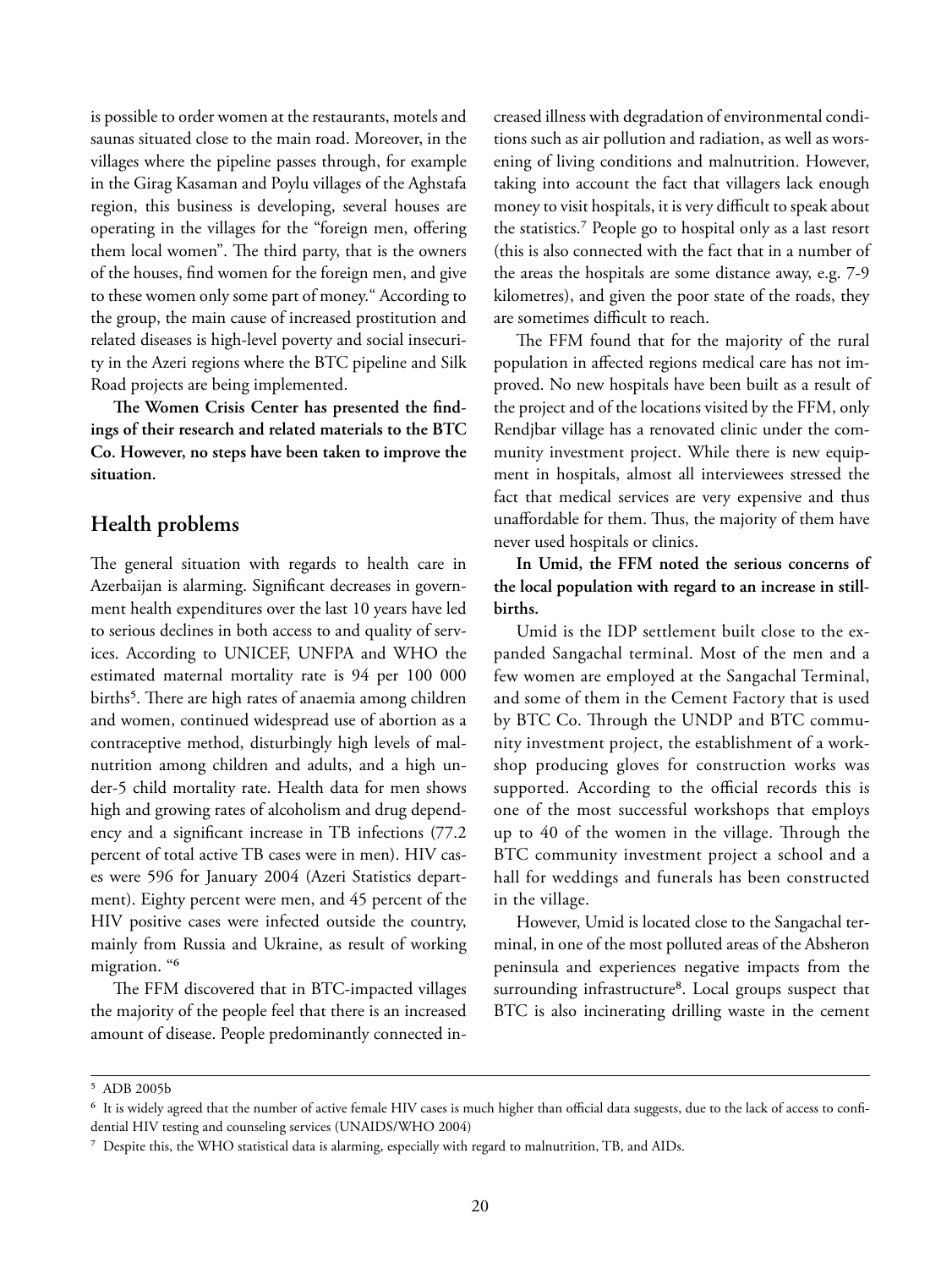factory, from which the wind mainly blows towards the city of Primorsk, 9 kilometres from Umid.

The people in Umid connect the increased diseases in the village and the increased rate of stillbirths with air pollution from Sangachal Terminal's gas flaring activities. According to the villagers, there is increased air pollution and a smell of charcoal fumes, especially at night. The people are concerned that after the full development of Azeri-Chirag-Guneshli there will be five torches instead of the present two, making the situation even worse. Those concerns were expressed by everyone that the FFM met: teachers, housewives, members of community organisations and the manager of the public telephone station.

On a number of occasions, the villagers have requested the Sangachal terminal authority to investigate the situation. Air analysis has been done once, but during the day when there is usually no smell of charcoal fumes. People think that during the day all safety instructions are enforced while at night some of those instructions are violated, leading to increased air pollution.

#### **Women's empowerment**

The BTC project has not empowered women's participation either during the project preparation or during the project implementation. The FFM found that BTC failed to pay particular attention to women, as a less powerful and disadvantaged group, and also failed to consult with them<sup>9</sup>. This of course does not enhance local participation in project planning and implementation.

In rural areas of Azerbaijan, the participation of women during consultations with regard to project planning, land compensation, as well as the preparation of community investment funding, has been more than limited. Only a few woman met by the FFM participated in those consultations. In some villages, during interviews with men, it was clearly admitted that they do

not see any reason for women's participation at consultations or similar activities. Some of the consultations were held in Chaikhana, which are men's gathering places and where, according to Azeri traditions, women are not really welcomed.

Women in Umid did speak at the public consultations. However, this looks like the exception rather than the rule and could be explained by the fact that the village is very close to Baku. The women identified a number of concerns with regard to environmental pollution and connected health problems, the necessity of repairing roads, the construction of a hospital and kindergarten within the village, as well as enhancing sustainable employment opportunities for women through the establishment of different workshops (e.g. for carpets) in the village.

However, also in Umid, some women expressed their disappointment with the fact that the Community Investment Program supported the construction of a hall for weddings and funerals instead of the hospital and kindergarten requested by villagers. This fact confirms that even when there is public participation and the involvement of the local people (including women) in decision-making, the company and its implementing partners have their own views on what is appropriate for particular communities.

The FFM also found that the BTC project does not support the promotion of women's rights to participate in decision-making. In almost all investigated cases, women's participation during the consultations, as well as the empowerment of women to express their views, identify their problems and plan activities that would increase women's livelihoods and quality of life, was almost zero.

The Rendjbar and Teze Shilian examples illustrate that the project did not identify barriers with regard to women's participation in consultations. As a result the concerns women had regarding the project were hidden. From this point of view the project design did not pro-

<sup>&</sup>lt;sup>8</sup> BP claims that drilling waste from the ACG field is not discharged in the sea but shipped onshore for disposal. Waste is being brought to a dump field near the Sangachal terminal. Bankwatch visited the dump during a 2004 FFM and was told that waste products are spread over the field and allowed to dry, then watered again to allow the toxic components to sink into the ground. The area is surrounded only by a barbed wire fence allowing dust from the toxic sludge to spread to nearby grazing areas. It is also unclear how the toxic materials leaching into the soil affect the local environment and water.

As is required by IFC public participation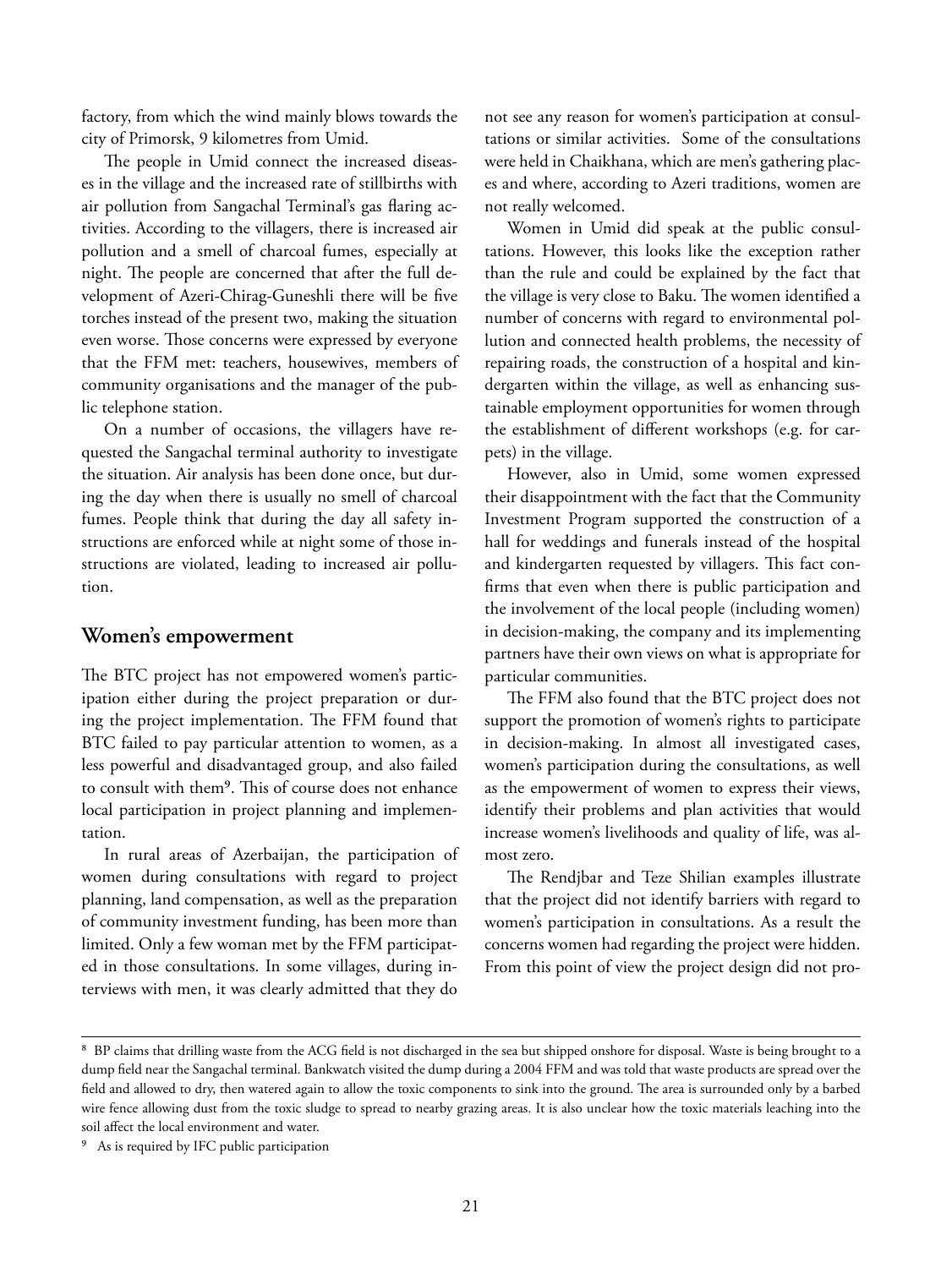mote and enhance women's capacity to actively participate in the decision–making process.

It is even more disappointing, as the FFM learned that the interviewed women have a number of interesting suggestions with regard to the project and related developments and are keen to share them. However, the non-existence of open spaces for discussion is again restricting women to their traditional roles.

The FFM discovered that contrary to the claims of the project sponsors, vulnerable groups such as women and the elderly have not in reality received special treatment or support to reveal their abilities and ideas.

#### **Social impacts of the BTC project**

#### **Local business development**

The BTC Co and project sponsors widely promoted the idea that the BTC pipeline and affiliated programmes would support local development, including benefits for vulnerable groups. "However, the Sponsors are cognizant of the fact that there are certain vulnerable groups in the Project affected area (including women's groups and remote villages consisting primarily of the elderly). In this regard, the Sponsors will continue consultation, as appropriate, with all communities in the vicinity of the Project to minimize adverse effects on lifestyles and livelihoods. In addition, a rollout of a micro-finance bank initiative along the pipeline route combined with the linking of the Project to available IFC SME credit lines in Azerbaijan and Georgia should increase access to financing for local populations and enterprises thereby enhancing local participation in the Project.<sup>10"</sup>

The FFM found no concrete evidence to prove the development of local sustainable business along the pipeline route. The development of a number of new shops, restaurants and hotels represents limited opportunities for locals and the owners also understand that these businesses are far from being genuinely sustainable; indeed they expect that their incomes will soon drop towards zero.

In light of this it is interesting to consider two cases of small shop owners in Kyurdomir who developed their businesses after the BTC construction started. However, now that the number of workers has drastically decreased, they have problems replacing their customer base and also to return invested money.

#### **Opportunities for women**

None of the people interviewed know about the BTC programmes (the micro credits program, CIP) that could help women to find jobs or increase their livelihoods. Only two people, one in Kyurdomir, recall translation courses for young people, and another person in Teze Shilian recalls medical training courses.

According to the official statistics, with BTC Co's support around 15 739 micro loans (average amount of USD 364) have been made, of which 49 percent of borrowers have been women. However, almost none of the people met by the FFM have any idea about the possibilities to access to micro-loans.

According to the independent Azeri expert Gubad Ibadoglu, the micro loan program has not been designed in a way to support sustainable local business development. "Loan percentages are two times higher than average Azerbaijan parameters. Today you can get that credit from an ordinary bank at two percent monthly. But the monthly percentage of credit offered by FINCA<sup>11</sup> is 4 percent. Also, FINCA credits are short-term and it's impossible to achieve something in agriculture with 4 month credits. This field demands long term and compromising credits."<sup>12</sup>

The FFM also found out that people in villages generally lack information regarding the CIPs and opportunities for villages and individuals through these programmes.

In each village the women expressed the need for the creation of sustainable jobs for women like carpet workshops and others, with a need for more micro project financing. The fact is that pipeline construction as well as the supplementary CIP projects have not been planned in a way to enhance women's opportunities for training

<sup>&</sup>lt;sup>10</sup> IFC response to joint NGO letter, September 12, 2002

<sup>&</sup>lt;sup>11</sup> Represents BTC Co subcontractor for the implementation of the Community Investment Program

<sup>&</sup>lt;sup>12</sup> Results of monitoring the Baku-Tbilisi-Ceyhan oil pipeline: impact on social-economic problems in Azerbaijan districts, Committee for Oil Workers' Rights Protection, 2004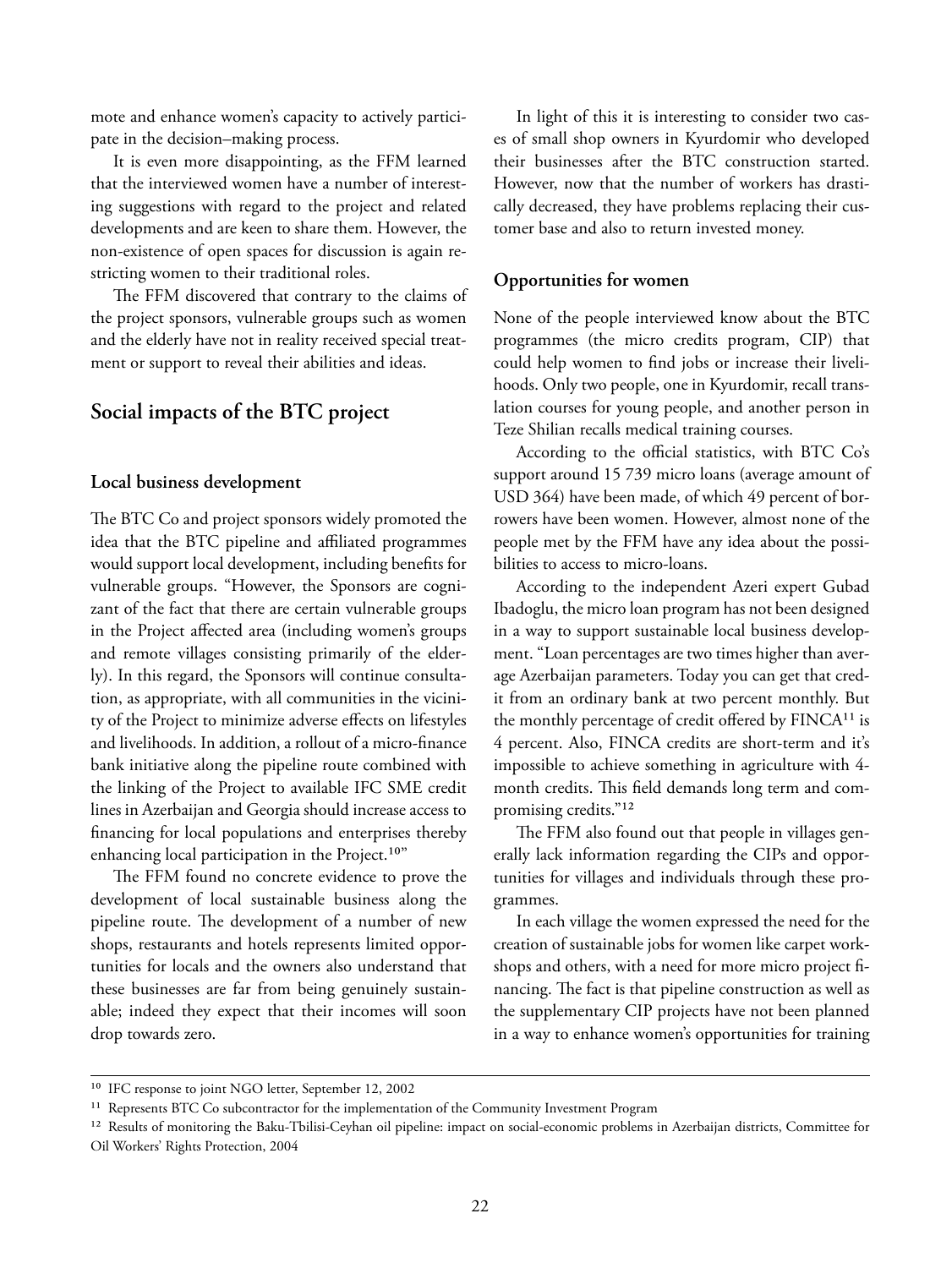and education, nor to enhance women's income opportunities

#### **Roads**

In almost all the places visited by the FFM people complained regarding the state of the roads and the fact that after the construction of BTC the state of the roads had become worse. The FFM also found that the project does not enhance the access of the local population towards roads. The majority of people indicate that while the roads have been repaired in a number of areas<sup>13</sup>, this mainly applies to the areas where the roads have been so badly damaged that BTC trucks have had problems using them. As happened in a number of cases, like in Kyurdomir, some central roads that were used by the BTC Co. to access the pumping station have been repaired, while the streets that have been used by BTC trucks during construction have not been repaired.

In Teze Shilian people are very happy that BTC Co repaired the road by graveling it. However, for the FFM it was very difficult to describe it as "repair". The road has been simply graveled and in the next two years it will again be totally destroyed due to rain.

#### **Schools**

The FFM found out that in Umid the project constructed a new school as part of the CIP and in Rendjbar the existing one was partially repaired (roof, fence, water pipes installed). In Kyurdomir two interviewees said that the school in the town has been improved with the support of the project.

#### **BTC - community relations**

Despite the existing concerns including health impacts in Umid, problems identified with regard to women's participation in project design and implementation, and the disappointment of people with regard to the community projects undertaken by the project, it was pointed out that there is almost no interaction between the local population and the BTC project.

Unfortunately, this fact only serves to increase concerns, as well as meaning that the local people and the project keep themselves to themselves, which excludes the principle of good neighbourhood.

<sup>&</sup>lt;sup>13</sup> According to official BTC Co data for 4th quarter 2005, there is 146 km of upgraded road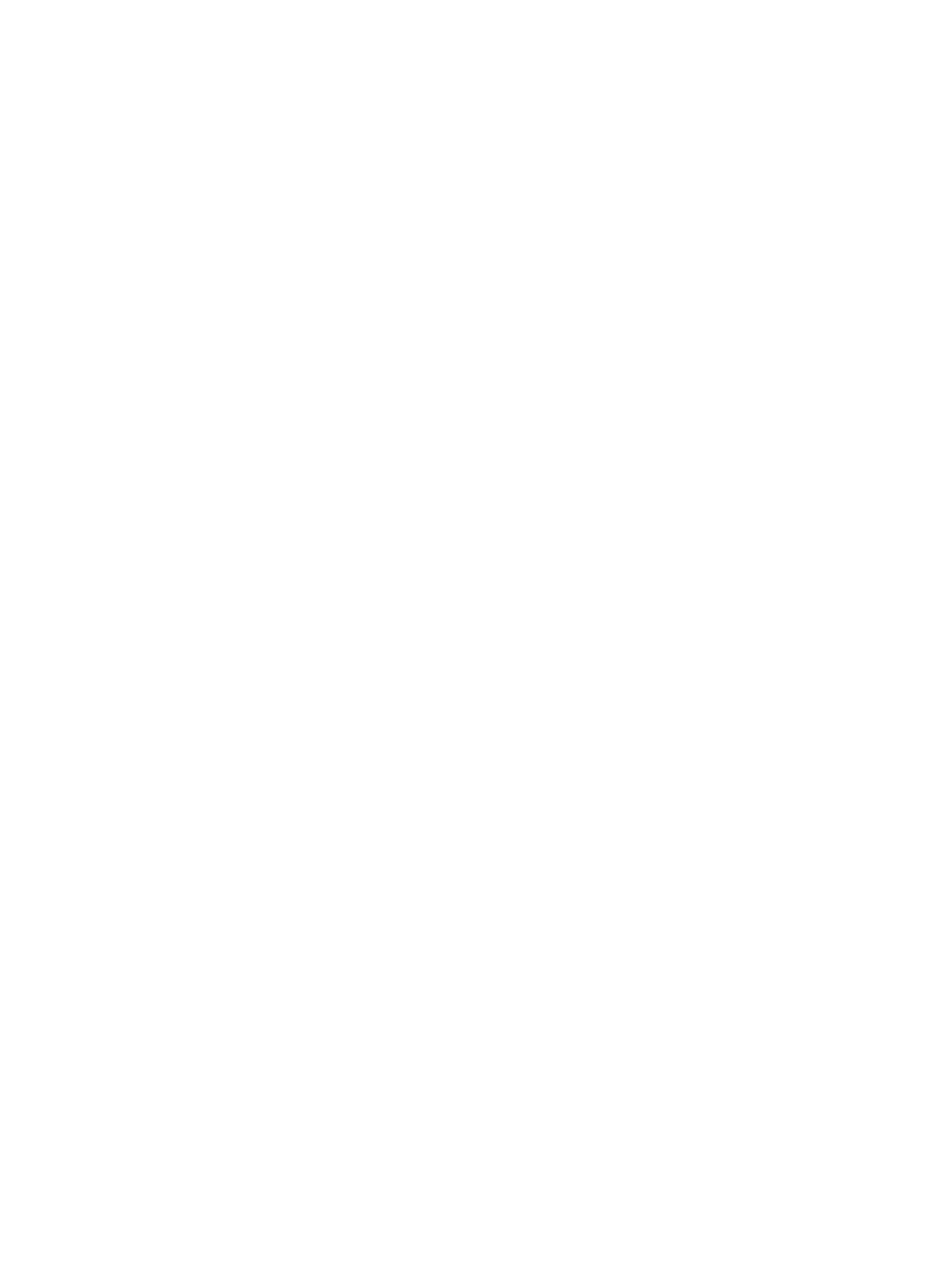## **Gender impacts of the BTC oil pipeline project: Georgia**

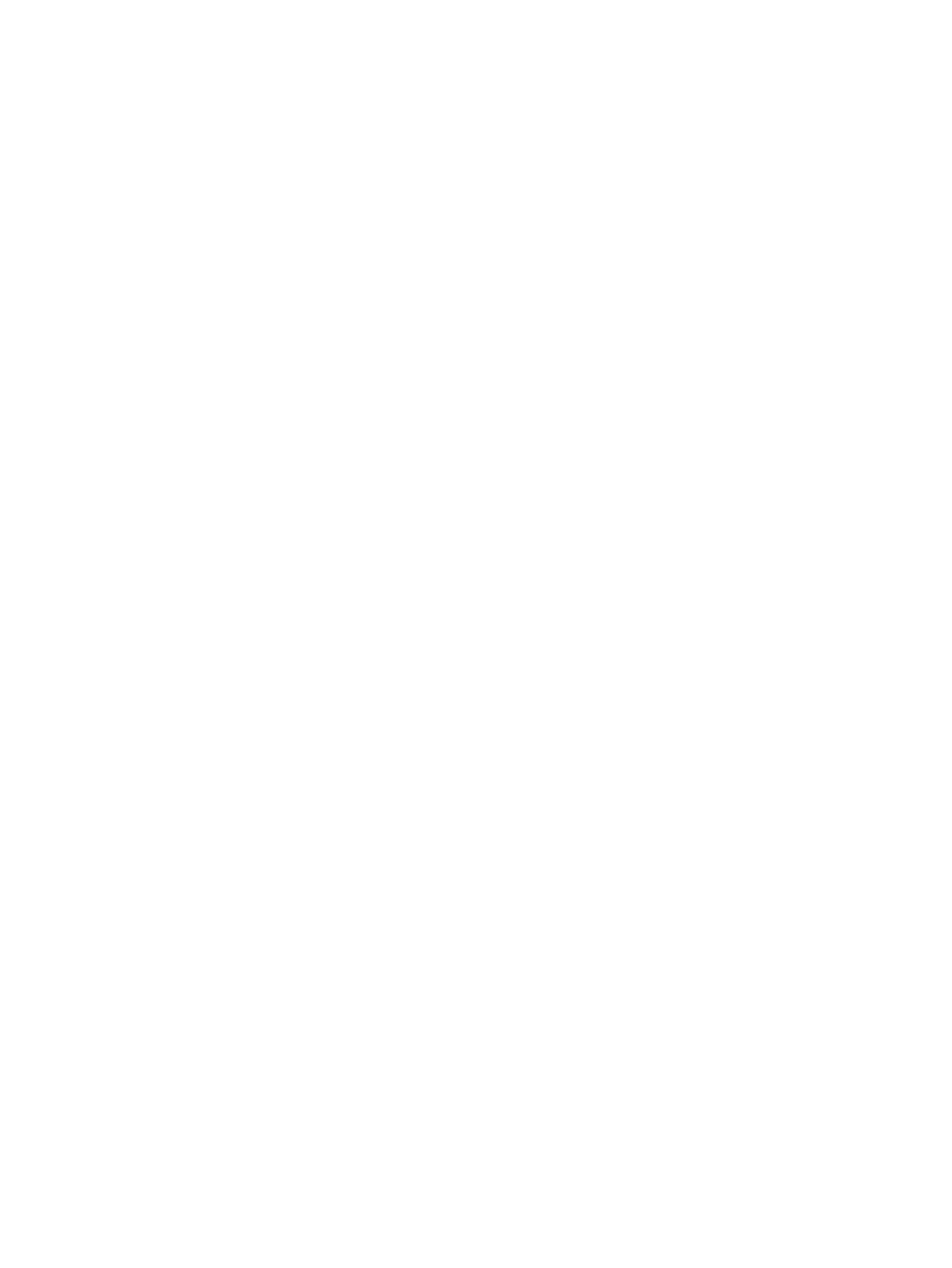#### **Methodology**

The FFM trips in Georgia took place 2-11 April 2006. There were three visits by the FFM group that consisted of representatives of CEE Bankwatch Network, Green Alternative (2 female and 1 male) and were accompanied by local Green Alternative representatives in each region (Tetritskaro – female, Borjomi – male, Akhaltsikhe – female):

- Gardabani region Lemsveniera, Jandara villages. A pumping station and workers' camp are located near the village of Jandara (majority of population is Azeri), and BTC Co is using gravel carried from the village of Lemshveniera (populated by ecological refugees from Svanetia)
- Tetritskaro region The town of Tetritskaro, and villages of Chivchavi, Asureti, Sagrasheni. A workers camp was located near the village of Chivchavi, workers have also been settled in Tetritskaro, work was carried out very close to Tetritskaro, and the villages of Assureti and Sagrasheni are located on the main roads towards the BTC pipeline.
- Borjomi region Tsikhisdjvari village in the high mountains of Georgia 2200m above sea level, populated mainly by Greeks, as well as by a Georgian and Armenian population.
- Akhaltsikhe region The town of Akhaltsikhe is located close to the Turkish border. BTC Co. has constructed a pumping station and workers' camp in this location.

In each place FFM arranged around ten semi-structured interviews (for balance: five interviews with females, five interviews with males) based on the questionnaire proposed by Green Action (USA) . Altogether 87 interviews were held. The FFM also held a number of informal discussions with local people, as well as with local NGO representatives.

#### **General background to the gender situation**

The collapse of the Soviet union, civil war and massive economic crisis combined with the transition period has greatly influenced the development of gender equality in Georgia. While during Soviet times 49 percent of those employed were women, as a result of the subsequent implementation of a neo-liberal economic policy, the sectors of the economy in which the majority of women traditionally participated have changed dramatically in recent years. Gender inequality, in terms of the accessibility of resources, has become more acute, and women's security and the protection of their labour rights have become considerably worse.

The socio-economic situation and gender-neutral policies create specific barriers that obstruct women's successful political and professional careers. The economic reforms launched in the country, the restructuring processes and privatisation has caused the polarisation of the population into rich and poor strata. Widespread poverty (60 percent of the Georgian population lives under the poverty line, with 17 percent facing extreme poverty), exacerbates the situation of women.

The economic crisis has negatively impacted on women as well as men. However, it has become evident that women in Georgia make much stronger efforts than men to support their families and to gain material and moral independence for their children. Women are starting to work in the informal sector of economy, often even combining formal work with secondary work in order to earn a sufficient income.

The majority of small retailer outlets and small enterprises are owned by women, although there is quite scarce access to credits and resources. Because of this, in medium and large enterprises, women already play a lower role than men. Meanwhile, problems associated with discriminatory requirements such as appearance, age restrictions and pregnancy create obsta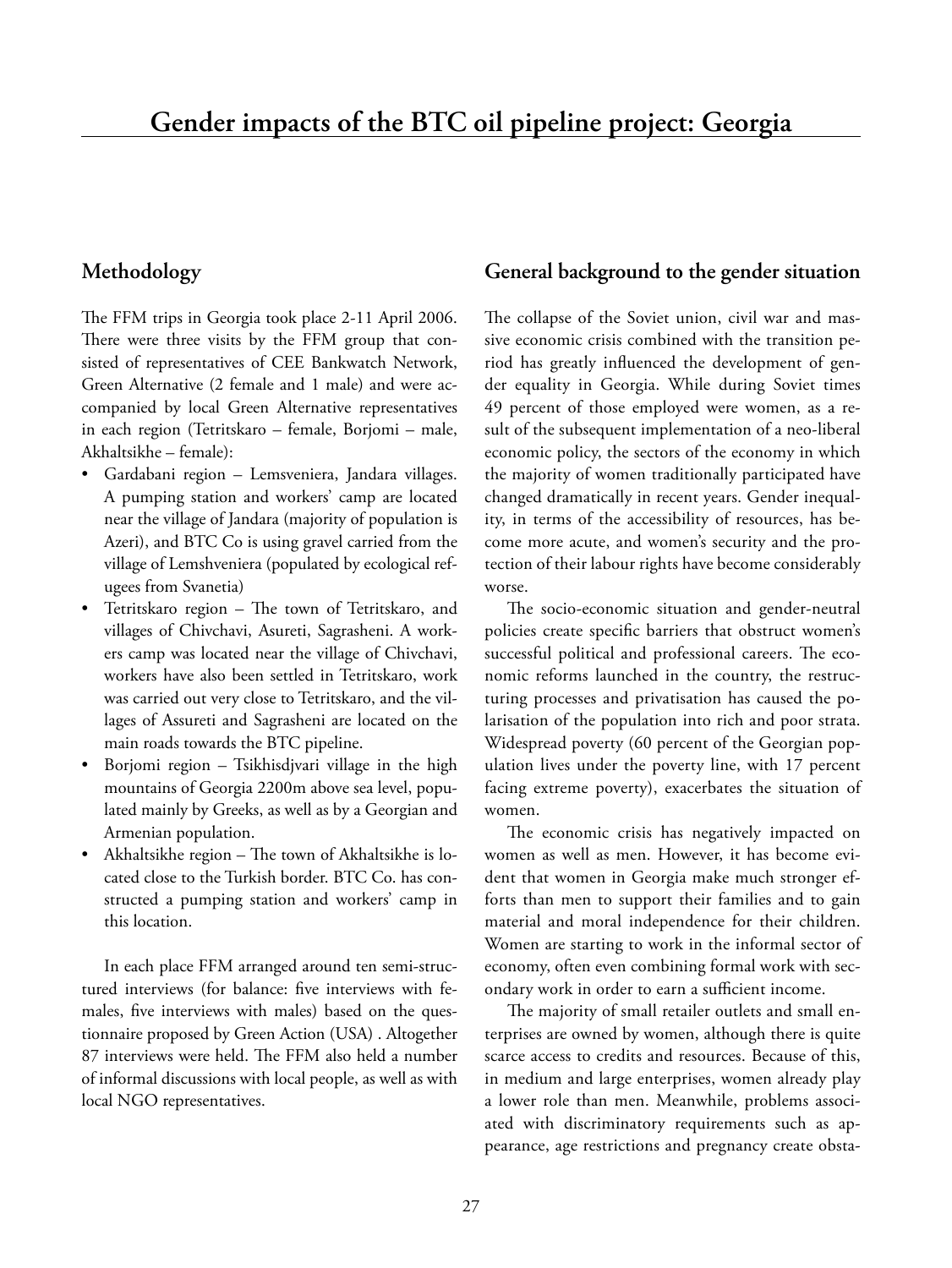cles for women to find well paid jobs. These factors have increased labour migration of women to developed countries, to support families in Georgia. In parallel there are increased cases of trafficking, mainly in Turkey.

The situation is especially bad in the rural and mountainous areas of Georgia, where economic activities, with the exception of farming, are almost zero. On top of this, the existing multi-ethnic composition of Georgia and different traditions in different regions and communities all make women more vulnerable to economic shocks and gender stereotypes.

#### **Overall attitude towards the BTC project**

During the FFM it became clear that most people assess the BTC pipeline and its impact on their livelihood negatively. One of the main factors for this is that people feel angry that the promises during the construction planning stage have not been fulfilled. Furthermore they did not expect that the pipeline could have such negative impacts on the lives of lots of people, mainly due to damaged houses and roads, problems with fair compensation, slow community development projects and so on. The redundancy of the idea that the creation of permanent jobs and local business and infrastructure development would follow, as was aggressively promoted by the Georgian government with silent agreement from BTC Co. and the IFIs, also plays its role.

The FFM also learned that more and more people feel that income from the BTC pipeline operation should be directed first to the affected communities rather than going to the central budget.

#### **Gender impacts of the BTC project**

The FFM found out that women's assessments of the BTC pipeline are often more critical than men's. The majority of women who feel that the pipeline has some positive impact at the same time underlined that positive impacts for women have been very limited. In fact almost all of the people, irrespective of gender, who spoke about their positive attitude towards the project also underlined a number of problems that the construction of the pipeline has brought to their lives and homes.

The FFM discovered specific gender impacts, including :

- scarce employment opportunities
- sexual harassment
- increased prostitution in town-type settlements
- increased pressure on the elderly to maintain their households.

#### **Employment**

The FFM found out that the only opportunities for women to support themselves and their families are in the informal economy sector and that there are also very scarce opportunities for employment in this sector. The main sectors which provide employment for women are agriculture, retail and the state sector (teachers, kindergarten). For men there are the same opportunities, with additional possibilities to be employed as non-qualified workers on different constructions. In villages more men fill the role of family supporter than in the towns of Akhaltsikhe and Tetritskaro.

The FFM found that BTC has provided very scarce employment opportunities for women, mainly as cooks and cleaners, but also as community relation or Environmental safety officers. However, the total number of jobs provided for women has been very low.

However, a majority of women employed in the state sector (teachers, accountants and so on) applied to the BTC Co. to get positions as cleaners and cooks. Women interviewed by the FFM pointed out that the working conditions were horrible (working 21 days without holidays, 10 hours per day, then 1 week holiday) and job insecurity was very high due to the nature of the one-month contracts. But in the rural areas of Georgia, where economic activities are scarce, even those one month salaries of around 300-400 GEL are valuable. In Jandara, a number of local women were fired after a few months of work as the cleaners and cooks arranged a strike. However, no explanation has been given regarding the reasons for the dismissals.

One woman with physical disabilities in the Tetritskaro region told her story of why she wants so desperately to be employed on BTC. She feels that employment would at least half solve the livelihood problems she has, as well as provide money for an operation for her two year old son.

Eight of the women and men with whom the FFM met, both those employed by BTC Co. and those not employed by BTC Co., underlined the fact that to get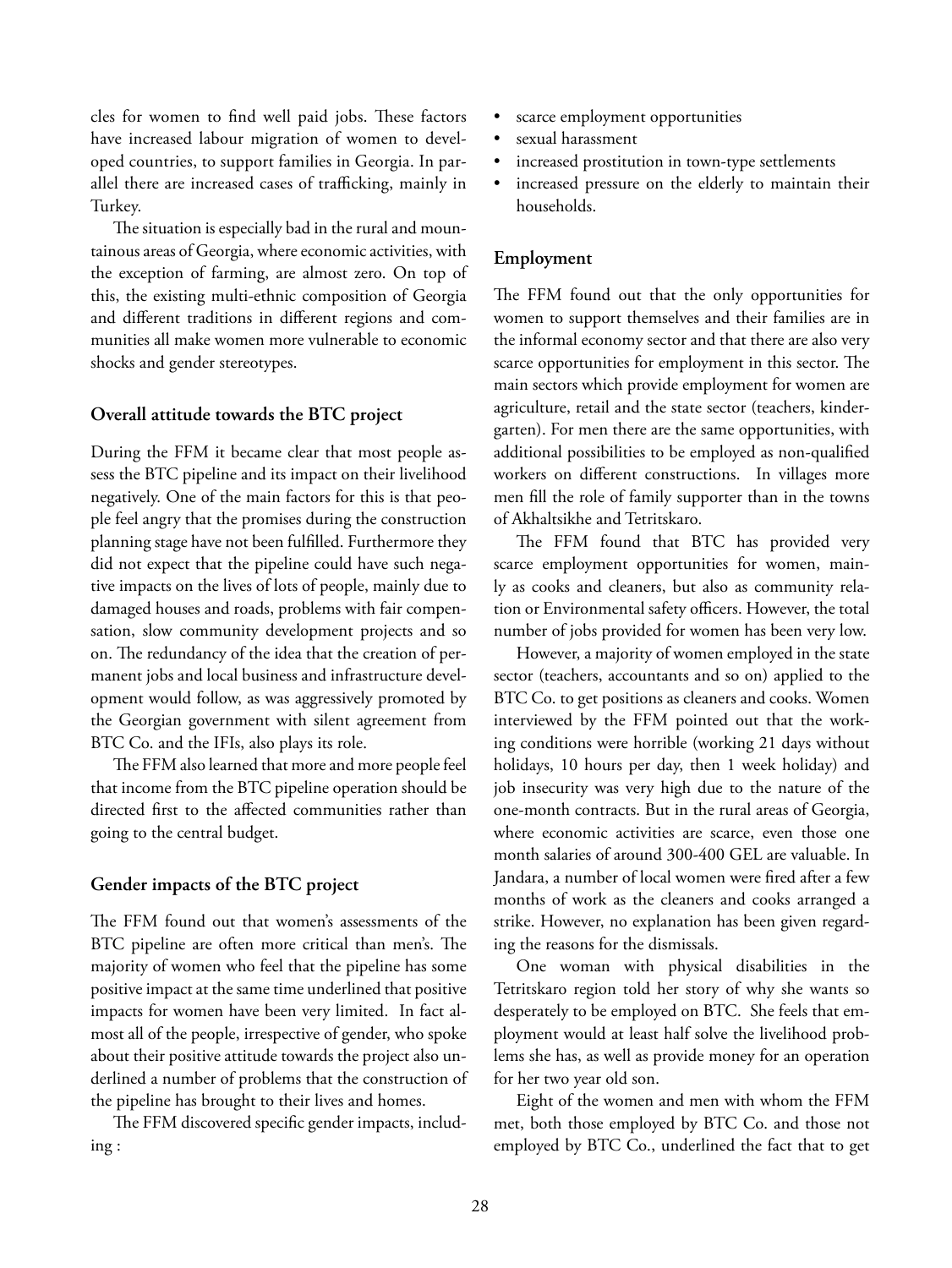employment on BTC it is necessary to pay a bribe or to have good relations with local governor. This mainly applies to women's positions due to their scarcity. The men in Jandara tell the story that despite the villagers' efforts to secure employment for a number of women who need to support their family themselves, it has never happened.

#### **Impact on elderly women**

The number of villages in Georgia populated with predominantly elderly people is quite high, especially in mountainous areas. Often retired pensioners continue to work hard, mainly on subsistence farming to support themselves and their families. BTC Co. pledged to identify the elderly as a vulnerable group and to support them accordingly. However, this pledge has never been implemented.

Nino Beridze is a 79 year old single woman living in the village of Sagrasheni. She receives a standard pension for Georgian citizens of 28 GEL<sup>1</sup> (from March 2006 this rose to 35 GEL) per month. In order to support herself, as it is impossible to do so on a state pension, she still works on her fruit and vegetable garden, and is also supported by neighbours with some vegetables that she sometimes sells on the road.

Her house is located directly on the road to Tetritskaro, where the BTC Co has constructed the pipeline. Despite the fact that according to the project documents the trucks should use a different route, every day during the construction period the BTC trucks not only brought pipes to the construction site on the Sagrasheni road, but they also used the same road to take the concrete blocks from the Tetritksaro cement factory to other construction sites.

In 2003, when BTC construction started, heavy trucks caused serious damage to the supporting walls of Nino's and her neighbours' houses. Together with her neighbours, she submitted a complaint to the BTC Co, but it the company continues to deny responsibility. Every day she waits for something to be changed while wishing that her house had not been ruined.

#### **Sexual harassment**

Local groups in Akhaltsikhe reported sexual harassment complaints from about 11 women employed at the Akhaltsikhe workers' camp, mainly as cooks. The first message was conveyed to the IFC and EBRD by local groups on November 18, 2004. At the end of 2005 BTC Co. requested a meeting with complainants to investigate the cases. However, the women refused to speak about the issue due to the very late response from BTC Co.. As all of them are now working in other work places they also expressed concern that a BTC Co. investigation could damage their reputation and negatively impact their lives.

#### **Prostitution**

The FFM found out that in towns like Tetritskaro and Akhaltskhe people directly link the pipeline construction with increased prostitution<sup>2</sup>. In Tetritskaro, a number of people also mentioned the fact that due to increased prostitution there are increased tensions in families. As a person hired as a BTC guard explained to us, this is nothing extraordinary – the region is very poor and even ordinary pipeline workers look rich. According to him this is the root cause of increased prostitution. He also pointed out increased inequity between men and woman in terms of incomes received during the BTC pipeline's construction.

Despite the fact that prostitution has been growing since the early 90s in Akhaltskhe as well as in other cities of Georgia located close to the Turkish border, the local groups feel that there is increased temporary trafficking of women from Georgia to Erdogan, Turkey as a result of BTC pipeline construction.

In villages where the workers have less interaction with people, villagers say that prostitution in their villages has not increased. However, a number of them did point out increased prostitution in the region. As an old woman explained in one of the villages in the Tetritskaro region, another reason that prostitution has not increased in the villages themselves is the fact that

 $1 \text{ USD} = 1.80 \text{ GE}$ 

<sup>&</sup>lt;sup>2</sup> Akhaltsikhe is located on the main road from Poti, Black Sea Port, to Turkey and there is a lot of international traffic and consequently prostitution already existed in the city prior to BTC, while Tetritskaro is located far from all types of main roads, and is characterised by very low economic activity; previously there, prostitution was almost non-existent.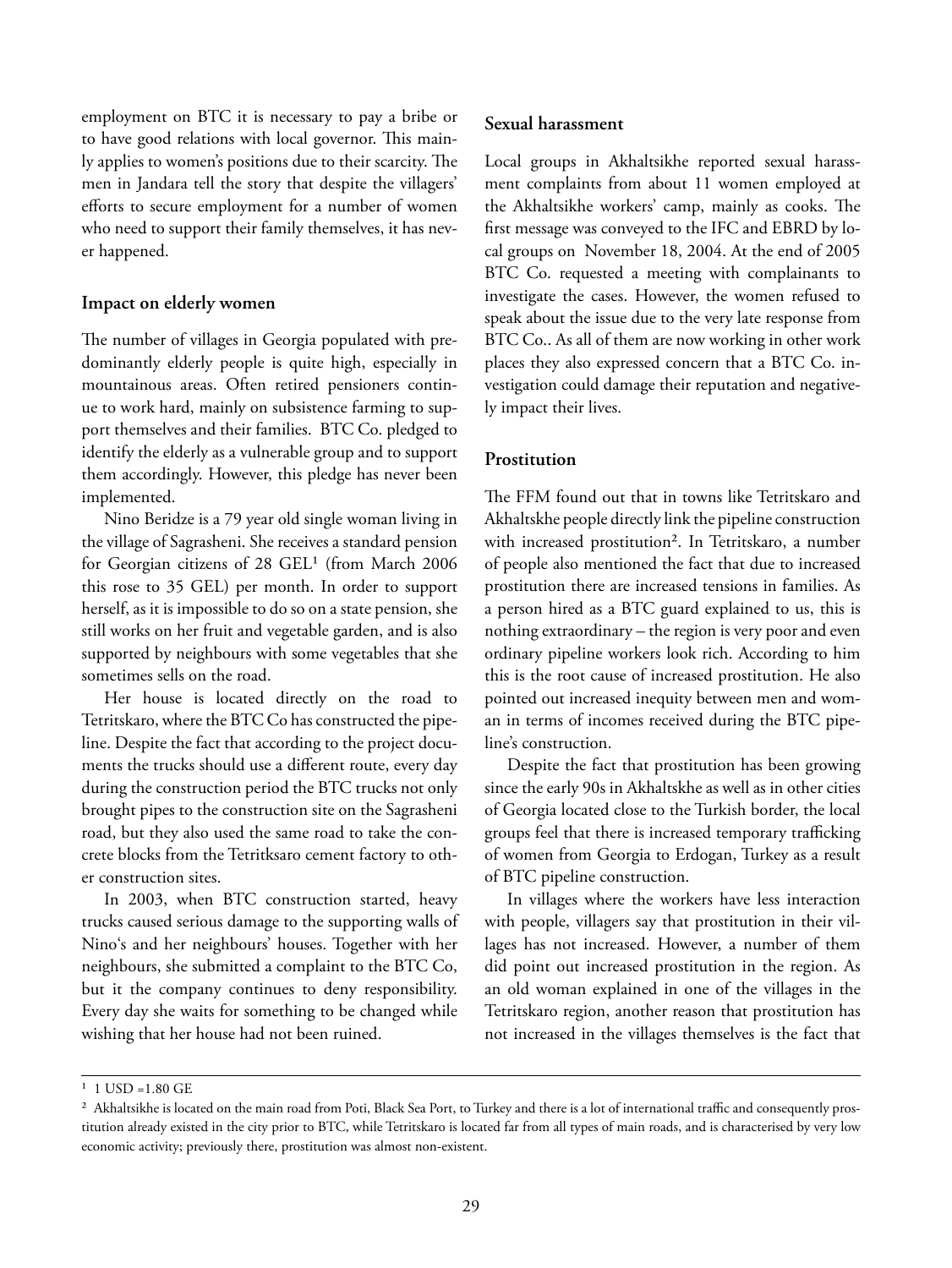the villages have been mainly abandoned by young people, so it is difficult for her to imagine that prostitution would increase in her village populated mainly by people around 50 years and over.

The FFM found out that there is concern regarding the spread of AIDS in the regions of Georgia. People admitted that there is no information about the AIDS rate, either for their village or for the region. Some of them expressed hope that workers from other countries had been tested before recruiting. However, concerns about a possible increase in AIDS remain.

#### **Social impacts of the BTC project**

#### **Relations between communities and workers**

The FFM found that relations between communities and workers vary from settlement to settlement. It depends on the size of settlements, the multi-ethnic composition and the distance from the workers' camp. Despite the so-called Code of Conduct that BTC Co. advertised as the main tool to prevent acute problems in relations with local peoples, incidents do take place all the same. According to the majority of people with whom the FFM met, BTC workers regularly consume alcohol and even narcotics in some cases.

In Akhaltsikhe, a place where not only BTC construction but also different economic activities were ongoing, local people were prepared for the fact that an "invasion of workers" of different nationalities brings some problems and were prepared for how to respond to it.

However, in villages like Jandara, populated with Azeri people, the workers' camp has brought a significant negative social and psychological impact. Jandara villagers assess as negative the behaviour of workers in their village. The restaurant for workers was in the village and people were disturbed by the noise, drunken men's voices as well as some fights. All the villagers recall a fight in which around 50 workers were involved.

In Tetritskaro, one of the interviewees also recalled cases of increased hooliganism and thieving during construction by drunken workers.

#### **Increased concerns for the safety and security of the pipeline**

The FFM also recognised fear among the people with regard to the safety and security of the BTC pipeline and possible terrorist attacks on the pipeline. People are really concerned on the one hand with the quality of pipeline, and on the other hand with the capabilities of the Georgian government and BTC Co. to protect the pipeline from terrorist attack. As one man in Tetritskaro put it, he knows that "BP has a very bad track record in Columbia" with regard to oil spills from its pipeline and he fears that this project could also reveal more of BP's standard way of working.

The FFM found out that some villagers close to the border with Azerbaijan are also concerned with the quality of the pipeline, believing that placing the pipelines in the swamp area close to their villages represents quite a big threat for the pipeline. People do not believe that BTC Co. can guarantee the pipeline's safety; they were mindful of the fact that the pipeline has already been dug up and repaired since it was laid.

#### **Local business development**

The FFM also addressed the issue of local business development. Some of the people believe that shops, hotels and restaurants amounts have increased due to the pipeline construction. In some areas like the Bakuriani and Borjomi regions this has happened. However, even for locals it is hard to assess why this should be so, as the areas are well-known for their attractiveness to tourists anyway.

Meanwhile in Tetritksaro, female shop owners themselves refute suggestions that the BTC pipeline construction has had any impact on their turnover.

According to the BTC Co.'s official statistics, of 12 106 micro-loans issued through the CIP programme, with an average amount of USD 545, about 62 percent have been given to women.

However, the people with whom the FFM met had almost no information about the BTC micro-loans program, especially in rural areas. People who the FFM met have a twofold attitude towards the micro-loan programmes (not really distinguishing from which sources they come), considering them mainly for short term retailing trade rather than as a possible longer term in-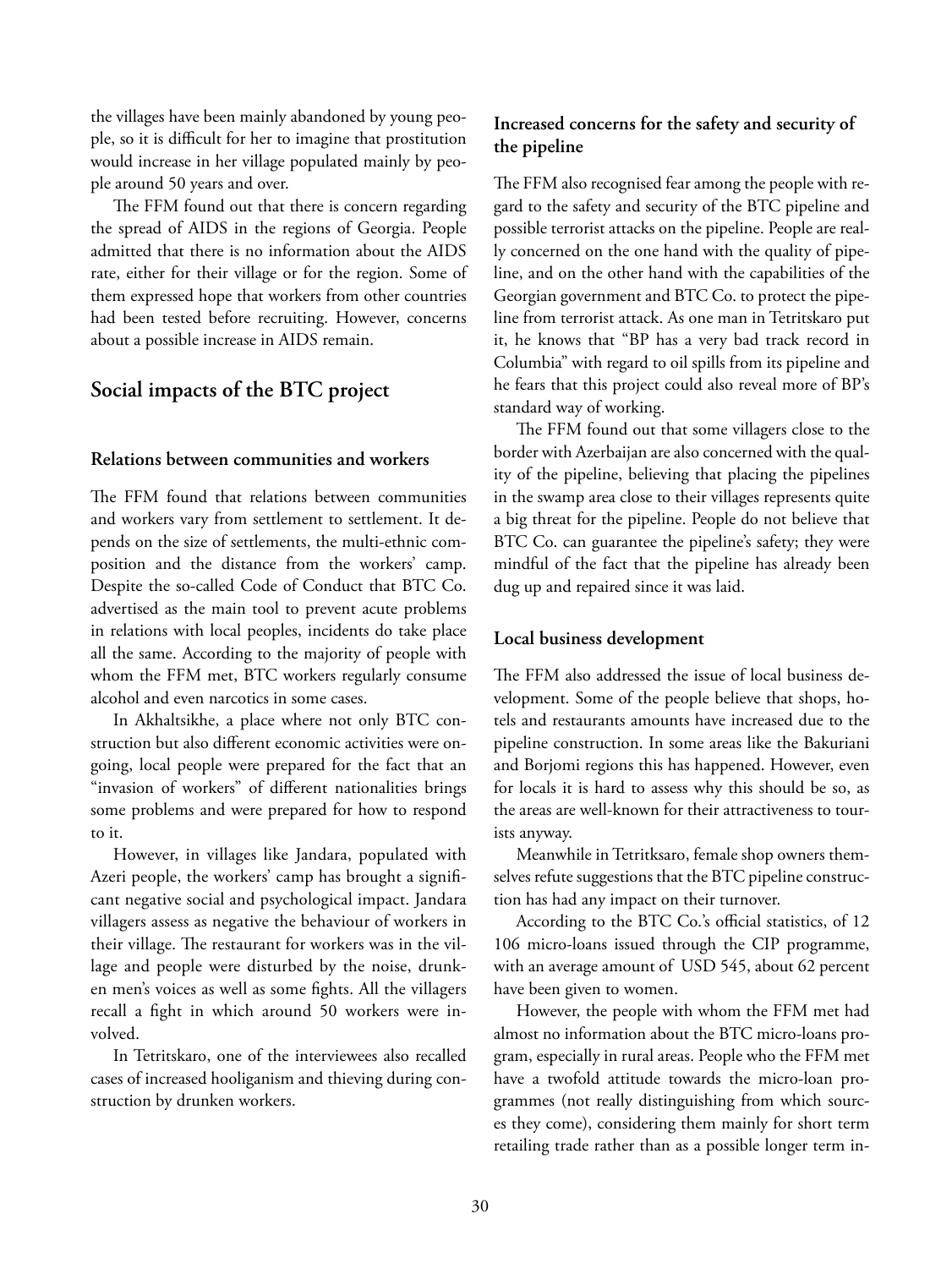vestment. The main problem is the fact that the credit is too short term, that it represents mainly group loans, and that a guarantee (deposit) was required by the loan officer

A woman in Sagrasheni took a 50 GEL credit from the bank's micro-credit programme. She was highly concerned about what would have happened if the credit she took for the retail of men and children's socks that she bought would not prove itself worthwhile.

In the village of Lemshveniera, the FFM saw the renovation of the building to be used as a factory for the local cattle breeders association, which was set up through the BTC CIP. However, the majority of the people who spoke to the FFM were not sure how it would contribute to local business development in general, apart from those 10-15 people that are members of the Association.

#### **Health**

The FFM found mixed results for improvements in the health care system in affected villages. The provision of health services is quite scarce. The FFM found out that in a number of cases, like the Tetritskaro hospital, the medical care has been improved and new equipment has been installed. However, due to the high prices for almost the majority of people, the medical care services are unaffordable.

For Tsikisjvari villagers that are forced to use the Borjomi or Bakuriani hospital (45 km and 15 km away respectively) and need to pass the Kodiana Pass (1800m), the situation has not improved. While there is a clinic in the village, most of the interviewees tended to acknowledge its existence than its services.

The FFM found out that the villagers of Chivchavi, located close to the pumping station in the Tetritskaro region, feel that increased air pollution (and other environmental problems) have and will have a negative impact on the villagers' health. They believe that flu and respiratory and bronchial diseases have increased due to the construction dust and the cement works near the pumping station.

This enterprise provides concrete for BTC construction in the whole of Georgia. The waste water from the factory has been washed out in a small river gorge close to the village. This adversely impacts the river gorge and the surrounding forest. Almost all the gorge and surrounding forest has been covered by thick cement dust, that has resulted in the forest dying.

The FFM found that the situation with the gorge and surrounding forest increases the fears of local people when it comes to possible health impacts from the pumping station operation. Some of them believe that its operation will increase air pollution in the surrounding area. The FFM also found that people feel that the situation with the gorge and forest is not only the result of cement, but also due to the use of toxic materials at the pumping station without notification. People have several time raised concerns with BTC Co., the local government and the Ministry of Environment, but without any results.

The FFM also discovered that the movement of heavy trucks has damaged the water supply system in Tsikisjvari village, resulting in a polluted water supply to households. People are worried about the negative impact of damage to the water system on their health.

#### **Land issues**

The FFM witnessed in Tsikisjvari that despite the fact that construction is almost finished people are still experiencing problems with land compensation issues. This applies to unfair compensation for land parcels, (indicating different size or different, cheaper crops, fewer trees), as well as to the fact that as soon as the construction of the South Caucasus Pipeline started the pipeline corridor was widened to 60-70 metres.

#### **Roads**

All of the people that the FFM met made clear that while the situation with roads before the pipeline construction was bad, in the majority of cases it is now worse.

In Tetritskaro, Sagrasheni and Assureti the roads have become extremely bad and, according to the majority of the interviewees, only when the BTC Co. could not use these roads anymore did they repair the most damaged parts. In Tetritskaro a number of people also complained about increased accidents involving BTC drivers. One interviewer shared with us with her own experience when a BTC driver damaged her family car. She also told a story about needing to go to another region, Marneuli, in order to get compensation from BTC Co.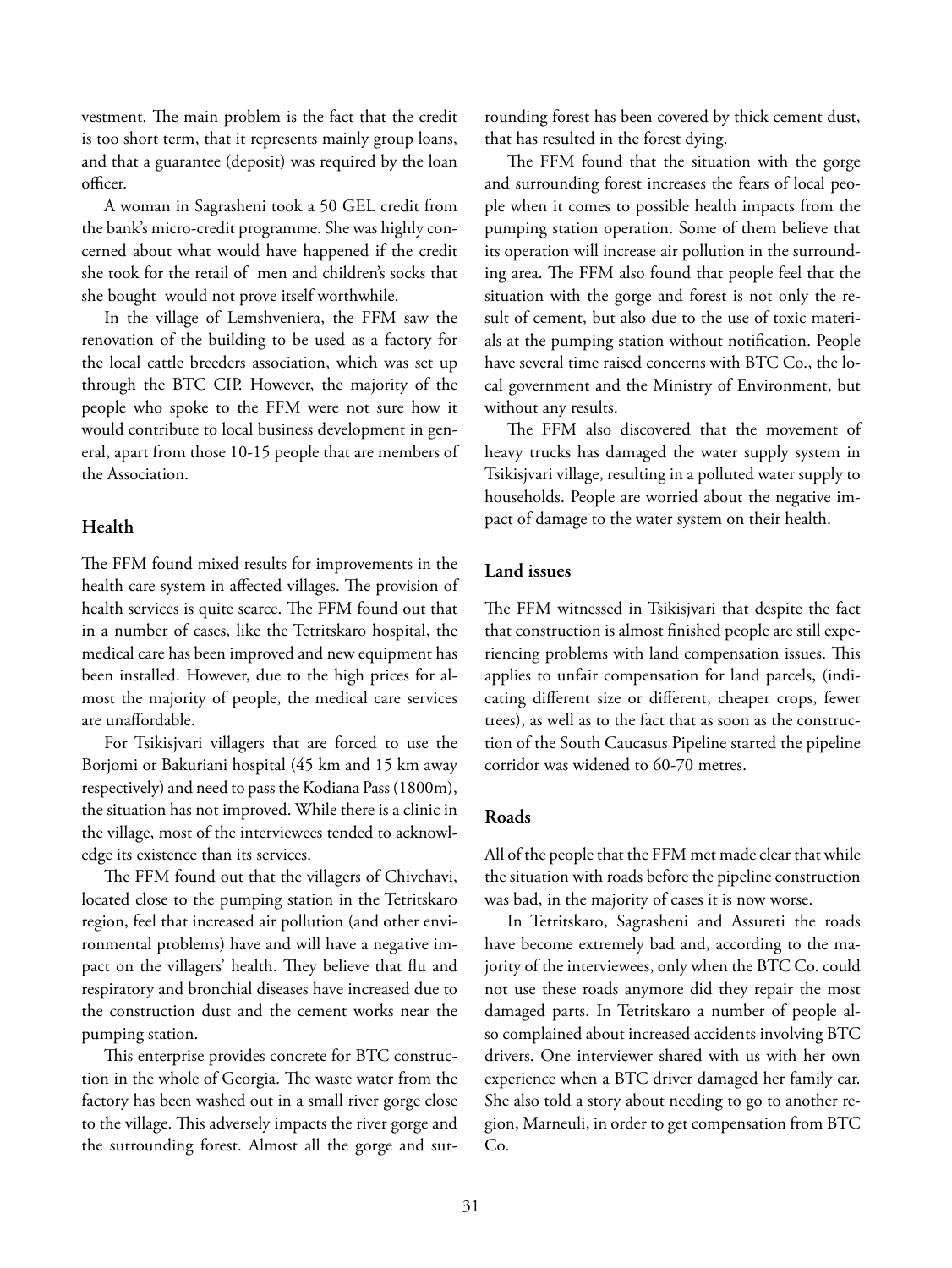In Lemshveniera, interviewees underlined that in their village, BTC Co. repaired a road that goes to the gravel carrier that BTC Co. uses. The village's local governor, a woman, underlined that BTC Co. uses its lands as a quarry. She feels that the previous governor made a very poor job, not asking BTC Co to repair more roads for the village instead of using the village community lands before there was pasture. according to her and a number of other women it has caused quite significant problems for stock-breeding, and there have already been a number of incidents with cows that broke their legs or even died in the quarry.

Similarly the central road leading to the workers' camp has been repaired in Jandara.

#### **Schools**

Of all the places visited by the FFM, the schools have been repaired in Tetritskaro, Akhaltsikhe and Jandara (ongoing) through BTC Co. CIPs.

#### **BTC community relations and consultation**

The FFM found out that BTC Co. held consultations during the project preparation only with those villages within a two kilometre zone of construction. However, villages like Sagrasheni, 15 km from the pipeline, have never been consulted even despite the fact that people started to write complaints regarding the damage that the pipeline caused to their houses.

The fact that the project's preparatory consultations were not held in each affected village has been negatively assessed, along with the arrangement of regional consultations, with quite large numbers of people, with lecture-style presentations and limited possibilities for full participation.

A woman from Tetritskaro negatively assessed the fact that during the construction period BTC Co. did not really maintain communication and consultation with the public. She lives very close to the pipeline (around 50-60 metres distant), and during the construction BTC started blasting operations without notifying residents. She remembers that at that moment she felt that somebody was blowing up her house and that she thought only about getting out with her children alive.

In addition, she and her neighbours' houses (around 20) have developed cracks. However, despite numerous complaints, it has been almost impossible to bring BTC representatives to assess the condition of the houses. However, Geotech, a BTC subcontractor, proposed USD 200 for each house to plaster the cracks as a gesture of goodwill.

The FFM was also told that in Tetritksaro BTC Co "forgot" to build so-called access roads, to enable local workers to reach their own land parcels or to bring their cattle to the pastures. As a result some of the people experienced losses in agricultural production. However, in spite of numerous claims, the situation has not been changed.

The FFM met with a woman in Tetritksaro who complained that the day before a BTC truck had torn her electricity cable to pieces (as a result of a car accident). When she went to the local BTC office to lodge a complaint she was readdressed to another town, Marneuli (30 km away), with the explanation that this was not a BTC truck but one belonging to Spie Petrofac, a construction subcontractor.

While the FFM found out that there is some ongoing interaction between the local population and the BTC project, people waste quite a lot of time finding out how to deal with the problems that arise from the BTC pipeline. It is very alarming that almost two thirds of the people with whom the FFM met have had some kind of problem with the project or are aware that their relatives and neighbours have experienced problems.

The FFM met up to twenty people who have already submitted complaints collectively or alone to BTC Co. in connection with land compensation, damage to houses, blasting operations and car incidents. People indicated that they have sometimes waited a long time before receiving any clear answer from BTC Co. and that there is no transparency attached to the complaint review process.

#### **General conclusions**

In spite of the fact that BTC pipeline construction is almost finalised, there is still unfinished business around the pipeline construction, through significant social and environmental damage. Whereas many people living along the route feel themselves to be under high risk or are disappointed with the fact that promises that the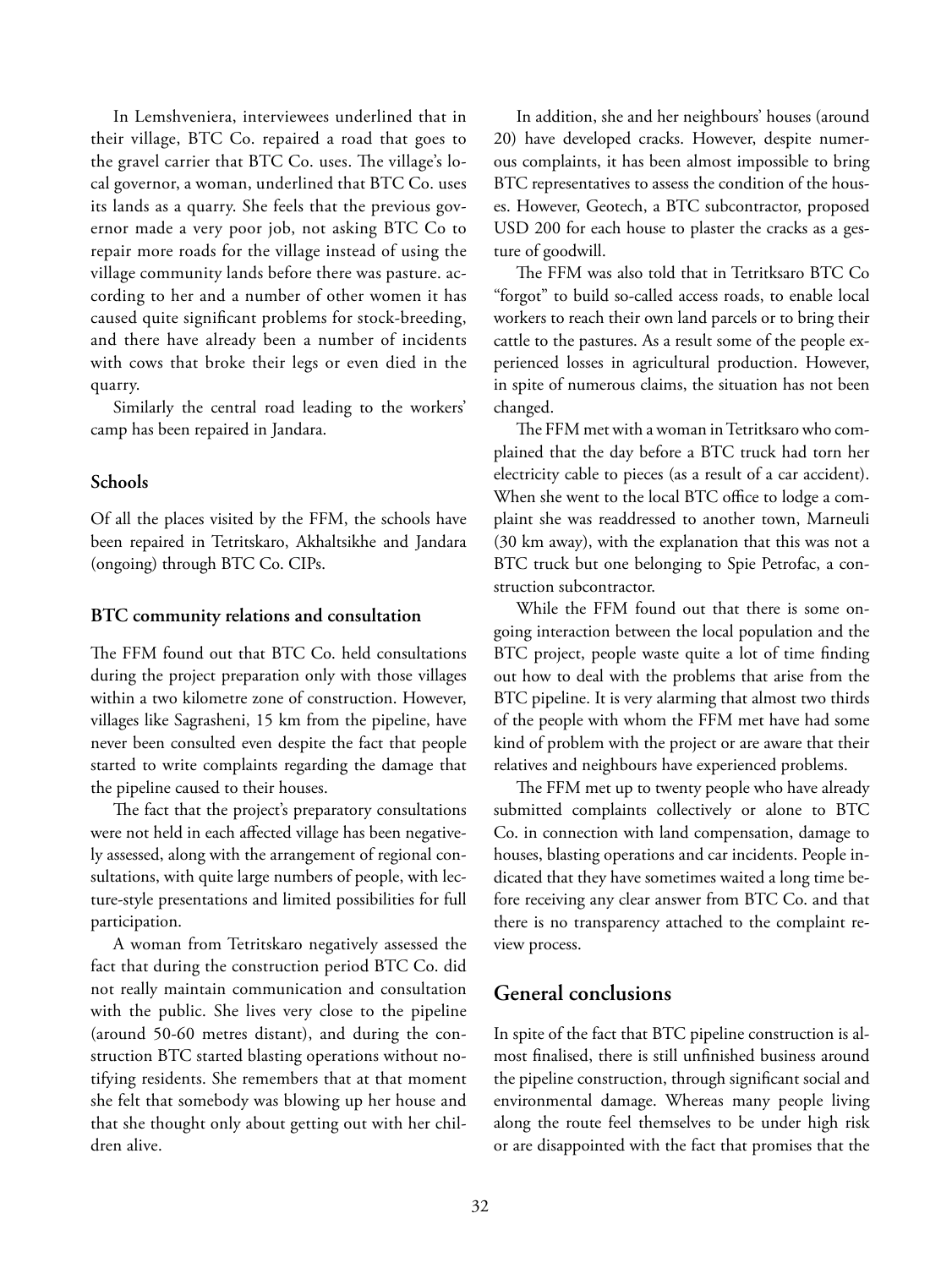pipeline would bring development, poverty eradication and democracy have been broken.

The high level of poverty in conjunction with speedy infrastructural developments has precipitated a further increase in discrimination against women, and increased prostitution and trafficking within and outside of Azerbaijan and Georgia. Meanwhile, in a number of cases, as was revealed in Georgia, the BTC project has adversely impacted women through improper compensation as well as damage to infrastructure and houses.

During the lead up to project financing the IFIs (IFC and EBRD) underlined that they were "working on a variety of initiatives to translate the increase in economic activity into benefits for the population. These initiatives include SME development, training and co-financing programes<sup>3"</sup>. In 2002 those initiatives were "at an early stage". However, in 2006 it is still very difficult to see how those initiatives contribute to the aforementioned plans and what the direct impact of those initiatives has been on vulnerable groups, including women.

For women in Azerbaijan and Georgia the project has not increased their quality of life, nor supported access to basic services such as health care. The fact that a number of schools have been repaired does not satisfy the ambitious level of benefits that were promised to the region, including prospects for poverty eradication through supplementary business development and increased democratisation standards.

#### **Recommendations**

- The international financial institutions should, without further delay, assess the BTC pipeline's impacts on the gender situation within Azerbaijan and Georgia, in order to find out how to deal with negative outcomes and identify the victims of prostitution and trafficking.
- The IFIs should support the governments of Azerbaijan and Georgia in establishing shelters for the victims of internal and external human trafficking and providing necessary treatment.
- As promised, funding programmes should be developed that will directly impact women through increased employment opportunities via the establishment of an accessible and useful micro-credit line**,**  training and education**,** and support the establishment of sustainable workshops in the region.
- Community Investment Programs and other different types of support schemes from the BTC pipeline should first of all be consulted with the affected communities rather than with national governments
- BTC Co. should adequately compensate affected people for damage to houses, land and other related property issues.
- In cases where BTC Co. extensively uses and damages community property (roads, water supply systems and so on), it should be obliged to repair it.

IFC response to joint NGO letter, September 12, 2002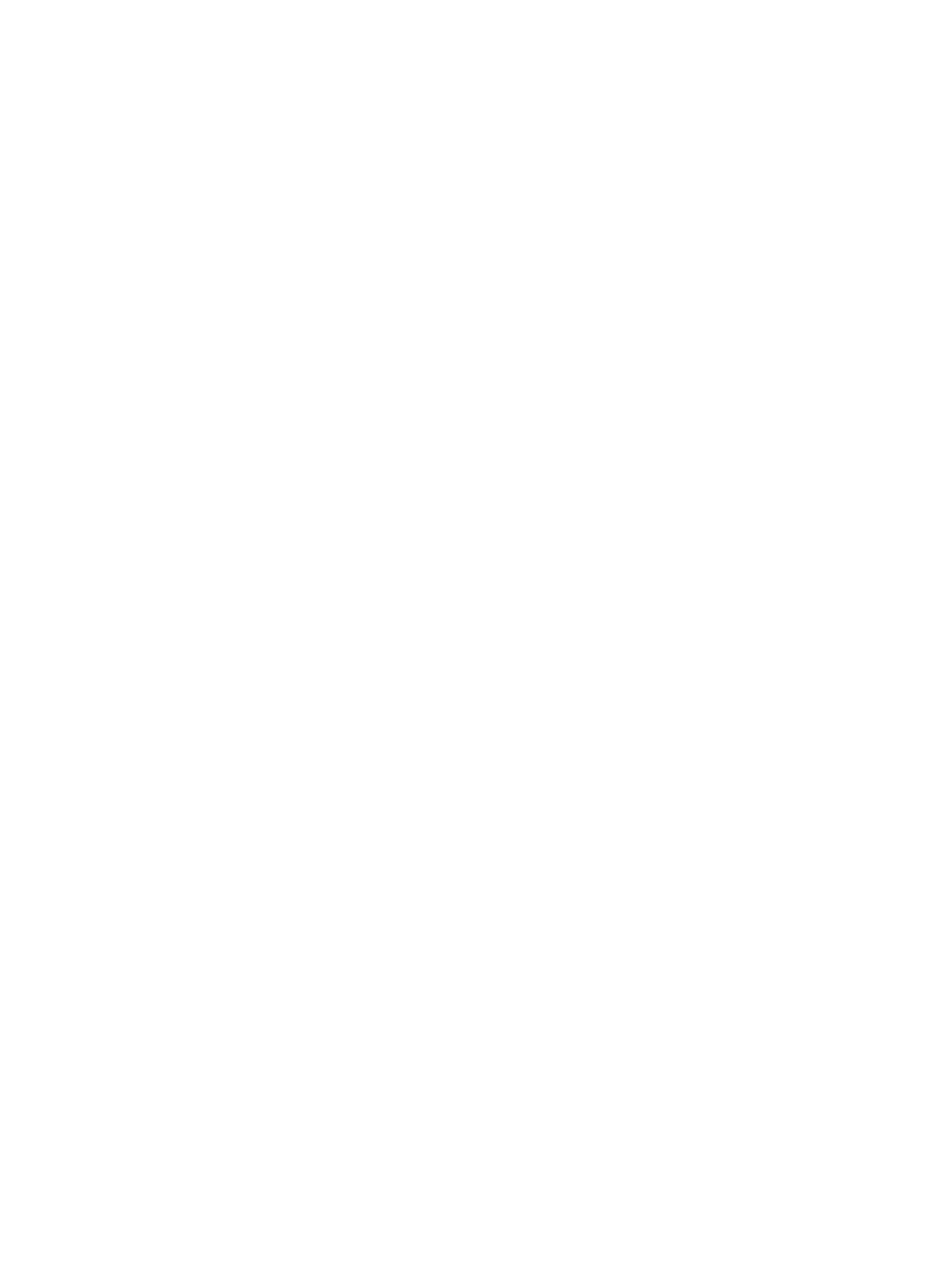## **Gender impacts of the Sakhalin II oil and gas project**

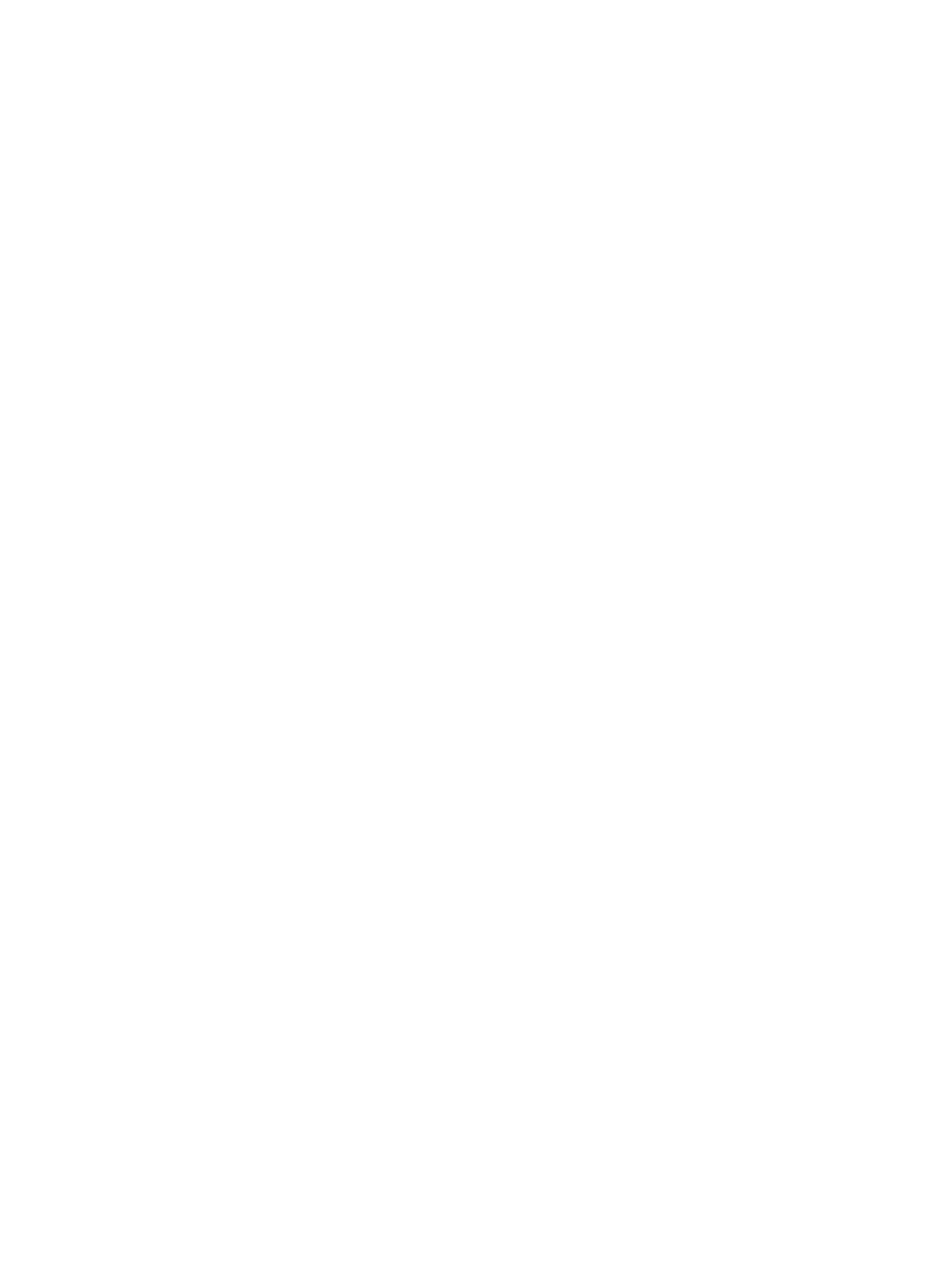#### **Methodology**

The Fact Finding Mission (FFM) on gender impacts of the Sakhalin II project took place in the period April 24-28. Structured surveys were conducted with thirty local people (predominantly female) in three places on the Sakhalin island: the town of Korsakov, the village of Ozersk and the town of Nogliki (see annex 5 for details on conducted interviews).

Non-structured discussions were held with individuals and groups of people (predominantly female), which became a source of wider information on the social impacts of the Sakhalin II project and the attitude of the local community to the project. Additional information about the social impacts of the project on local communities was gained from articles in the local and international media, written accounts, case studies, correspondence and reports by Sakhalinian NGOs and local initiative groups.

#### **Korsakov**

Korsakov is a town with 30,000 inhabitants, situated on the Aniva Bay, in the south of the Sakhalin island. The world's biggest plant for liquefied natural gas (LNG) is being constructed next to the town (14 km away) and has brought around 5-6,000 foreign (predominantly male) workers.

Preliminary reported impacts<sup>1</sup> of the Sakhalin II oil and gas project are:

- negative impact on subsistence fishing and the fishing industry
- damaged subsistence agriculture: dacha communities, small farmers
- damaged recreation: dacha communities and the town's beach
- damaged transport infrastructure
- overwhelmed drinking water supply and waste water treatment infrastructure (resulting in water shortages and environmental pollution, respectively)
- overwhelmed medical services and increased health problems
- overwhelmed other communal infrastructure and services (e.g., crowded passport issuing office in Korsakov).

#### **Ozersk**

Ozersk is a village of 3,000 people with an average age of 50 years. It is situated 32 kilometres from Korsakov, with the Prigorodnoe workers camp and the LNG plant construction site in between. In the past the village had one of the richest cooperatives in the former Soviet Union, holding second place for its fish catches. According to preliminary information, the village has become isolated and disconnected from Korsakov as result of the destruction of the communal road by the heavy vehicles used in the construction of the LNG plant. As a consequence the village is, presently, supplied with bread two to three times a week.

#### **Nogliki**

Nogliki is a town of 11,000 inhabitants, situated in the north of the island. Nogliki was selected for a visit because of the concentration of the Nivkh indigenous people there and preliminary information about protests by the indigenous community related to the negative impacts of the Sakhalin II oil and gas project on local rivers and fishing.

The FFM team consisted of a Bankwatch representative (female) and three local assistants: two sociology students (female) and a historian (male). It was partially assisted by Olga Kniazeva, a local journalist in Korsakov and Oleg Cherneshev, the head of the Ozrersk administration..

<sup>&</sup>lt;sup>1</sup> Sakhalin Environment Watch and the International Sakhalin II Campaign, Sakhalin II Oil and Gas Project: an Overview of the Problems, draft March 2006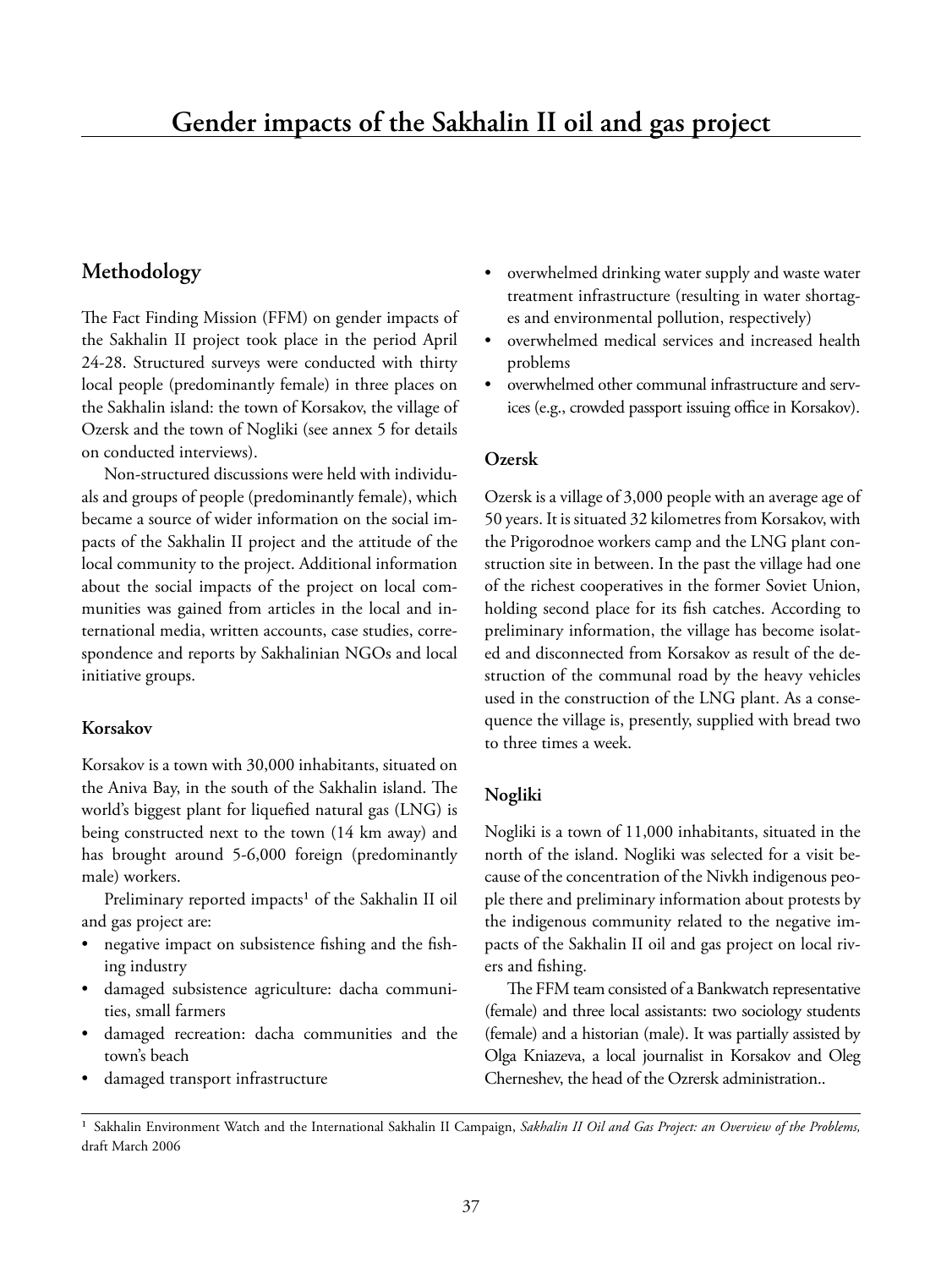#### **General findings: Social impacts**

The FFM confirmed that the Sakhalin II project, as the major infrastructure project, which is implemented along the whole island from the very north to the very south, has significantly impacted on the life and economy of local communities. The FFM discovered that the impacts of the project are diverse and differ from place to place, in line with the varying proximity and exposure of local communities to the project activities, e.g. pipeline construction (Nogliki), LNG plant construction (Korsakov and Ozersk).

In general, structured surveys as well as informal discussions showed that local communities see little benefit from the Sakhalin II project and judge the project impacts on their lives as predominantly negative. Only one interviewee (female) gave a fully positive assessment of the project's social and gender impacts, and three other (one female and two male) thought the impacts to be mixed; all four were from Nogliki. One of them, a member of the Nivkh indigenous peoples community, concluded that the loss of his people's traditional ways is an inevitable trade-off for the advance of civilisation on the island, e.g. the access to mobile technologies and the internet.

During surveys and informal discussions it became apparent that the major concerns of local people with the Sakhalin II project are related to: 1) environmental degradation in the past and present; and 2) the threat to Sakhalin's "bio-resources" and the risks of pollution in the future.

In many respects the social and economic impacts of the project are perceived as inextricably linked to or following from the impacts on the environment and the natural resources. For example, as is well known, the island economy is highly dependent on the fate of the fisheries industry, which is the biggest employer in the region with up to 40,000 people employed², and which has already noted considerable losses as a direct result of the Sakhalin II project.

Examples of social problems related to environmental degradation resulting from the Sakhalin II project, as perceived by interviewed people, are:

- Damaged and threatened subsistence fishing, hunting and gathering: especially impacting the indigenous peoples of Sakhalin<sup>3</sup>, who count on wild sources of food and also attribute cultural significance to this traditional way of providing for the family table.
- Decreased possibilities for recreation in nature: negative impact on dacha communities and the destruction of the Korsakov beach, where the LNG plant is being built at the moment.
- Damage to the local fishing industry: both for smalland medium- sized enterprises across the whole island and for large-scale industry, such as the Korsakov Fish Canning Plant.
- Decreased security and quantity of drinking water supply<sup>4</sup>: besides the increased demand arising from the increased population in Korsakov (especially before the Prigorodnoe workers camp was completed), the construction of the Sakhalin II oil pipeline "put two of the reservoirs out of commission"<sup>5</sup> thus causing water shortages and daily rationing of water supply.

Finally, interviewed people attributed the responsibility for the negative social impacts to the different subcontractors of Sakhalin Energy Investment Company Ltd. (SEIC), to the lack of strong local governance and to the wider political background in Russia. However, the interviewed people ultimately recognised and held SEIC responsible for the negative impacts of the Sakhalin II project. In the words of Lina Lazebnik, a teacher at the Korsakov Middle School No. 2, and a member of the local grass-roots group "Knowledge is Strength":

*"In many ways, the problems we are seeing here derive from the fact that Sakhalin Energy Company did not do the baseline work that it needed to ahead of time. It did not create the appropriate conditions for the Sakhalin II project to really take hold. For this reason, all the stress and strain* 

² Sakhalin Energy Investment Company, *Social Impact Assessment,* 2003

³ Ia Ngv, *«Нефтегазовая вертикаль»*, 14:40 06.04.04

⁴ Popova N., *Сахалин: стройка века калечит людей: Тяжело дается острову возведение завода СПГ*, Medical gazzette, autumn 2005

⁵ Lina Lazebnik, *Negative impacts from the construction of the Liquid Natural Gas plant (that is a part of the Sakhalin 2 Project) upon the local infrastructure and the inhabitants of the town of Korsakov,* December 4, 2004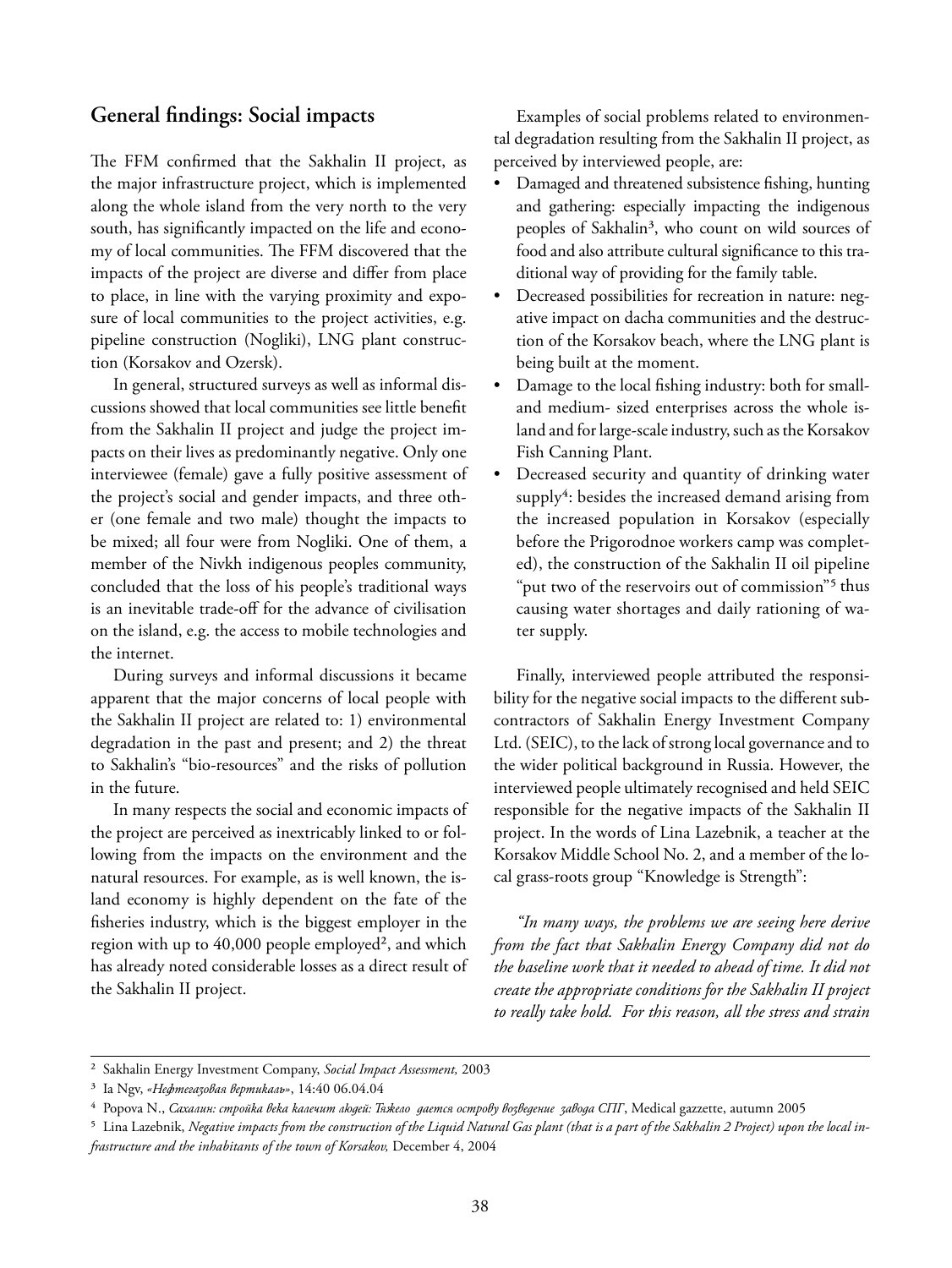*that was felt at the very beginning of construction was to fall on the shoulders of the local people, and upon the local offi cials and the [Korsakov] town itself. [...] But the main issue for the management teams here is to minimise expenses at each stage of fulfi lling their contracts."*

> Lina Lazebnik, "Knowledge is Strength" initiative group, Korsakov, December 2004

#### **General fi ndings – Gender impacts**

The FFM and analysis of available documents revealed that the Sakhalin II project has significantly affected the lives of women, as the majority of interviewed people assessed that the negative gender impacts of the project outweigh the benefits to Sakhalinian women.

#### **Employment**

The FFM revealed that the contribution of the Sakhalin II project to female employment is insignificant. All the interviewees accepted as normal the fact that the large construction activities required predominantly male labour and thus led to more work opportunities for local men. The project brought considerably less job opportunities to local women; catering and cleaning were pointed out as the major fields of employment. The surveys also revealed that the working conditions for women employed in cleaning and catering are often viewed as unacceptable, e.g. excessively long hours, which decrease the time for their family responsibilities and personal consumption."

#### **Korsakov**

As well as analysing available documents, the FFM found that the most severe social impacts are felt in the town of Korsakov, at the southernmost part of the island near the Aniva bay, where the LNG plant is being constructed. The construction of the world's biggest plant of this type, right next to the small seaside town of 30,000 people, has inflicted a heavy burden on the town's infrastructure and considerable distress to its inhabitants.

Korsakov is also the town where accounts of the most severe gender impacts were encountered. The gravest gender impacts, as perceived by Korsakov citizens,

can be separated into three categories (in addition to the employment issue mentioned above).

#### **First and foremost, fear for the safety of children**

The traffic of heavy construction vehicles in Korsakov has increased dramatically and has become a source of major concern for Korsakov's parents, teachers and institutions. Materials needed for the construction of the LNG plant (e.g. sand and crushed rock) are transported via the town streets in immediate proximity to schools and kindergartens, and through residential areas. Several streets were widened to accommodate the large vehicles, at the price of pavements for local pedestrians.

"*What is more distressing for a mother than the fear for her child's safety?*"

Svetlana Makarova, director of the Korsakov museum.

#### **Second, concern about threats to health, in terms of both family and social health**

The construction of the LNG plant has brought several thousand workers to Korsakov, predominantly male and mostly from outside Sakhalin island. As many of them have come from "exotic" countries, they have brought "exotic" diseases with them, such as tuberculosis, which were not found in Korsakov in the past.

Additionally, the increase in transit traffic of heavy construction vehicles through town has caused increased pollution and dust, especially during the summer months, which has led to increased and uncommon sicknesses in children. Finally, interviewed people referred to alarming reports in the local media of increased rates of venereal diseases and AIDS.

#### Third, concern about the moral health of children **and society**

Many of the interviewed people considered an important role for women to be the good up-bringing of children and the preserving of a healthy social environment; Korsakov's women also perceive this as their duty. This gender steroetype, however, did not prevent women to express themselves as individuals and independent actors in the public sphere. On the contrary, local wom-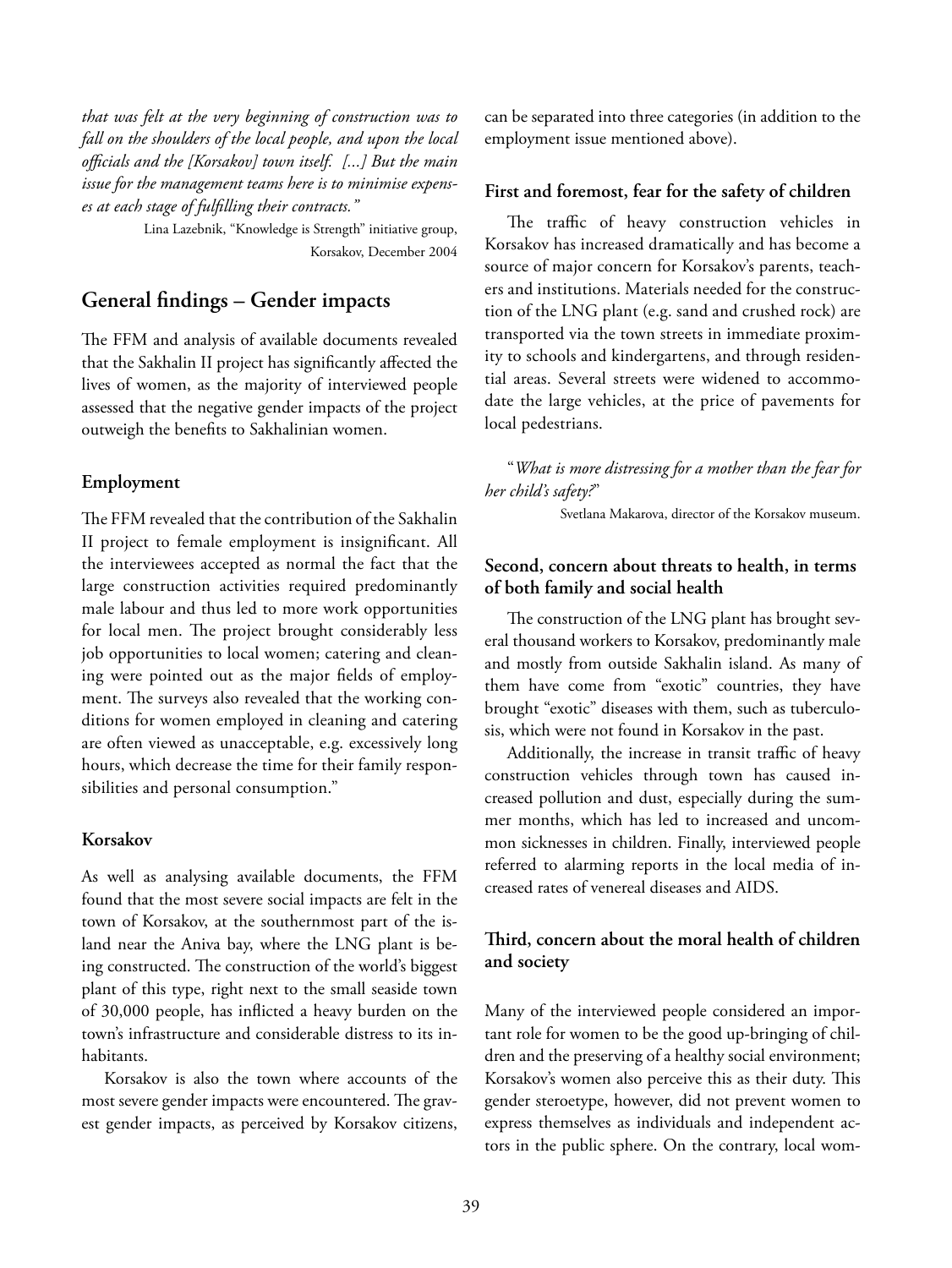en and female teachers have been very active in raising up social issues, especially gender-related ones and ones concerning children and youth.

Therefore local women were both embarrassed and alarmed about the indications of increased prostitution, sexual harassment and crime in town. Again, mothers shared fears for their children, both in terms of exposure to degrading social values and regarding their physical safety (especially in the cases of female children).

"*[...]We are extremely worried about a very delicate, natural, and however, very serious problem: Korsakov has become a dangerous place for its female citizens.* [...] Those *people [workers] are brought in from various places, they have neither kin nor kith, and their psychological state, sexual activity, as well as (in many cases) their criminal past lead to provocations to the female part of our citizens. The cases of sexual harassment in the town are on the rise ...,*" wrote an initiative group of Korsakovians to the EBRD and the SEIC in May 2004.<sup>6</sup>

Finally, the FFM revealed that the above-mentioned concerns were widely discussed in the local media and brought to the attention of SEIC (and to the EBRD, as a potential investor in the Sakhalin II project) during numerous meetings, council meetings and public hearings. However, the local community does not consider that the company has taken serious enough note of the need to turn promises into deeds, to compensate the local community and to re-invest in adequate solutions to the social and gender specific problems that the Sakhalin II project is causing.

Instead, the local community feels that the measures that SEIC has taken are cosmetic and its commitment to supporting sustainable development has resulted in "little more than booklets and 'Fasten your seatbelt' billboards". Ordinary citizens as well as representatives of the local authorities consider the compensations offered for the environmental and social losses (and risks) as inadequate, to the point of being insulting.

In conclusion, the FFM found that apart from the grave environmental problems that the Sakhalin II project has inflicted on the island, the social and gender impacts of the project have been equally serious, and require much deeper attention from SEIC and the EBRD.

The solution of these problems would require much more openness on the side of the company to change its attitude and work methods.

Independent experts have proposed numerous alternatives and better technologies; local people have requested adequate compensations and suggested ideas for sustainable development project. Solutions will follow if SEIC stops "economising" on nature protection and addresses social grievances; if it does not do so it cannot prove its role as a responsible corporate investor.

#### **Detailed findings of the gender FFM**

This part of the study focuses on the gender issues brought up during the April 2006 Bankwatch Fact Finding Mission on Sakhalin. It elaborates also the FFM findings on the more general social impacts of the project, since in the past these impacts have been underrepresented and overshadowed by the gravity of the environmental concerns connected with the implementation of Sakhalin II.

#### **Employment "We are left with the crumbs"**

The conducted surveys revealed that the Korsakov community has the most pertinent experience with employment issues related to the Sakhalin II oil and gas project, since the LNG plant construction is taking place next to their town. In the village of Ozersk, surveys and informal conversations suggested that around 50 locals (out of a population of 3,000) are employed at the LNG plant construction, but no first-hand experience was reported. In Nogliki, one interviewed person replied that she knew local people employed by the project and another one has just left her job as a cleanerl in Prigorodnoe (near Korsakov).

During surveys and discussions local people highlighted that, according to the initial promises of SEIC, 70 percent of workers for the project would be recruited from local communities. However, interviewees (without having reliable statistical data) doubted that this pledge is being fulfilled. Moreover, respondents argued that local workers are generally not prefered by SEIC, as they are members of local unions and thus cannot be exploited in the way foreign workers are.

⁶ Initiative group of citizens of Korsakov town and municipality, Letter to the EBRD and the SEIC, May 2004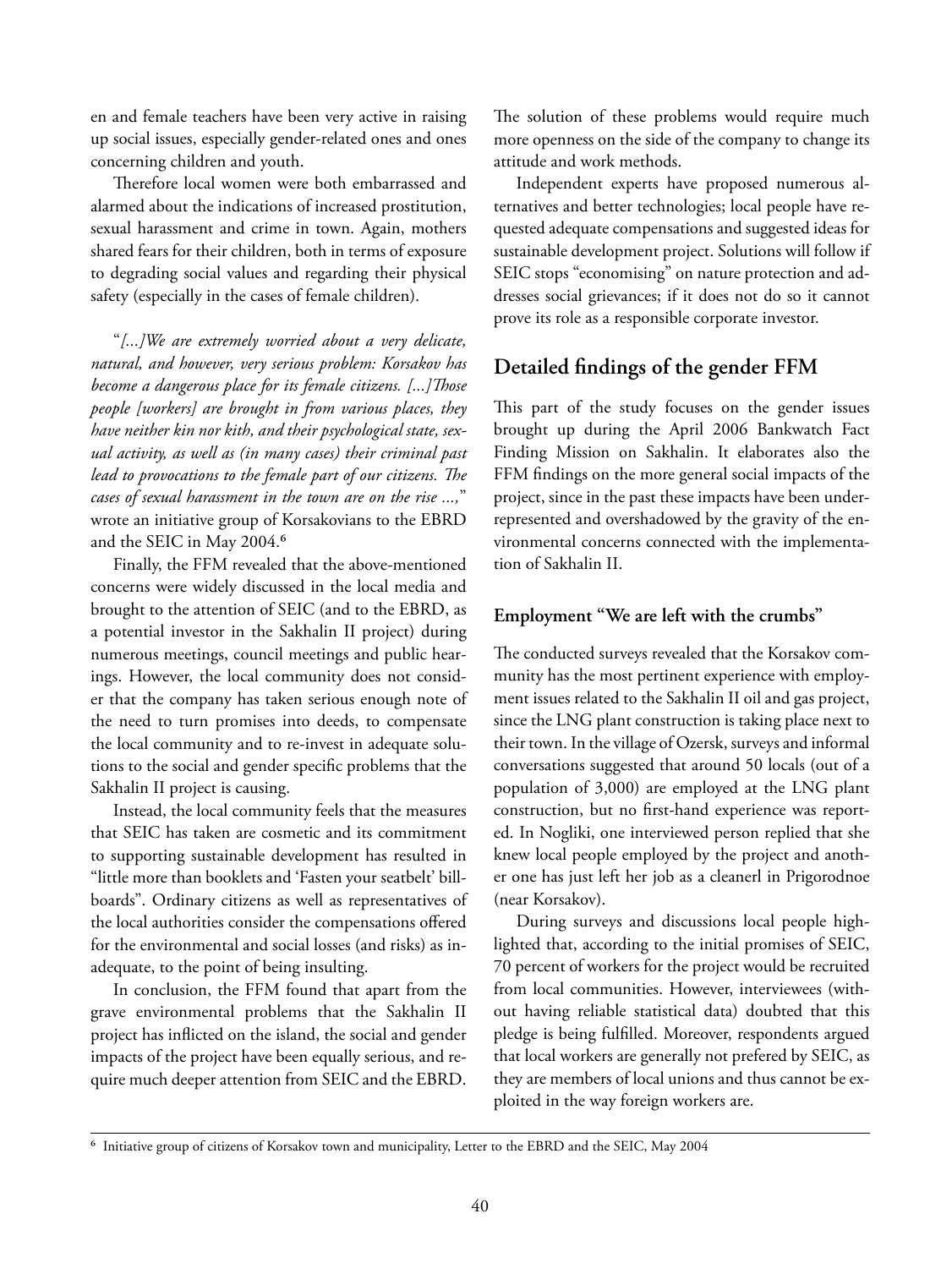The Sakhalin II project has brought considerably fewer job opportunities to local women than to local men, as catering and cleaning were identified to be the major fields of female employment. Interviewed people knew of very few SEIC female employees from abroad (mostly on administrative positions) and noted that the majority of imported workers were male. Turkey, Uzbekistan, Kazakhstan and Philippines were identified as some of the countries of origin of the imported work force.

A third of all interviewed people said that they or their relatives looked for employment or applied for qualified positions, but had been unsuccessful. Many mentioned that a major barrier to successful job application is the requirement of knowing English for most of the vacancies. One female respondent reported that her husband applied for work: and in spite of his three diplomas, he was not successful due to bad knowledge of English.

Only one female interviewee had first-hand experience as an employee of an SEIC subcontractor, and six more had knowledge of the experience of their relatives and acquaintances.

One female respondent, a member of the Nivkh indigenous community, worked as a cleaner in the Prigorodnoe workers' camp near Korsakov, where the LNG plant is being built. In spite of the high unemployment rate among indigenous people in Nogliki and the lack of "any benefits for indigenous people" resulting from the Sakhalin II project, she said she left her job in Prigorodnoe and returned up north. She considered the salary she received from SEIC's subcontractor as insufficient to cover the "heavy conditions of work and the inhuman attitude" to workers.

Another female respondent described the similar experience of her mother, who also worked in the Prigorodnoe workers' camp as a cook, but chose to leave her job. She confirmed the information suggested by other participants in the survey that working conditions for women employed in cleaning and catering are "unacceptable".

According to interviewees, one major inconvenience to female employees are the excessively long working hours (including during weekends), which do not allow women employed for the Sakhalin II project to take care of their family responsibilities. Regarding daily targets,

they estimate that while six houses may be hard to clean, a requirement to clean nine houses a day is "unreasonable" and "unrealistic".

A female respondent told the story of her friend, who was forced to leave her cleaning job in Prigorodnoe after her child was sick and she had to be absent from work. Her absences provoked several reproaching remarks from the employer, an SEIC subcontractor, and after an accusation of stealing (which was not proven) she resigned from her job.

One female respondent, whose husband is employed by SEIC's subcontractor at the LNG plant construction, denounced the lack of respect for national and religious holidays by SEIC contractors, and said he was called to work on Easter day. She relayed his complaints about the terrible food workers are given in the canteen and mentioned cases of food poisoning among workers (also reported in the local press<sup>7</sup>).

The surveys reported (second-hand knowledge about):

- two cases of local women (one from Ozersk and one from Yuzhno Sakhalinsk), who are employed in administrative positions and are very satisfied with the conditions, namely their salaries;
- one local expert, who chose to leave, as the good salary could not compensate for the inconveniences (working alone among male workers, for excessively long hours, often outside in harsh weather conditions) and the inability to simultaneously take care of her home and family.

Most respondents acknowledged the fact that the working conditions on the Sakhalin II project depend very much on the SEIC subcontractor. Several of them mentioned that subcontractors share "black lists" of workers who have left or were fired, which prevents a worker from getting another job in the Sakhalin II project.

Reports from Korsakov initiative committees and articles in local newspapers suggest that the working conditions for the "imported" workers are even worse, but the FFM did not have the opportunity to look more closely into this issue, so it is not a subject of this report. (see references for additional information on employment issues with the Sakhalin II project)

⁷ Bezbah T., *«Наши острова»*. *№* 15(134), «*Советский Сахалин*», *№* 6022867), «*Губернские ведомости*», *№* 77-78(2013-2014), «*Южно-Сахалинск*», *№* 25(785), 08.04.04.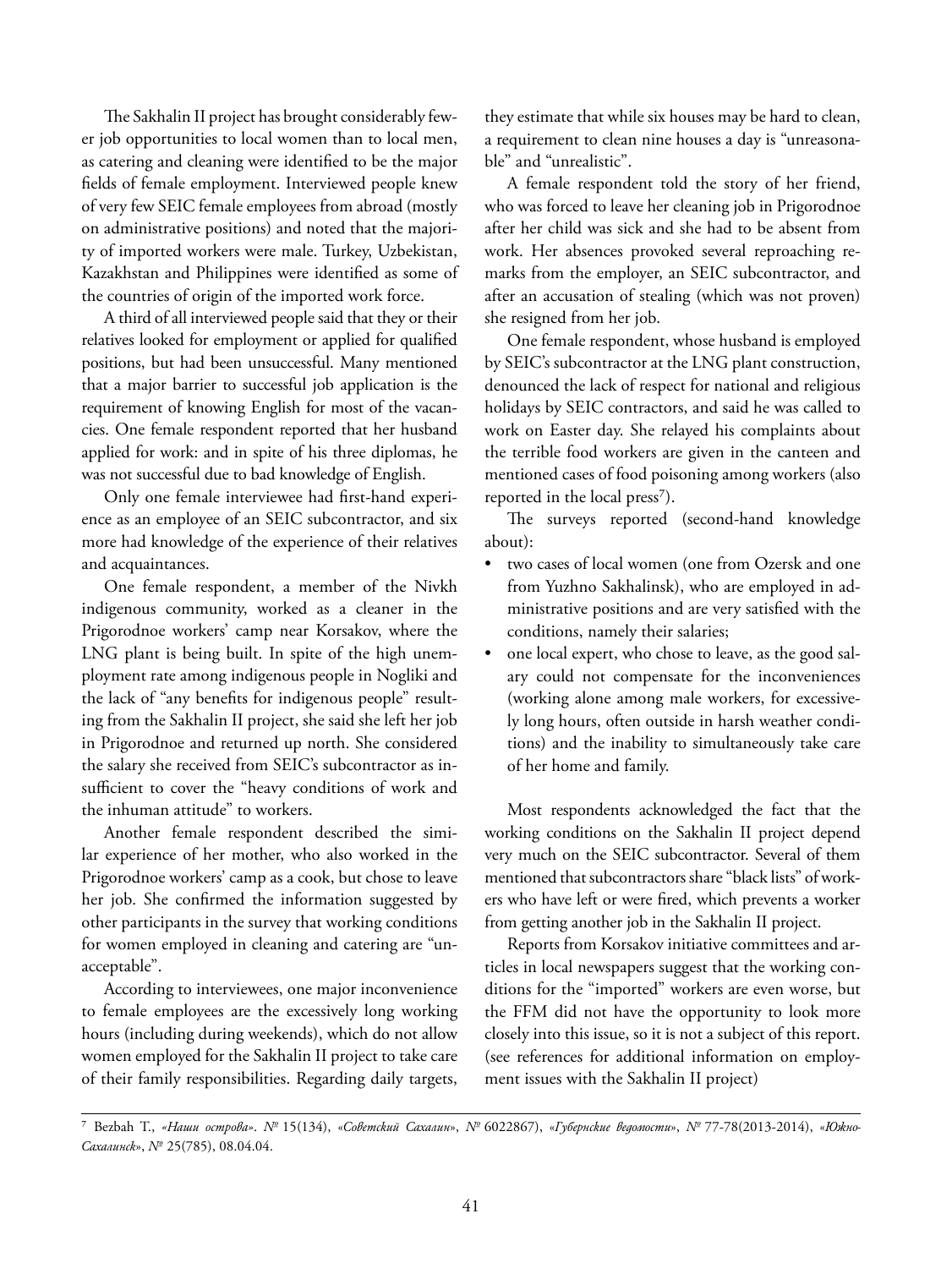Finally, people shared their concern about the shortterm nature of the employment benefits from the Sakhalin II oil and gas project. Many of them replied with rhetorical questions about the cessation of employment possibilities once the project is over. They expressed their fear about a future without fish, pointing to the fact that the fishing industry is already suffering significant losses due to the Sakhalin II project.

#### **Harming Local Business and Livelihoods:**  "Whatever harms the fish, harms us."

The fate of Sakhalinian communities is inexorably linked to fish. Since the Sakhalin II project has had immense negative impacts on natural resources, the basis on which the local economy is built, it is not surprising that the FFM revealed that local people consider the impact of the Sakhalin II project on local business development up to now as predominantly negative. Even greater is their fear for the risks of the future.

Fishing and fish processing presently employs around 30 percent of the island's population. The island's fisheries of wild salmon, for example, sustain one third of Sakhalin's economy. The discharging of drilling wastes into the sea of Ohotsk, pipeline construction down the whole length of the island, and the dumping of dredged waste soil into the Aniva bay are the major activities that have harmed the local fishing industry and have already caused serious losses to the local economy.<sup>8</sup> Oil spill threats due to high seismic activity in the region and the fact that "SEIC continues to hire accident-prone companies" gives no assurance to local fishing companies for the future.<sup>9</sup>

Interviewed people in Korsakov and Ozersk referred to the losses of the local canning plant and the refusal of its Japanese clients to buy preserved seaweed following initial indications of pollution in the area. They recalled that in the past this plant won numerous prizes for the quality of its production. Furthermore, small fishing and fish treatment factories closed down, too, according to respondents accounts. A presentation of Dmitry Lisitsyn, at the University of Leicester, noted:

*"Unfortunately, the prospects look grim for sustainable development in the context of the Sakhalin II project. An important, though not the main, reason for this is the reluctance of Sakhalin Energy to use the best technology and make the safest project decisions, and the determination of their managers to economise on nature protection measures. Other key factors are the extremely weak and inadequate government control and the absence of independent*  scientific monitoring of the impact on the natural environment. All this leaves fishing – the sector most closely associ*ated with sustainable development – with very few chances to develop.*"<sup>10</sup>

The FFM did not discover information about genderspecific impacts (positive or negative) of the Sakhalin II oil and gas project on local businesses, or about new opportunities it brought for local women to start SMEs.

#### **Recreation: "We live on the sea, but we have no access to it."**

The problem of decreased opportunity for recreation once again appeared to be most serious in Korsakov. The LNG plant is presently being constructed on what used to be the best southern beach in the Aniva bay area: a long stretch of sand and quiet sea. Near the beach there were two dacha communities, seasonal villages, where town folk used to rest and grow fruit and vegetables. People from Ozersk also regretted the loss of the beach, as they used to swim and sunbathe there in the past, too.

Mothers and teachers in Korsakov have many times reiterated the fact that the children of poorer families have no alternative for recreation, as their parents cannot afford to send them to summer camps and excursions. Furthermore, they have related the loss of recreation outlet as a reason for rising juvenile delinquency:

"*Now the children are deprived of access to the sea and are forced to stay in the town. The crime rate in Korsakov is* 

<sup>&</sup>lt;sup>8</sup> Bankwatch Mail 27, Sakhalin fishermen's struggle for justice, March 2006, URL: http://www.bankwatch.org/publications/mail. shtml?x=1563936

⁹ Sakhalin Environment Watch and the International *Sakhalin II Campaign, Sakhalin II Oil and Gas Project: an Overview of the Problems,* draft March 2006

<sup>&</sup>lt;sup>10</sup> Lisitsyn D., *Oil extraction and suatainable development on Sakhalin: a local NGO perspective (Sakhalin II project case study)*, Sakhalin Environment Watch, University of Leicester, England, 9th March 2005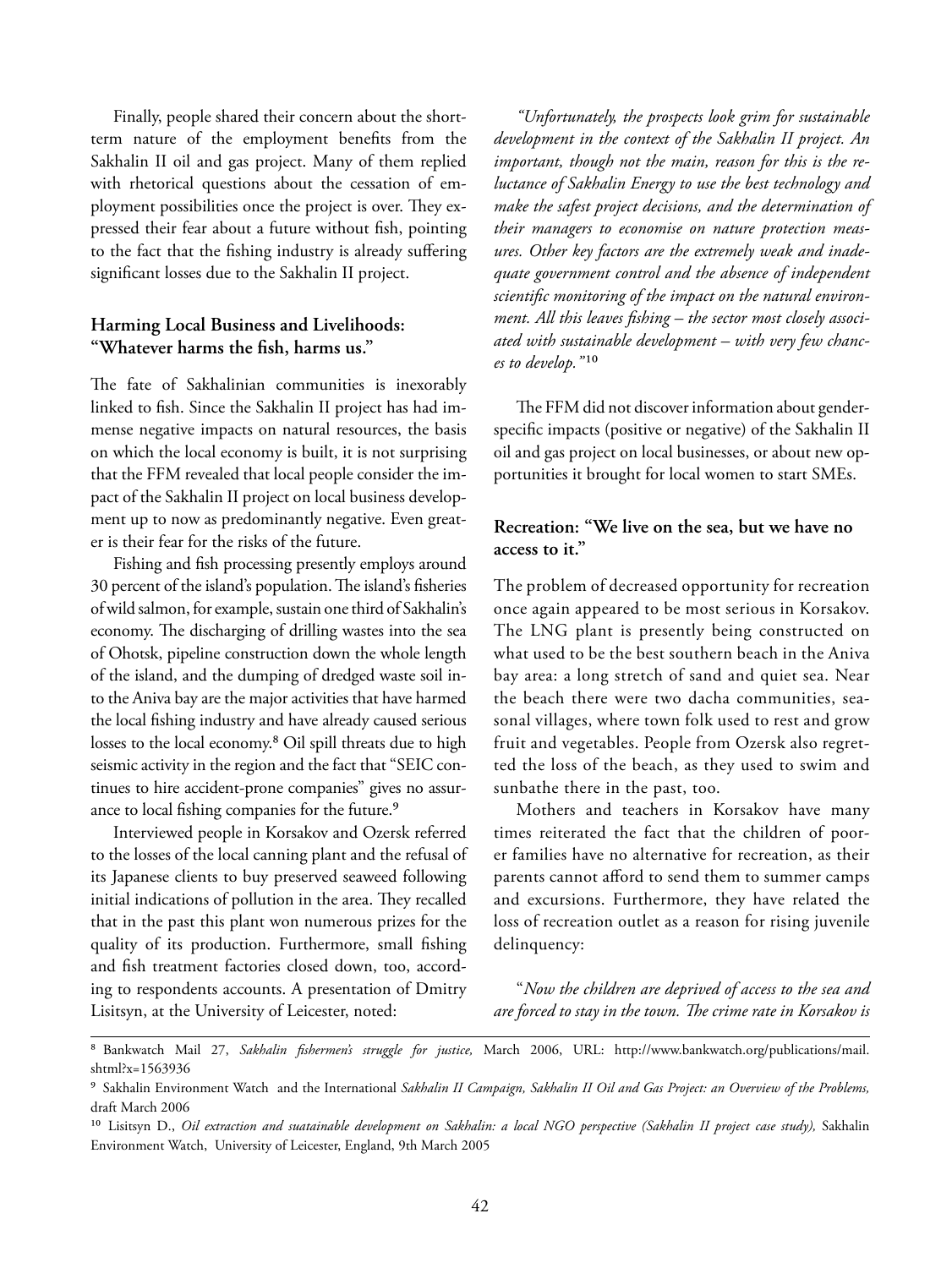*high and the rate of juvenile delinquency is not far behind. It does not take a prophet to see what is left for the majority of youth to do, when stuck in town without any type of recreation*<sup>"11</sup>

The SEIC paid compensation of 800,000 dollars for 800 m of the beach, which is 2,400 m long and averages about 15 meters in width. The amount was decided by SEIC without consultation with the local authorities and citizens and did not allow for the construction of new sport and recreational facilities in Korsakov. The community and the local Council for Sustainable Development proposed the creation of a park or a swimming complex as a compensation to the lost beach, but these ideas have been shelved and there is no sign of them being realised.

The compensation to the dacha communities is considered inadequate by the owners of the summer estates near the beach, where the LNG plant is being constructed and where the Prigorodnoe workers' camp is situated at the moment. The community appealed for reconsideration of this amount, but their request remained unheard.<sup>12</sup>

"*We lived there as if in paradise, right next to the sea and the forest. As spring is coming now, I am even more restless. I go to sleep thinking about it and wake up regretting the fact that I cannot be at the dacha.*"

Ludmila Mihailovna, a retired dacha owner

A retired couple told the story that has caused them immense pain and endless headaches. Their family invested thirty years of their life in the place and enjoyed spending time together with their children and grandchildren. They used to grow tomatoes in greenhouses, and even a small vineyard, that was their pride and joy. They can neither reach the estate now, due to destroyed roads, nor can they sell the property.

"*When we complained about the constant noise, they said it is the noise of the sea. How can such a serious company be so irresponsible?*"

Viacheslav Georgievich, a retired dacha owner

#### **Health impacts: "Rivers are sick. Fish is sick. So we are either hungry or sick."**

The surveys and discussions during the FFM identified that the most serious and diverse health-related problems resulting from the Sakhalin II oil and gas project are found in Korsakov. In the village of Ozersk people did not identify clearly any health problems related to the project, and they were proud of the large hospital in the village. However, they shared their concerns about the future, as their primary source of food and occupation – the rivers and the sea – are at risk.

It must be noted that on Sakhalin (like in the whole of Russia) survival or subistence economy is still crucial for native tribes and as well as for all other islanders. The growth of fruit and vegetable at dacha gardens surrounding towns and the popularity of mushroom and berry collecting are phenomenal. Subsistence production usually comes as an alternative to commercial production at places of low investment in industries and agriculture. The growth of subsistence economy is a pragmatic riskavoiding response to Russia's depressed and unpredictable market economy.

In Nogliki, members of the Nivkh community explained the importance of fish for their diet and health. Fish is the basic source of nutrition; it is preserved in different ways (salted, smoked) and is regularly consumed raw. Therefore any pollution or other type of environmental degradation that influences the quantity and quality of fish is ultimately harmful for the Nivkh's subsistence and health. Nivkh representatives, who participated in the survey, considered the health impacts of the Sakhalin II project to be equal for all representatives of their community, male and female.

Gender-specific concerns about the negative health impacts of the Sakhalin II project were most pronounced in the town of Korsakov. This town also appeared to provide the worst facilities for health care, as interviewed people pointed to the fact that the local clinic is housed on the first floor of a dormitory. Representatives (predominantly female) of the local initiative group "Knowledge is Strength" noted that there have been no epidemiological studies done, and

<sup>&</sup>lt;sup>11</sup> Appeal of teachers from School # 3, Korsakov, June 2004

<sup>&</sup>lt;sup>12</sup> Initiative group of citizens of Korsakov town and municipality, Letter to the EBRD and the SEIC, May 2004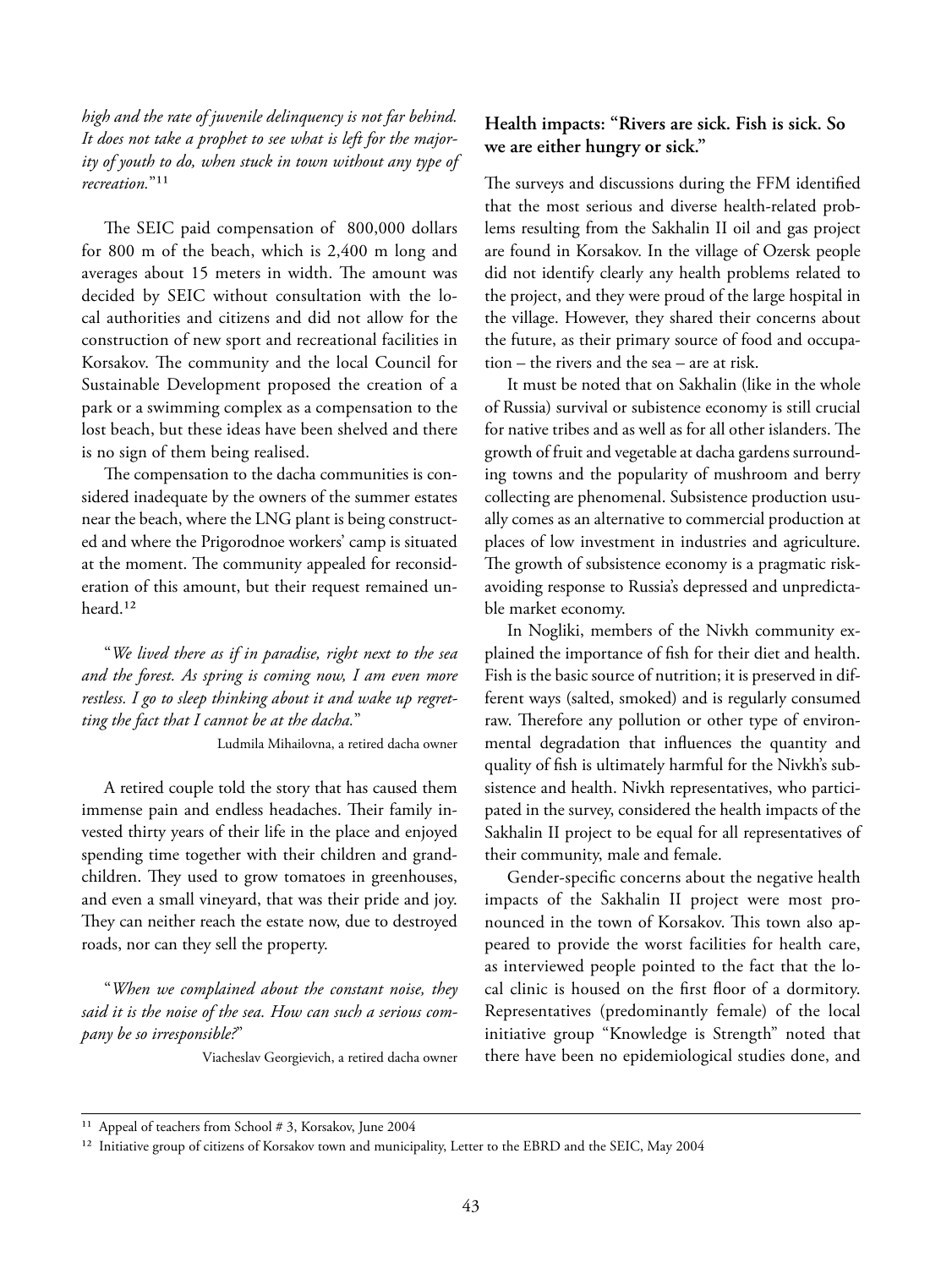no comprehensive and reliable health statistics have been made public.

Gender-specific health impacts related to the Sakhalin II project, as perceived by the participants in the surveys and informal discussions during the FFM, can be summarised in the following five categories:

- increased illness among Korsakov children
- introduction and spread of "exotic" diseases by the workers "imported" for the LNG plant construction
- spread/increase of sexually-transmited diseases (STDs)
- appearance/increase of AIDS
- overwhelming of the local medical services.

As perceived by interviewed mothers and teachers in Korsakov, illnesses among children are on the rise. Female respondents did not report personal health problems, but related recent visits to the hospital on account of the health of their children. Their communication with pediatricians confirms the observation that more frequent child illnesses are a community-wide problem, and not separate and unrelated cases.

Pediatricians also shared mothers' concerns about unusual types of flu and respiratory problems during the summer season. Respondents ascribed this phenomenon to the increased dust pollution, which is caused by the heavy vehicles traffic to the LNG plant construction site. Two teachers and the director of a local school informed that the heavy traffic and car repair workshops in immediate proximity to the schools are extremely disruptive to the educational process. Traffic noise and pollution force teachers to shut windows, and to keep their pupils in stuffy classrooms.

Participants in the Sustainable Development Council initiated by SEIC said that there was a proposal for the SD Programme to assist the purchase of equipment for dental units in Korsakov schools. Apparently the idea did not appear attractive enough to SEIC.

Additional health problems which the Sakhalin II project has inflicted on the Korsakov community are related to the influx of 5,000 foreign workers. All participants in the survey conducted in Korsakov were aware

of the "imported" health problems, as apparently the issue has been widely discussed in the local media and at a number of public meetings regarding the Sakhalin II project. Most respondents pointed to tuberculosis as one example of an "exotic" disease, and half of them mentioned the increase of venereal diseases and AIDS. Already in 2004, when the number of foreign workers was considerably smaller, Lina Lazebnik wrote the following in her report on the negative social impacts of the Sakhalin II project:

"*Th ere are a number of rather exotic illnesses that have*  appeared here. The local Korsakov physicians have no expe*rience and are not sure how to treat them. Already there are*  cases of AIDS. There are also a number of new cases of tuberculosis and pediculosis. Official statistics show that, in the *time immediately after construction of the LNG plant began, the number of people in the town suffering from pneumonia rose precipitously. And this is not the run-of-the-mill type of pneumonia. What is really unusual is that local people are coming down with pneumonia year round now, and not just during the short season that once was the rule.*"<sup>13</sup>

Recent media coverage on HIV exponential growth in the Russian Federation suggest that the system of HIV epidemiological monitoring and prevention in Russia is extremely inefficient. According to the latest UNAIDS estimates<sup>14</sup>, 860 000 people in the Russian Federation are living with HIV, as women constitute 290 000 of the HIV-positive population. Due to lack of proper monitoring the statistics usually underestimate the real numbers.

Alarming news about a significant increase in AIDS cases on Sakhalin appeared first in  $2000$ .<sup>15</sup> In  $2004$ Sakhalin Energy launched a programme "to intensify HIV/AIDS awareness among the youth and risk groups of the Sakhalin Region."<sup>16</sup> The company reports that it has has made several monetary and condom donations to the Sakhalin Regional HIV/AIDS Center for the implementation of a HIV/AIDS awareness programmes on the island.

The problem of rising venereal diseases and AIDS in Korsakov was mentioned by half of the respondents (all female). They attributed the problem to the presence

<sup>&</sup>lt;sup>13</sup> Lina Lazebnik, *Negative impacts from the construction of the Liquid Natural Gas plant (that is a part of the Sakhalin 2 Project) upon the local infrastructure and the inhabitants of the town of Korsakov,* December 4, 2004

<sup>&</sup>lt;sup>14</sup> UNAIDS Russia, April 2006 (URL: http://www.unaids.ru/index.php?id=about3&nm=1)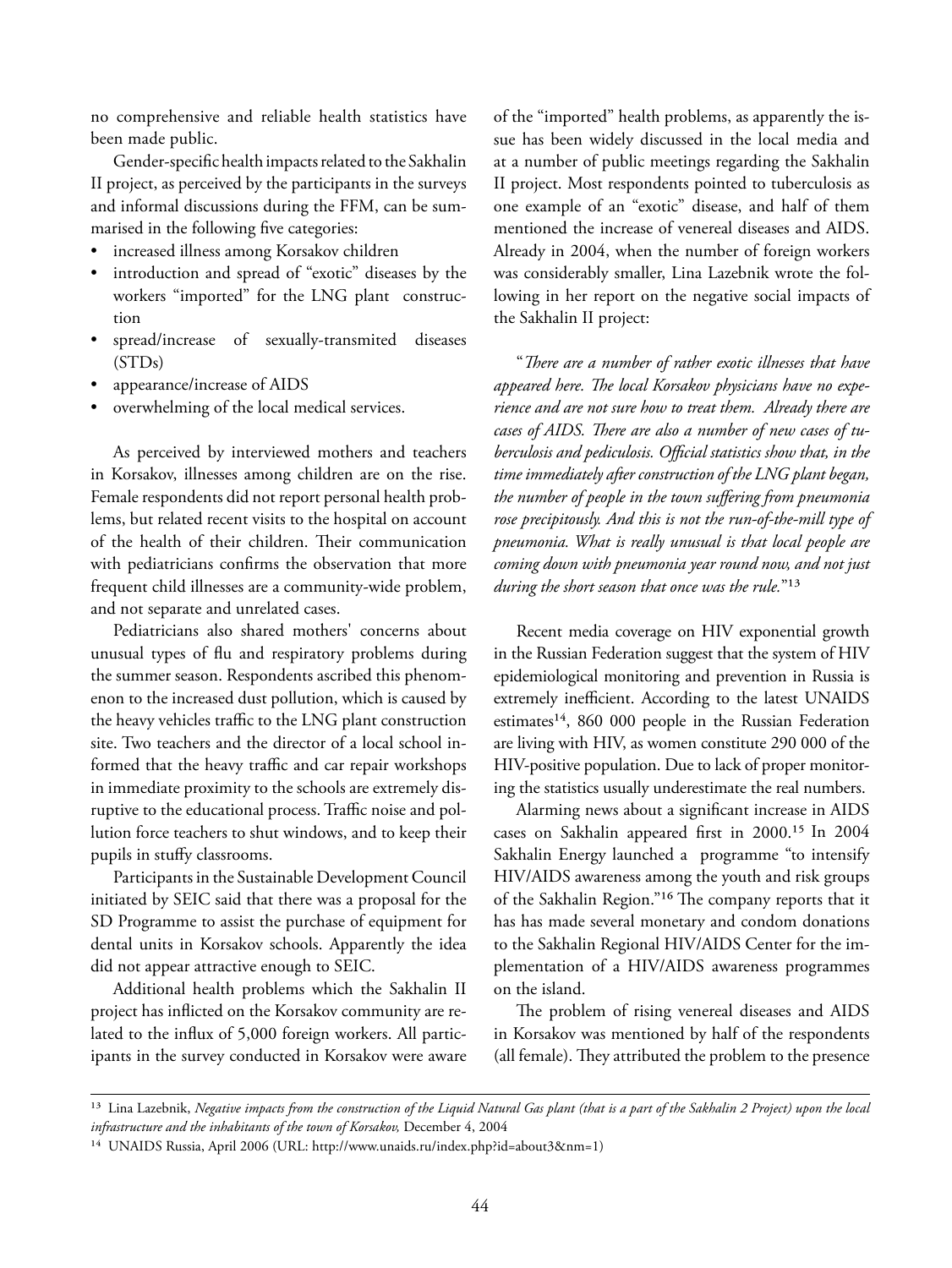of the 5,000 predominantly male workers who are employed at the construction of the LNG plant. According to them, little information on the issue is made public on Sakhalin and the only prevention measure visible to them was the wider availability of condoms.

Regarding access to medical services, women complained about the fact that the workers' camp in Prigorodnoe does not have a separate hospital. As a result the necessity to deal with the health problems of the Sakhalin II project workers overwhelms the already swamped medical services for the Korsakov citizens. They point to the fact that, under Russian legislation, every settlement of more than 5,000 citizens requires a separate health centre. Additionally, the local media<sup>17</sup> has reported several cases<sup>18</sup> of the treatment of workers without medical insurance and made the point that local taxpayers are covering the health care of the builders of the biggest LNG plant of this type in the world.

#### **Road infrastructure and road safety**

The FFM revealed that the deterioration of the communal road infrastructure was the foremost issue, which interviewees associated with social problems related to the Sakhalin II project. According to local people, SEIC takes advantage of the communal road infrastructure, but in return provides miserly investments only for sections of roads that are necessary for the project's purposes. The amounts of compensation for destroyed roads that SEIC has provided are not adequate, according to the accounts of interviewees and in the local media.<sup>19</sup>

In Ozersk the issue of diminished access to neighbouring settlements (mostly to Korsakov) was of greatest concern. For example, the decreased regularity of the supply of bread and other goods to the village was the primary complaint of all of the Ozersk participants in the survey. Car owners complained that the terrible roads cause faster amortisation of their personal vehicles, which results in increased expenditure on car repair.

Indigenous people in Nogliki also noted the worsened condition of communal roads, which are used by SEIC's heavy vehicle fleet. Additional remarks from a female interviewee pointed to increased off-road traffic, which has damaged the forest and pastures where indigenous people hunt and gather mushrooms, medicinal plants and berries.

The issue of diminished road safety as a direct result of the Sakhalin II project appeared most prominently in the town of Korsakov. Interviewees reported that the heavy vehicles traffic has increased immensely during the last three years and has caused grave concerns about the health and safety of both local drivers and pedestrians. They recalled the loss of pavements on several streets, which were widened to accommodate the heavy machines' transit through town.

During the FFM, mothers and teachers expressed their foremost concern as the safety of children next to the road. The problem is that some of the schools and kindergartens are situated on the transit routes of the big trucks carrying construction materials to the LNG plant construction site. A monitoring exercise that children of one school in Korsakov organised showed (in 2004) that "each school day some 150 trucks passed by en route to the LNG plant site".<sup>20</sup>

Korsakov citizens have discussed the road safety issue with SEIC on numerous occasions. According to participants in the local Council on Sustainable Development, there were proposals to the company to compensate the city through investments in new pavements, zebra crossings and traffic lights (there is currently only one set of traffic lights on the main road). Instead, SEIC chose to invest in booklets, 'Fasten your seatbelt' billboards and a theatre performance on the topic of road safety.

#### **Migration: "Our town is dying"**

In Ozersk and Nogliki respondents did not consider migration to be particularly significant. The issue of mi-

<sup>&</sup>lt;sup>15</sup> Tserendorzhiyev Pyotr, *Number of AIDS Cases Sharply Goes Up in Sakhalin*, Itar Wire Service, 5 April 2000 (URL: http://www.aegis.com/ news/ads/2000/AD000807.html)

<sup>&</sup>lt;sup>16</sup> Sakhalin Energy, Sakhalin Energy supports HIV/AIDS awareness on Sakhalin Island, Decemver 2005, (URL: http://www.sakhalinenergy. com/en/media.asp?p=media\_2005\_12\_01)

¹⁷ Bezbah T., *«Наши острова»*. *№* 15(134), «*Советский Сахалин*», *№* 6022867), «*Губернские ведомости*», *№* 77-78(2013-2014), «*Южно-Сахалинск*», *№* 25(785), 08.04.04.

<sup>&</sup>lt;sup>18</sup> Popova N., Сахалин: стройка века калечит людей: Тяжело дается острову возведение завода СПГ, Medical gazzette, autumn 2005

<sup>&</sup>lt;sup>19</sup> Egorova, «Губернские ведомости», 10.04.2004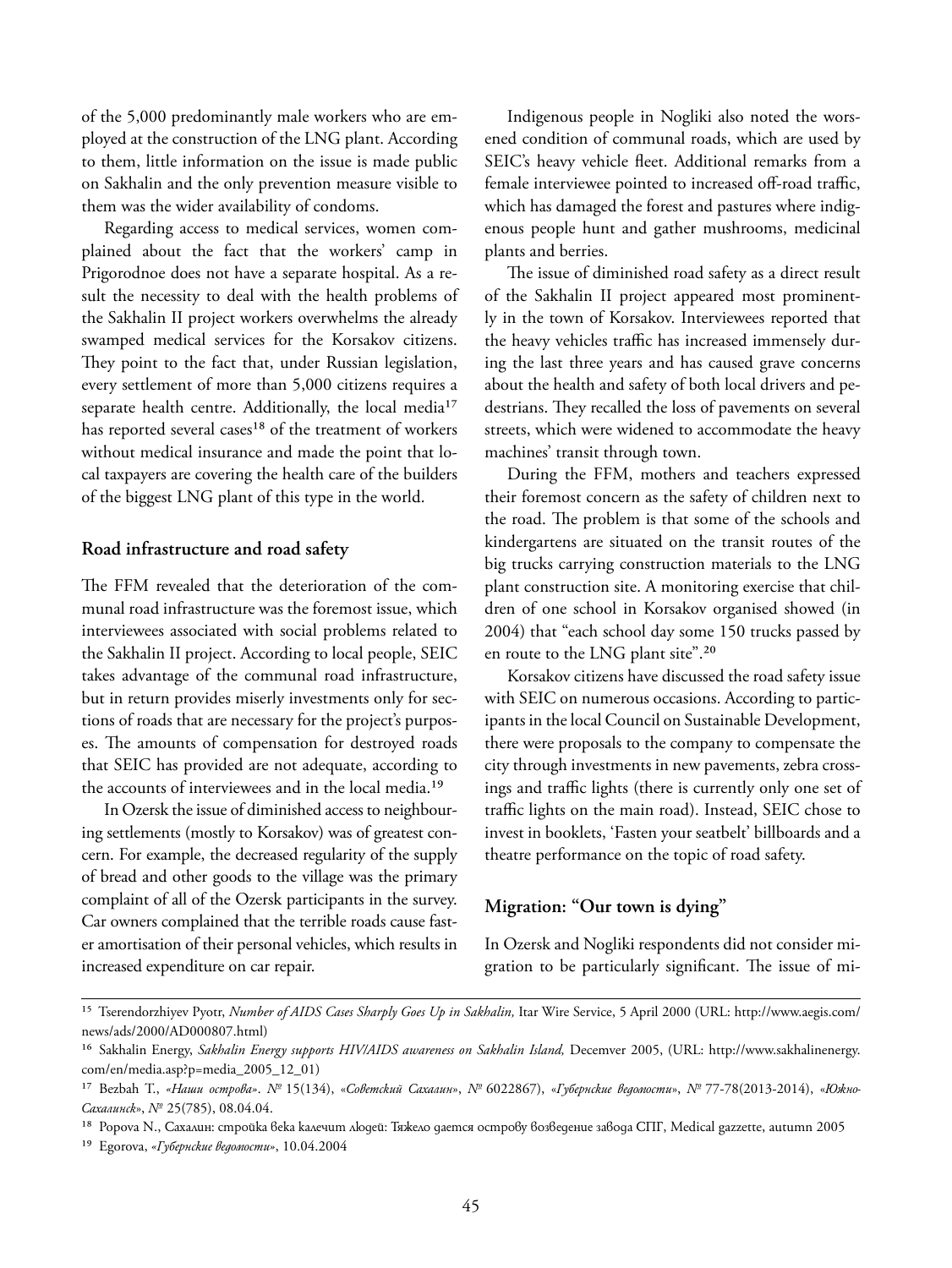gration caused by the Sakhalin II project was most pronounced in the town of Korsakov. There the influx of 5,000 foreign (male) workers for the construction of the LNG plant has caused considerable social and gender impacts. The FFM revealed that Korsakovians are concerned about the fate of their town, as a result of the deteriorating natural and social environment.

More than half of the survey respondents disclosed that because of the Sakhalin II project Korsakov is no longer a safe and pleasant place to reside in. Surveys in this town and previous accounts<sup>21</sup> have revealed that women are feeling less safe and fear for the safety of their children as a result of the increased crime rates. However, there is no official information about increased sexual harassment and violence against women.

Therefore, Korsakov citizens shared the perception that local people have already started leaving and the trend is bound to continue. Additionally, they pointed to pollution, deteriorating infrastructure and services, increased crime and violence as some of the negative factors behind migration. While none of the respondents in the survey said that they had yet considered personally moving out of Korsakov, female interviewees feared that their town will have little to offer to their children in the future.

"*I do not want my boy to live and work here. I would like him to move to the continent*."

A mother from the town of Korsakov.

#### **Prostitution: "Silence will not solve the problem."**

The FFM revealed that the problem of increased prostitution is most acute in the town of Korsakov, due to the influx of 5.000 workers for the construction of the LNG plant. In Ozersk and Nogliki, surveys did not discover similar concerns about the problem.

The problem of increased prostitution in Korsakov has several dimensions, as perceived by the interviewees (all participants in the survey were aware of the problem). On the one hand, they were most worried about the decreasing moral values in their society and the impact this phenomenon has on the up-bringing of children. Mothers were worried that "children see and un-

derstand everything" and expressed deep compassion and concern for those children growing up with mothers involved in prostitution.

On the other hand, the interviewees had mixed feelings about the embarrassment and compassion about the choice of local women involved in prostitution. Respondents spoke shyly of the "demoralisation of female society" and of the "compromises" that local women are tempted to make in the context of poverty and increased demand by the 5000 "imported" male workers involved in the Sakhalin II project.

A local journalist, who assisted the FFM in Korsakov, told of a case when the inspectorate of youth crime had arrested two girls under 18 for prostitution, but has hidden all the related information. Representatives (mostly female) of the local initiative group "Knowledge is Strength" commented that no information about the problem is made public by the concerned institutions. Although the issue is sensitive, they considered that silence will not solve the problem.

#### **Consultations: "What has changed after them?"**

The FFM revealed that around half of the interviewed people knew about the consultation process and the public hearings and have either participated in them or heard about them from relatives, acquaintances or through the media. Their accounts confirmed that the participation was gender balanced.

While the consultations did not include a special focus on gender issues, female participants found ways to bring up their gender-specific concerns with the Sakhalin II project. However, interviewees did acknowledge the reserved attitude of the responsible institutions and the public to discuss certain issues openly (e.g. increased prostitution or STDs in Korsakov).

Unfortunately, during the FFM surveys and informal discussions the majority of local people expressed their deep disappointment at the lack of any improvements resulting from the wide public discourse about the Sakhalin II project. People noted that as the years have passed, with no obvious results coming from these consultations, public interest for participation in the discussions has de-

<sup>&</sup>lt;sup>20</sup> Lina Lazebnik, *Negative impacts from the construction of the Liquid Natural Gas plant (that is a part of the Sakhalin 2 Project) upon the local infrastructure and the inhabitants of the town of Korsakov,* December 4, 2004

<sup>&</sup>lt;sup>21</sup> Initiative group of citizens of Korsakov town and municipality, Letter to the EBRD and the SEIC, May 2004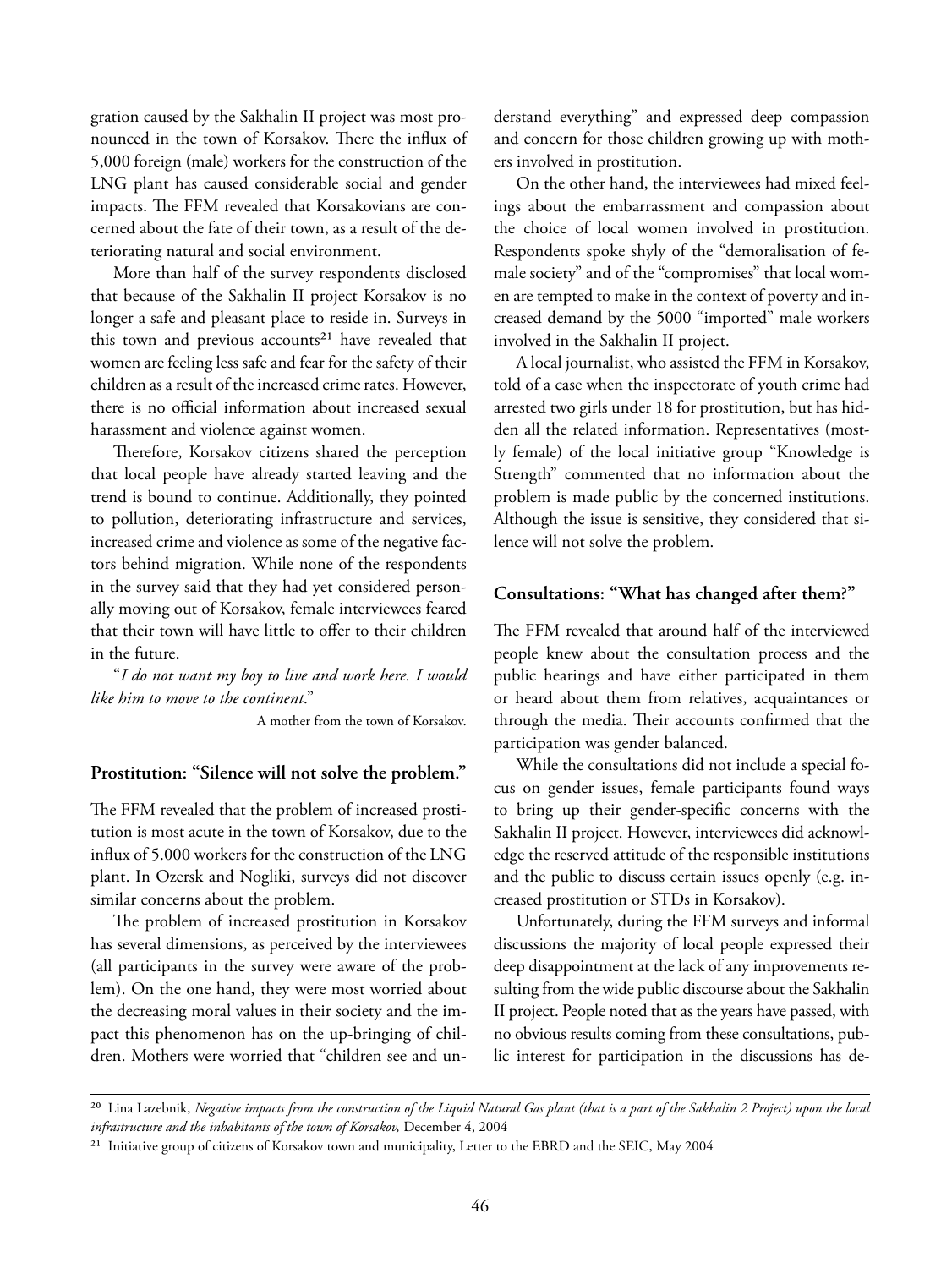creased. Only one (female) interviewee considered that the consultations on the Sakhalin II project were constructive and resulted in positive follow-up.

#### **Communal infrastructure: "Lots of oil, little water"**

In Nogliki at least half of the interviewed people knew that the oil companies have made contributions towards for the purchase of new equipment for the local hospital, computers for the library and for the work of the indigenous peoples museum. Around half of them, though, considered that the investment in local roads by SEIC was not sufficient and concerned only some parts of the road that were used frequently by the company. In Korsakov and Ozersk, interviewees also acknowledged the fact that SEIC has made some investments in the local roads infrastructure, but again regretted the fact that these are the road segments most necessary for the Sakhalin II project.

The surveys conducted in Korsakov revealed that the town is constantly under a water regime. According to interviewees, the pipeline construction has damaged two of the three water reserves of the town. Surveyed women have adjusted their daily schedule to the water regime, but once again regretted the fact that the Sakhalin II project has caused such additional burden to the local infrastructure but at the same time has failed to bring the promised benefits to the local community.

#### **Conclusion**

Analysis of project documentation and the independent reports of local NGOs and media, together with the FFM surveys and discussion in three locations on Sakhalin island, revealed that the Sakhalin II oil and gas project has severely impacted both Sakhalin's environment and local men and women.

First, with the undermining of the environmental basis of local subsistence and the economy, the project has caused grave social concerns about the island's "renewable" and "biological" resources, which provide basic food, considerable employment and recreation. These impacts have contributed to economic losses, concerns

about nutrition and health, and the loss of traditional heritage. Thus the Sakhalin II project has provoked numerous complaints, appeals and protests in the past, and has undermined the prospects for the sustainable development of the island in the future.

"*Ignoring social and environmental interactions is decimating fi sheries, the heart of Sakhalin's economy.*" WWF-UK, November 2005<sup>222</sup>

Second, the Sakhalin II oil and gas project has inflicted a lot of purely social problems on local communities and, to a great extent, on local women. The social and gender problems caused by the Sakhalin II project are most serious in the southern town of Korsakov, according to the findings of the FFM. While the project has impacted negatively on all parts of society there (workers, farmers and fishermen, children, retired people), the project has had a pronounced detrimental impact on the life and status of women in the local community.

Therefore it can be concluded that the contribution of the extractive industry development by the Sakhalin II project and of SEIC to Sakhalin island's sustainable development is highly questionable. The compensation SEIC has paid for some of the damage caused by Sakhalin II project are negligible, as in most cases the amount was determined by the company with no consideration of the estimations presented by the community and independent experts. No special regard has so far been given by SEIC to the gender impacts of the project or to the possibilities of compensating or empowering local women.

The Sustainable Development Programme initiated by SEIC has brought some benefits to Sakhalin's communities, but interviewed people considered these to be small and short-term, in comparison to the serious environmental and social impacts of the world's biggest combined oil and gas project. Disappointed participants in the local Sustainable Development Council in Korsakov commented that, while economising from better technological solutions, SEIC has not been very generous and open to the proposals of the council. For example, local people proposed changing the windows of all local schools and kindergartens, according to Oleg

²² WWF-UK, Risky Business – the new Shell. Shell's failure to apply its Environmental Impact Assessment Guidelines to Sakhalin II, November 2005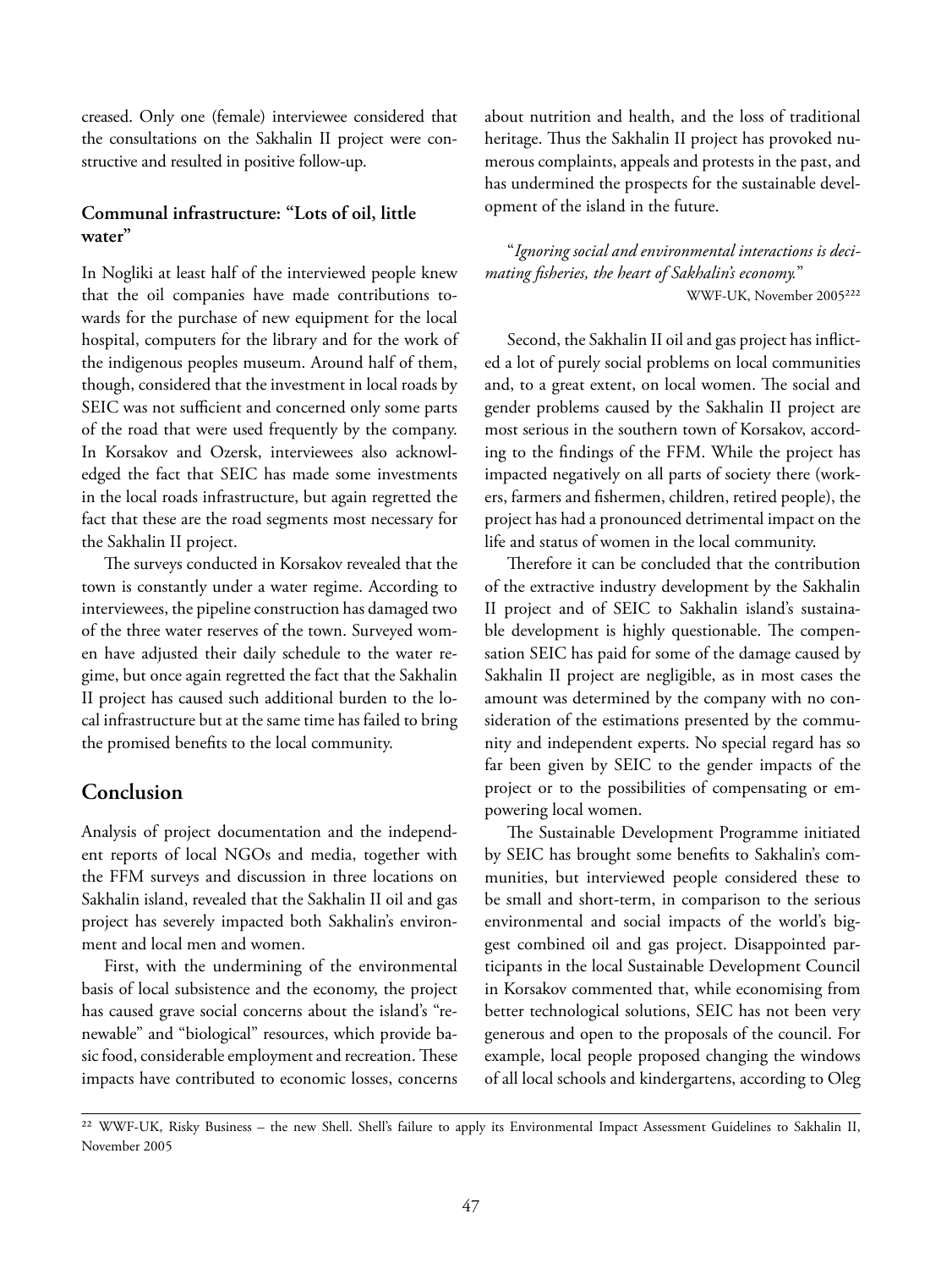Cherneshev, the head of the Ozersk administration, but the idea was not accepted by SEIC.

The BBC related the opinion of local people on the Sustainable Development Programme this:

" The consortium is paying just fifty thousand dollars eve*ry year to lease the land for the plant. But they ARE spending four and a half million dollars on a sustainable development programme for Korsakov. Gennady Zlivkov thinks the money is more to do with PR than meaningful change,*  and cites one of the more *ludicrous* examples."<sup>23</sup>

No evidence was related about a project financed by the programme which specifically benefited or empowered women in the local community. A female member of the indigenous peoples community from Nogliki commented that: "*nothing gets down to the 'little' people,*" although she was aware of the existence of a plan for supporting her community (the Sakhalin Indigenous Minorities Development Plan). Analysis of SEIC's project documentation confirms that gender mainstreaming, preventing gender impacts on women and securing benefits to Sakhalin women are not of specific concern to the company.

In conclusion, local communities have proposed various ideas and visions for improvement of the Sakhalin II oil and gas projects, but so far to a great extent these ideas and vision have not been accepted by SEIC. For example, the public is aware of the Alaskan example, which guarantees better safety in cases of earthquakes, a major risk factor on Sakhalin. One interviewed female also brought up the Norwegian example of development of the oil and gas industry with regard to the country's fisheries.

Although SEIC has declared that it is open for "constructive dialogue,"<sup>24</sup> it still has a long way to go in order to persuade the local communities and the concerned parties globally that it is an environmentally, socially and gender responsible company.

#### **Recommendations**

• Sakhalin Energy Investment Company, in collaboration with Russian authorities and interested NGOs, should carry out a comprehensive gender impact assessment of the Sakhalin II project that identifies the affected persons and groups and proposes concrete actions for preventing any further damage, and addresses grave problems, such as prostitution, STDs, restricted access to recreation and food sources.

- SEIC should develop specific programs that will directly target women and will seek to improve the gender impact of the Sakhalin project, e.g. increasing labour opportunities and providing better employment conditions for women, building health centres for project workers and for affected communities, supporting the establishments of workshops, training and education.
- The Sustainable Development Programme initiated by SEIC should reflect the concerns of local stakeholders and the company should promote the implementation of measures which prevent further damage and seek adequate compensation for negative gender and social impacts deriving from the Sakhalin II project.
- SEIC should, without further delay, resolve the threat to citizens posed by the increased traffic of heavy vehicles in settlements via practical measures, such as investment in traffic lights and zebra crossings (especially near schools and kindergartens), as well as investment in by-passes for use by the project's traffic.
- The company and its sub-contractors should also immediately provide adequate investment for the repair of destroyed communal roads and infrastructure (eg. waterworks), and should take measures to prevent damage by off-road traffic to communal lands used for recreation and forest food gathering.
- As throughout the last few years the project sponsor, SEIC, has not respected national legislation, international standards and has also failed to meet the EBRD's own Environmental Policy, the EBRD should not fund the Sakhalin II project.
- The EBRD should develop specific provisions for better social and gender assessment of its projects, as well as an effective grievance mechanism that will address the situation where a project sponsor fails to address social and gender issues during a project's construction and operation period.

<sup>&</sup>lt;sup>23</sup> Narrative of BBC broadcast on environmental and social problems of Sakhalin II oil and gas project, September 14, 2005

²⁴ *Financial Times, January 18 2006*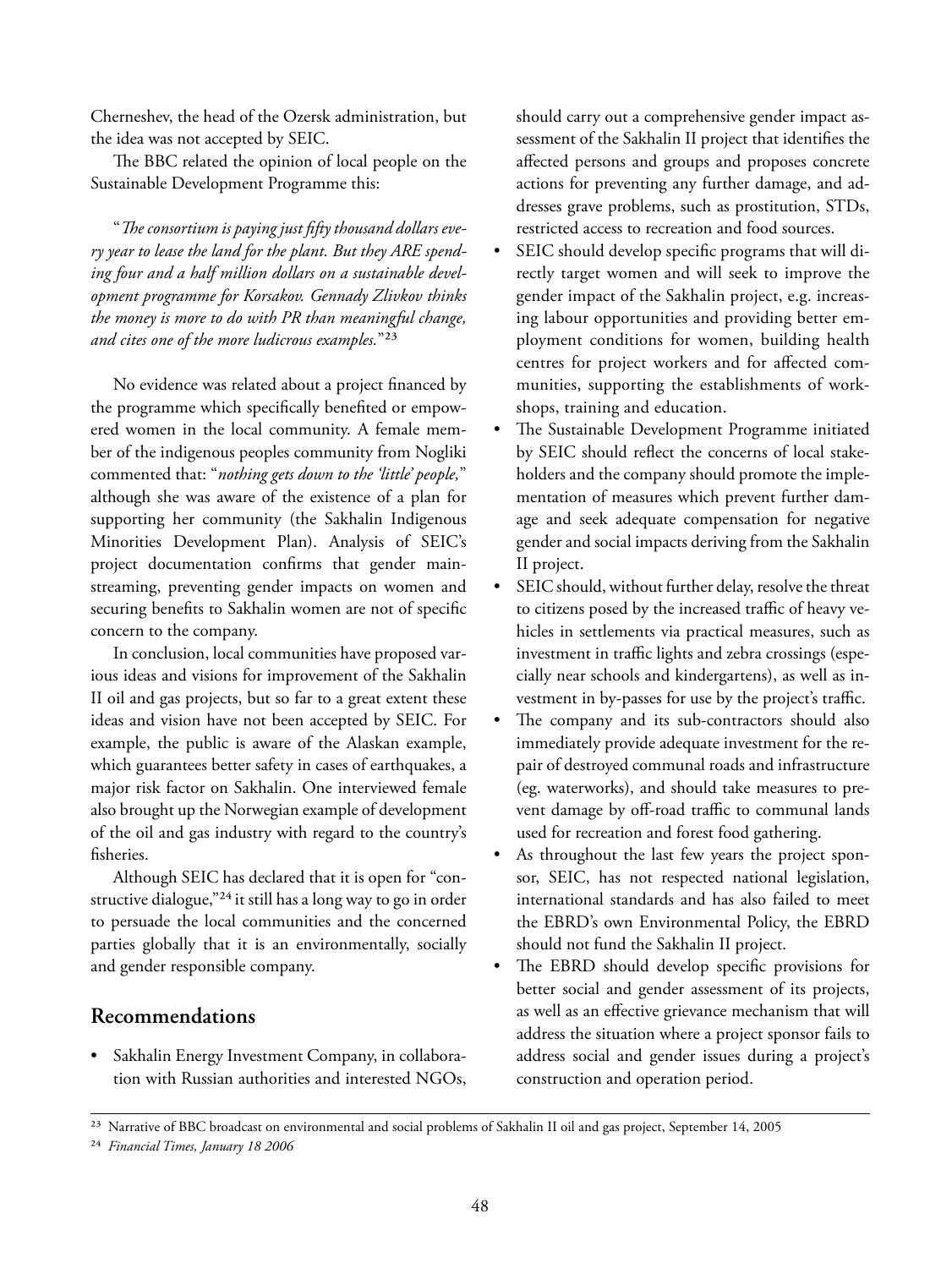#### **Annex 1. Methodology/ Terms of Reference CEE Bankwatch Fact Finding Mission**

#### **Task Overview**

Bankwatch planned a Fact Finding Mission (FFM) to document the gender impacts of the BTC pipeline and Sakhalin II, which it intends to present at the EBRD Spring 2006 Board Meetings. Bankwatch contracted Gender Action to develop the present Terms of Reference (TOR), recommended reading list, questionnaire, and desk review<sup>25</sup> of BTC and Sakhalin II project documents to inform and guide the FFM.

#### **Preparation**

The FFM: Composition of the FFM should be genderbalanced, and include representatives familiar with the languages cultural norms in the proposed communities of the region, such as Kurdish, Chechen, Georgian and Azerbaijani.<sup>26</sup>

- Selecting Sites: The FFM should visit at least two communities affected by BTC and Sakhalin II in each country. The communities should reflect a diversity of geographical locations, livelihoods, religious affiliations, linguistic and ethnic groups. The FFM should choose communities situated near different elements of the project to view a wide range of impacts. For example, in Sakhalin the FFM should visit at least one community affected by offshore drilling, worker camps, pipeline construction, a booster compression station or a processing plant.
- Suggested Literature: Please see Appendix 1 for a list of suggested reading.

#### **Data Collection**

- Observation: the FFM should observe selected communities and the affected regions to assess gender impacts.
- Administered Questionnaire: A member of the FFM should verbally administer the questionnaire during interviews with at least ten individual members of each community. The interviewer should record respondents' answers to questions.
- Unstructured Interviews: An unstructured interview is flexible. The interviewer should use the questions to guide interviews, and is encouraged to generate follow-up questions.
- Target Respondents: The FFM should administer the questionnaire to the following classes of respondents to determine their experience with the projects. The number of male and female respondents should be equal. Female respondents should be interviewed individually, if possible, or as a group. The presence of men may influence women's responses.
	- 1. Typical Cases: These respondents will yield information about the 'average' man or woman's experience with the project.
	- 2. Extreme Cases: Men and women who have been strongly impacted by the project can yield rich information regarding the acute impacts of the projects. Women and men from vulnerable groups such as ethnic minorities or landless people should be represented.
	- 3. Case studies: The FFM may decide to focus on a few extreme cases more closely. Case studies can bring great depth to a report, but limit the range of respondent experiences.
- Monitoring: Wherever possible, the FFM should observe communities over time and follow-up with previously interviewed women and men.

<sup>25</sup> Titled *Gender Assessment of BTC and Sakhalin II Phase 2*.

<sup>&</sup>lt;sup>26</sup> Enthnologue (http://www.ethnologue.com/) is a good source for locating languages and ethnic groups by region.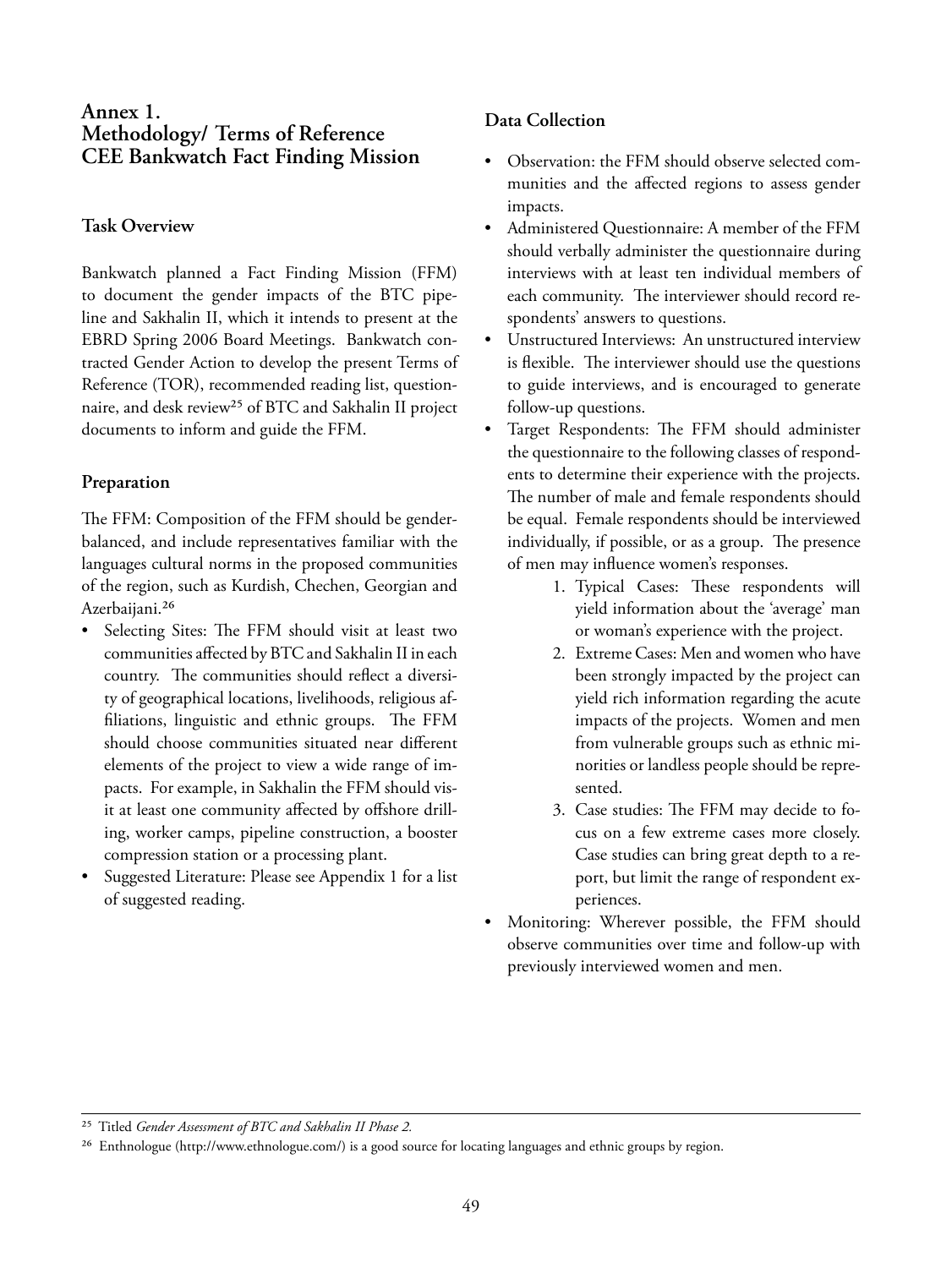#### **Annex 2. Questionnaire Suzanna Dennis/Gender Action February 2006**

**Name Male/Female Age Address Occupation**

#### **I. Household:**

- 1. How many people live in your house?
- 2. How many of these are people under 15 years old?
- 3. Over 65 years old?
- 4. Who cares for these family members?
- 5. Who is in charge of your household?

#### **II. Livelihood:**

1. How do the women in your community support themselves and their families?

- 2. How about the men?
- 3. How many days a week do you work?
- 4. Do you receive a salary?

5. Has your workload increased or decreased since the project began? Why?

6. Has women's and/or men's work changed recently? How?

7. Do you or anyone you know work for BTC/SEIC?

8. Do you know any local business owners that have benefited from project-related contracts?

- 9. Do you grow your own food?
- 10. Who owns the land you cultivate?
- 11. Did you lose land as a result of the project?

12. Did you lose the use of your land as a result of the project?

13. Did you feel intimidated or threatened by project officials?

14. Were you adequately compensated for your loss?

#### **III. Infrastructure**

- 1. Where is the nearest hospital?
- 2. When did you last go to the hospital? Why?

3. Has the quality of medical care changed since the project began?

4. Have people gotten sick more often since the project started? Why?

5. Have project officials built new hospitals or improved existing schools in this area?

- 6. Where is the nearest school?
- 7. What is the highest grade level you reached?

8. Have project officials built new schools or improved existing schools in this community?

9. How would you evaluate the roads in this community?

10. Do construction workers use existing roads to transport materials, or have they built new roads?

11. Has the quality of the roads changed since the project began?

12. Has traffic increased or decreased?

13. What about traffic accidents?

14. What have project officials done to ease traffic problems?

15. Do you feel safe in construction areas? If not, why? 16. Do you feel small children are safe in construction areas?

17. Do you know of any injuries in construction areas? 18. What precautions have project officials taken to ensure that construction areas are safe?

#### **IV. Construction Worker-Community Relations**

1. Do men or women working on the pipeline come into the community?

- 2. How many?
- 3. Where are the workers from?
- 4. Are they mostly men or women?
- 5. Where do they live?
- 6. Has the presence of construction workers changed the community? How?

7. How have the construction workers changed women's lives?

8. Men's lives?

9. Do you know what workers do during their free time?

10. Do they drink alcohol or use drugs?

11. Do you feel safe when construction workers are nearby?

- 12. Has prostitution increased since they came?
- 13. What about HIV/AIDs?
- 14. Migration?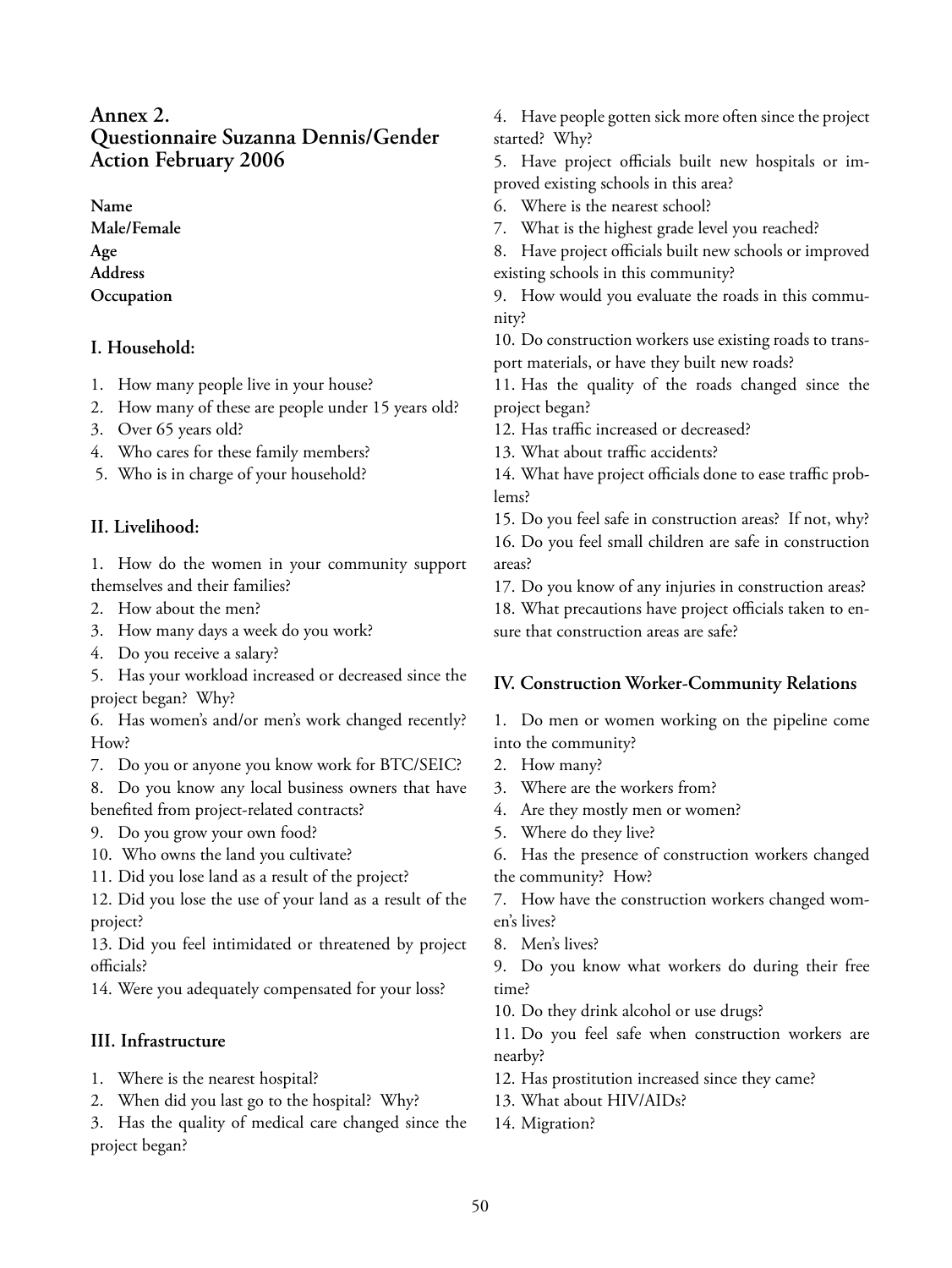15. Did you know that the project has rules governing the conduct of construction workers?

16. Do you think these rules are enforced?

17. Have you ever met a community liaison officer (CLO)?

18. What does the CLO do?

19. Do how to file a complaint against the project?

#### **V. Consultation**

1. Did you participate in any project consultations? If so, what was your experience?

2. Do you feel the consultation included all stakeholders?

3. Was there any group that was largely excluded?

4. Did women participate?

5. If so, were there mixed consultations with men and women or separate consultations with women?

6. If the consultations were mixed, did women speak?

7. What do you feel were women's main concerns with the project?

8. Men's main concerns?

9. Have these concerns been addressed?

#### **VI. General**

1. Overall, do you feel that the project has had a positive or negative impact on the lives of men and women?

2. How has the project impacted women's lives in particular?

3. Men's lives?

4. Is there anything else you would like to mention?

#### **Annex 3. Status of education of respondents in Azerbaijan**

All the people interviewed finished secondary school, except for one woman in Kyurdomir who had never attended school.

#### **Umid**

6 – Higher education (3 women)

3 – Secondary school (women)

1 – Technical school (women)

#### **Randjbar**

- 5 Higher education (2 women, 3 men)
- 2 Special education (technical school) 2 women
- 3 Secondary school (1 woman, 2 men)

#### **Kyordomir**

- 3 Technical school (1 woman, 2 men)
- 6 Secondary school (3 men, 3 women)
- 1 Never attended school (woman)

#### **Xyrdopai**

- 2 Not completed secondary (two men)
- 3 Technical school (1 woman, two men)
- 5 Secondary school (4 women, 1 men)

#### Teze Shilian

- 4 Not completed secondary (3 women, 1 man)
- 8 Higher education (4 women , 4 men)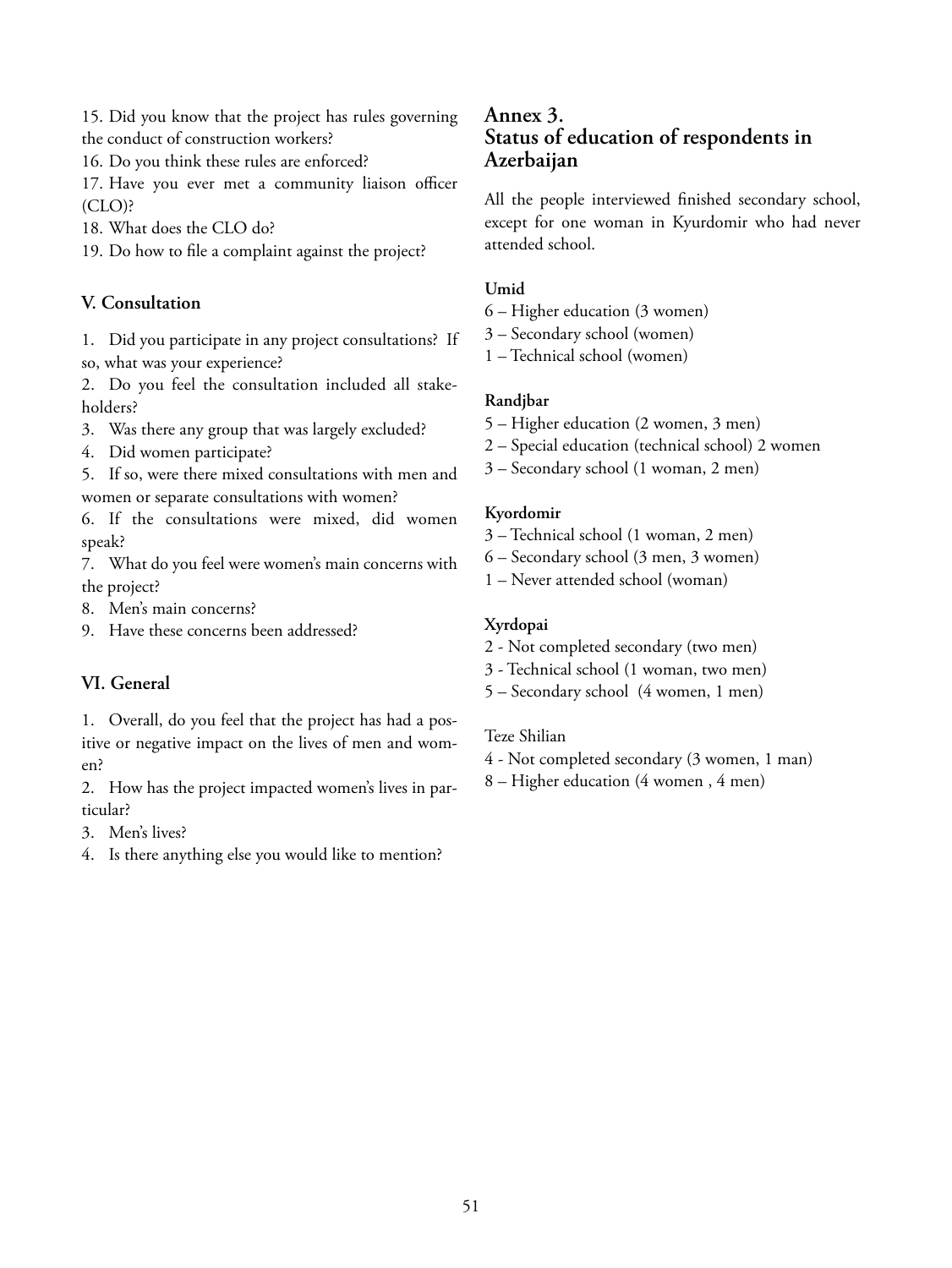#### **Annex 4. Status of education of respondents in Georgia**

All interviewed people completed secondary school.

#### **Gardabani region**

#### **Lemshveniera**

- 4 Higher education (1 woman)
- 3 Secondary school (women)
- 2 Technical school (women)

#### **Jandara**

2 – Special education (technical school, 2 men) 8 – Secondary school (5 women, 3 men)

#### **Borjomi region**

#### **Tsikisjvari**

1– Technical school (1 man) 13 - Higher education (6 man, 7 woman) 2 – Secondary school (1 woman, 1 man)

#### **Akhaltsikhe**

- 6 Secondary school (3 women, 3 men)
- 1 Technical school (1 man)
- 4 Higher education (3 women, 1 man)

#### **Tetritksaro region**

#### **Tetritksaro**

- 2 Secondary school (1 woman, 1 man)
- 3 Technical school (2 women, 1 man)
- 5 Higher education, 2 women, 3 men

#### **Chivchavi**

- 3 Higher education (2 women, 1 man)
- 7 Technical school (3 women, 4 men)

#### **Asureti**

- 4 Secondary school (2 women, 2 men)
- 6 Higher education (3 women, 3 men)

#### **Sagrasheni**

- 4 Technical school (2 men, 2 women)
- 5 Secondary school (1 man, 4 women)
- 1 Uncompleted higher education (1 woman)

#### **Annex 5. Gender distribution, employment and educational status of participants in the surveys in Sakhalin**

#### **Korsakov:**

Eight female and two male participants in the survey. Two retired (male and female), one freelance (male) and seven working (female). All of them have finished secondary school:

- 6 high education (female)
- 3 secondary (2 female and 1 male)
- 1 technical (male)

#### **Ozersk:**

Seven female and three male participants in the survey. One unemployed (female), one housewife (female), one self-employed (female, selling flowers on the street), one retired (female), six employed (four female and two male)

- 2 high education (1 female and 1 male)
- 6 secondary education (5 female and 1 male)
- 2 not completed secondary (1 male and 1 female)

#### **Nogliki:**

Eight female and two male participants in the survey. One female interviewee on maternity leave, retired (female, selling seeds on the street), unemployed (female), employed (5 female and 1 male), self employed (male, van taxi driver)

- 3 high education (2 female and 1 male)
- 4 secondary (4 female, 1 of them a part-time university student)
- 1 technical (male)
- 2 not completed secondary (female)